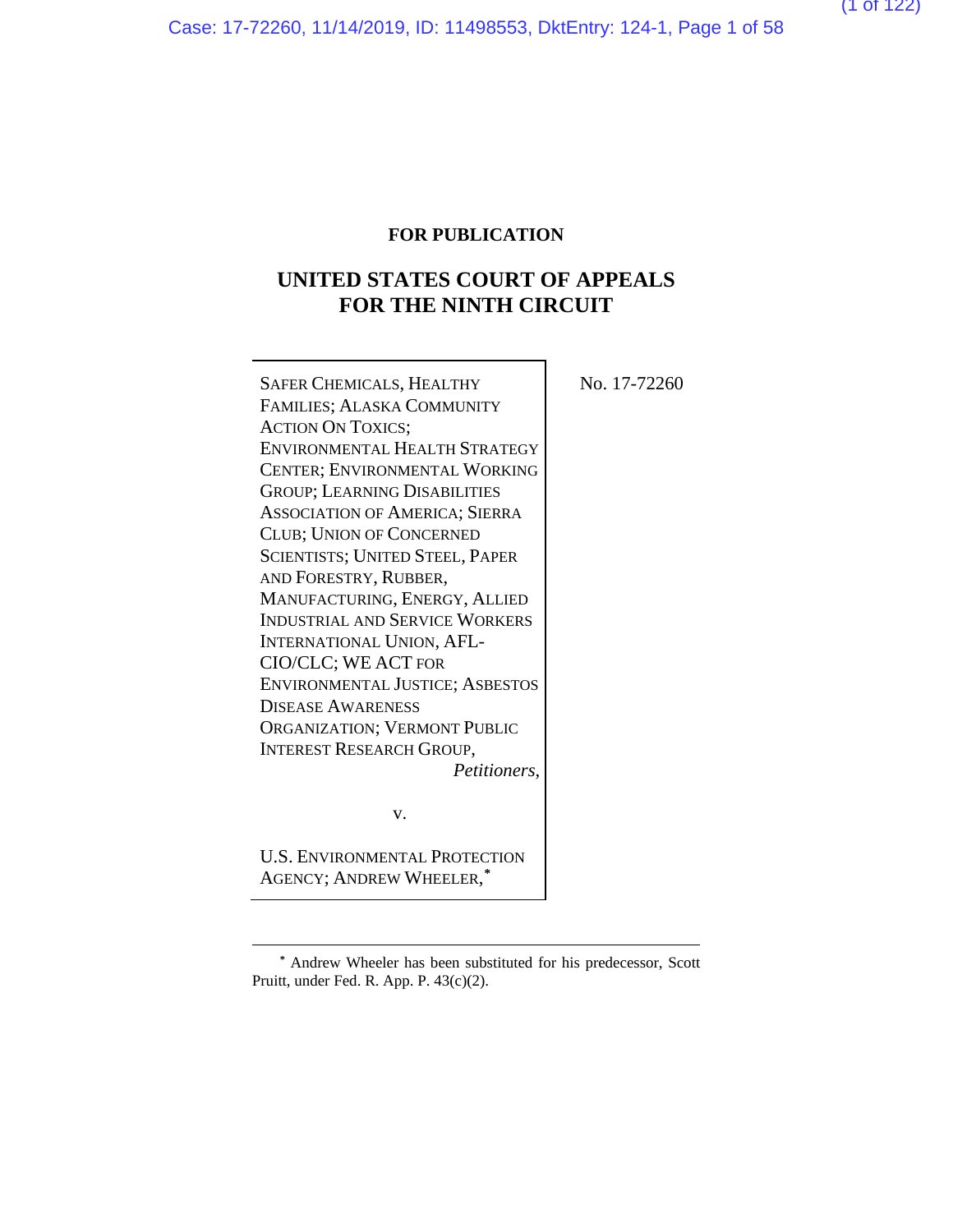Administrator, United States Environmental Protection Agency, *Respondents*,

AMERICAN CHEMISTRY COUNCIL; AMERICAN COATINGS ASSOCIATION; AMERICAN COKE AND COAL CHEMICALS INSTITUTE; AMERICAN FOREST & PAPER ASSOCIATION; AMERICAN FUEL & PETROCHEMICAL MANUFACTURERS; AMERICAN PETROLEUM INSTITUTE; BATTERY COUNCIL INTERNATIONAL; CHAMBER OF COMMERCE OF THE UNITED STATES OF AMERICA; EPS INDUSTRY ALLIANCE; IPC INTERNATIONAL, INC., doing business as IPC Association Connecting Electronics Industries; NATIONAL ASSOCIATION OF CHEMICAL DISTRIBUTORS; NATIONAL MINING ASSOCIATION; POLYURETHANE MANUFACTURERS ASSOCIATION; SILVER NANOTECHNOLOGY WORKING GROUP; SOCIETY OF CHEMICAL MANUFACTURERS AND AFFILIATES; STYRENE INFORMATION AND RESEARCH CENTER; UTILITY SOLID WASTE ACTIVITIES GROUP, *Respondents-Intervenors.*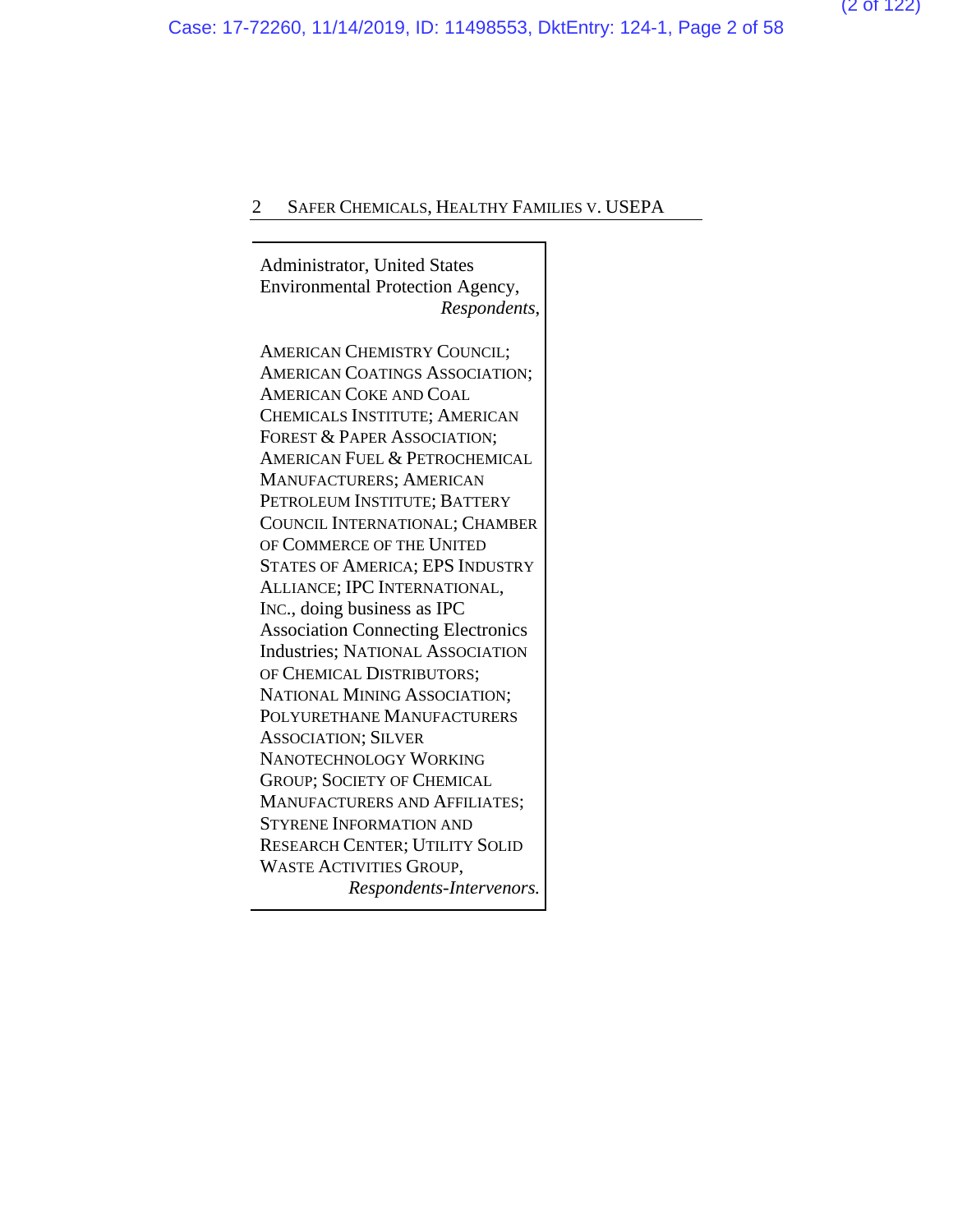| ENVIRONMENTAL DEFENSE FUND,<br>Petitioner,                                                                                                                                                                                                                                                                                                                                                                                                                                                                                                                                                                                                                                                             |  |
|--------------------------------------------------------------------------------------------------------------------------------------------------------------------------------------------------------------------------------------------------------------------------------------------------------------------------------------------------------------------------------------------------------------------------------------------------------------------------------------------------------------------------------------------------------------------------------------------------------------------------------------------------------------------------------------------------------|--|
| v.                                                                                                                                                                                                                                                                                                                                                                                                                                                                                                                                                                                                                                                                                                     |  |
| <b>U.S. ENVIRONMENTAL PROTECTION</b><br><b>AGENCY; ANDREW WHEELER,</b><br>Administrator, United States<br><b>Environmental Protection Agency,</b><br>Respondents,                                                                                                                                                                                                                                                                                                                                                                                                                                                                                                                                      |  |
| <b>AMERICAN CHEMISTRY COUNCIL;</b><br>AMERICAN COATINGS ASSOCIATION;<br><b>AMERICAN COKE AND COAL</b><br>CHEMICALS INSTITUTE; AMERICAN<br>FOREST & PAPER ASSOCIATION;<br><b>AMERICAN FUEL &amp; PETROCHEMICAL</b><br>MANUFACTURERS; AMERICAN<br>PETROLEUM INSTITUTE; BATTERY<br>COUNCIL INTERNATIONAL; CHAMBER<br>OF COMMERCE OF THE UNITED<br><b>STATES OF AMERICA; EPS INDUSTRY</b><br>ALLIANCE; IPC INTERNATIONAL,<br>INC., doing business as IPC<br><b>Association Connecting Electronics</b><br><b>Industries; NATIONAL ASSOCIATION</b><br>OF CHEMICAL DISTRIBUTORS;<br>NATIONAL MINING ASSOCIATION;<br>POLYURETHANE MANUFACTURERS<br><b>ASSOCIATION; SILVER</b><br><b>NANOTECHNOLOGY WORKING</b> |  |
| <b>GROUP; SOCIETY OF CHEMICAL</b><br>MANUFACTURERS AND AFFILIATES;<br><b>STYRENE INFORMATION AND</b>                                                                                                                                                                                                                                                                                                                                                                                                                                                                                                                                                                                                   |  |
|                                                                                                                                                                                                                                                                                                                                                                                                                                                                                                                                                                                                                                                                                                        |  |

No. 17-72501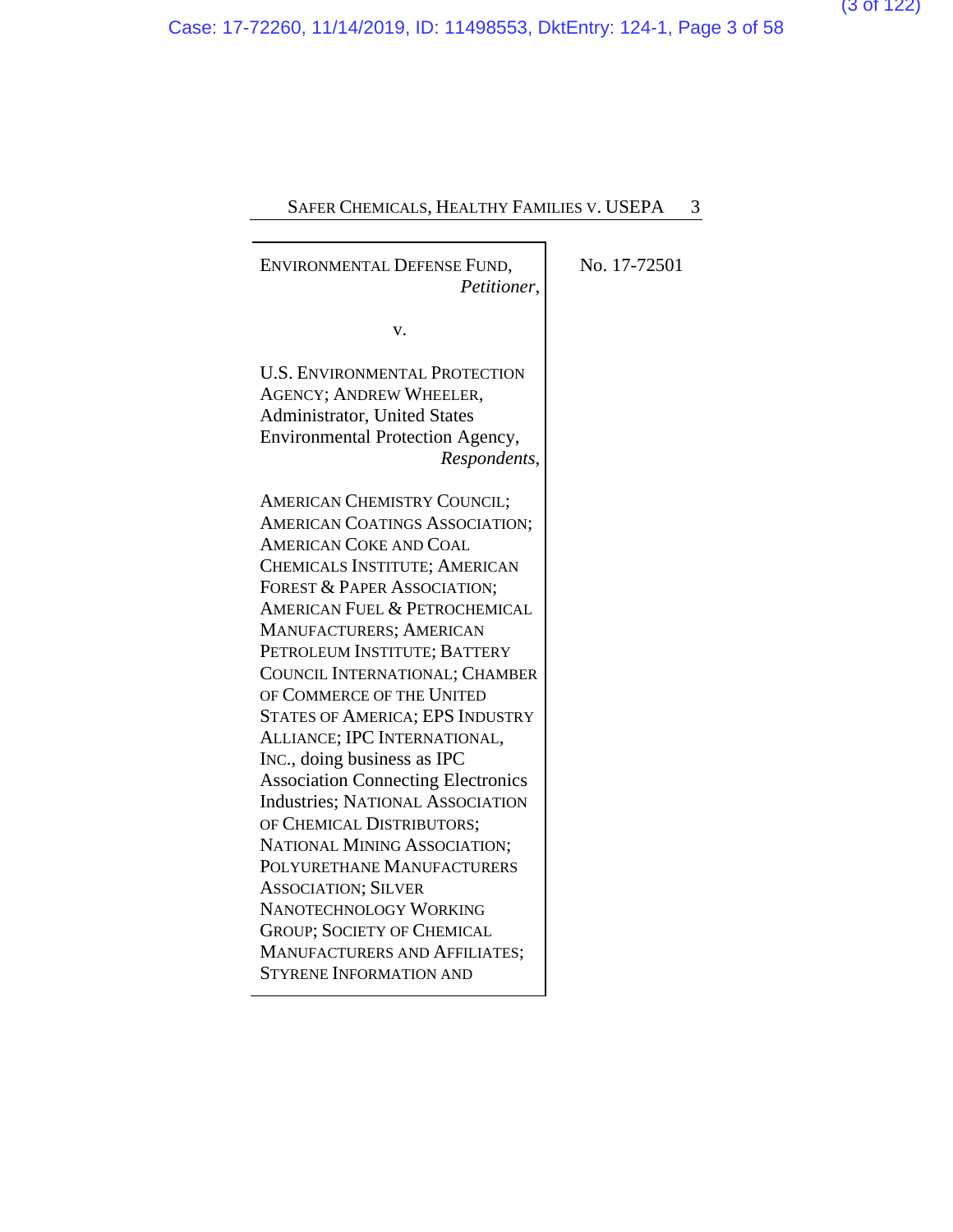RESEARCH CENTER; UTILITY SOLID WASTE ACTIVITIES GROUP, *Respondents-Intervenors.*

| <b>ALLIANCE OF NURSES FOR HEALTHY</b><br><b>ENVIRONMENTS; CAPE FEAR RIVER</b><br><b>WATCH; NATURAL RESOURCES</b><br>DEFENSE COUNCIL,<br>Petitioners,                                                                                                                                                                                                                                                                                                                                                     | No. 17-72968<br>EPA No.<br>EPA-HQ-OPPT-<br>2016-0636 |
|----------------------------------------------------------------------------------------------------------------------------------------------------------------------------------------------------------------------------------------------------------------------------------------------------------------------------------------------------------------------------------------------------------------------------------------------------------------------------------------------------------|------------------------------------------------------|
| V.                                                                                                                                                                                                                                                                                                                                                                                                                                                                                                       |                                                      |
| <b>U.S. ENVIRONMENTAL PROTECTION</b><br>AGENCY,<br>Respondent,                                                                                                                                                                                                                                                                                                                                                                                                                                           |                                                      |
| <b>AMERICAN CHEMISTRY COUNCIL;</b><br><b>AMERICAN COATINGS ASSOCIATION;</b><br><b>AMERICAN COKE AND COAL</b><br>CHEMICALS INSTITUTE; AMERICAN<br>FOREST & PAPER ASSOCIATION;<br><b>AMERICAN FUEL &amp; PETROCHEMICAL</b><br>MANUFACTURERS; AMERICAN<br>PETROLEUM INSTITUTE; BATTERY<br>COUNCIL INTERNATIONAL; CHAMBER<br>OF COMMERCE OF THE UNITED<br><b>STATES OF AMERICA; EPS INDUSTRY</b><br>ALLIANCE; IPC INTERNATIONAL,<br>INC., doing business as IPC<br><b>Association Connecting Electronics</b> |                                                      |
| <b>Industries; NATIONAL ASSOCIATION</b><br>OF CHEMICAL DISTRIBUTORS;<br>NATIONAL MINING ASSOCIATION;                                                                                                                                                                                                                                                                                                                                                                                                     |                                                      |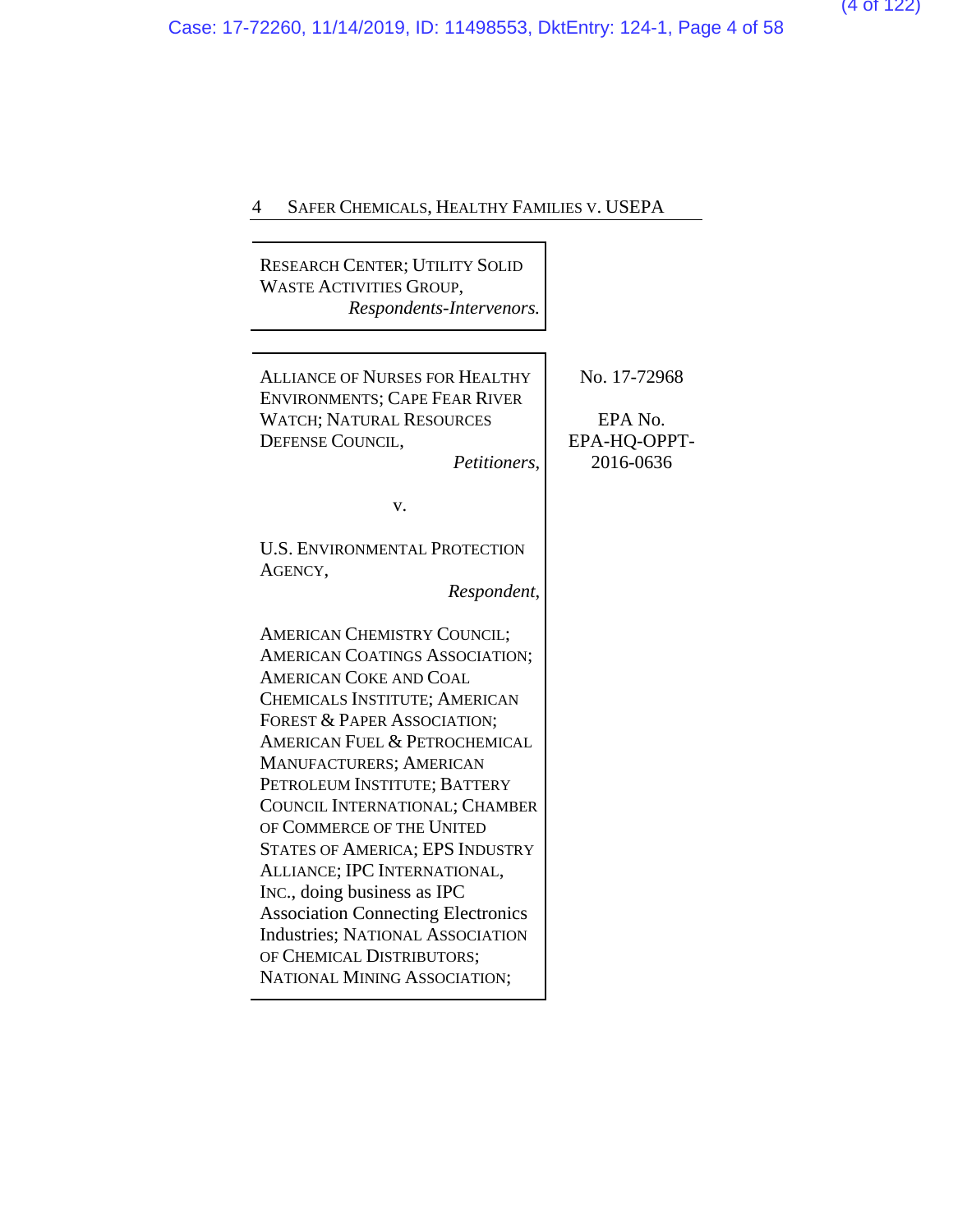POLYURETHANE MANUFACTURERS ASSOCIATION; SILVER NANOTECHNOLOGY WORKING GROUP; SOCIETY OF CHEMICAL MANUFACTURERS AND AFFILIATES; STYRENE INFORMATION AND RESEARCH CENTER; UTILITY SOLID WASTE ACTIVITIES GROUP, *Respondents-Intervenors.* ALLIANCE OF NURSES FOR HEALTHY ENVIRONMENTS; CAPE FEAR RIVER WATCH; NATURAL RESOURCES DEFENSE COUNCIL, *Petitioners*,

No. 17-73290

EPA No. EPA-HQ-OPPT-2016-0654

v.

U.S. ENVIRONMENTAL PROTECTION AGENCY,

*Respondent*,

AMERICAN CHEMISTRY COUNCIL; AMERICAN COATINGS ASSOCIATION; AMERICAN COKE AND COAL CHEMICALS INSTITUTE; AMERICAN FOREST & PAPER ASSOCIATION; AMERICAN FUEL & PETROCHEMICAL MANUFACTURERS; AMERICAN PETROLEUM INSTITUTE; BATTERY COUNCIL INTERNATIONAL; CHAMBER OF COMMERCE OF THE UNITED STATES OF AMERICA; EPS INDUSTRY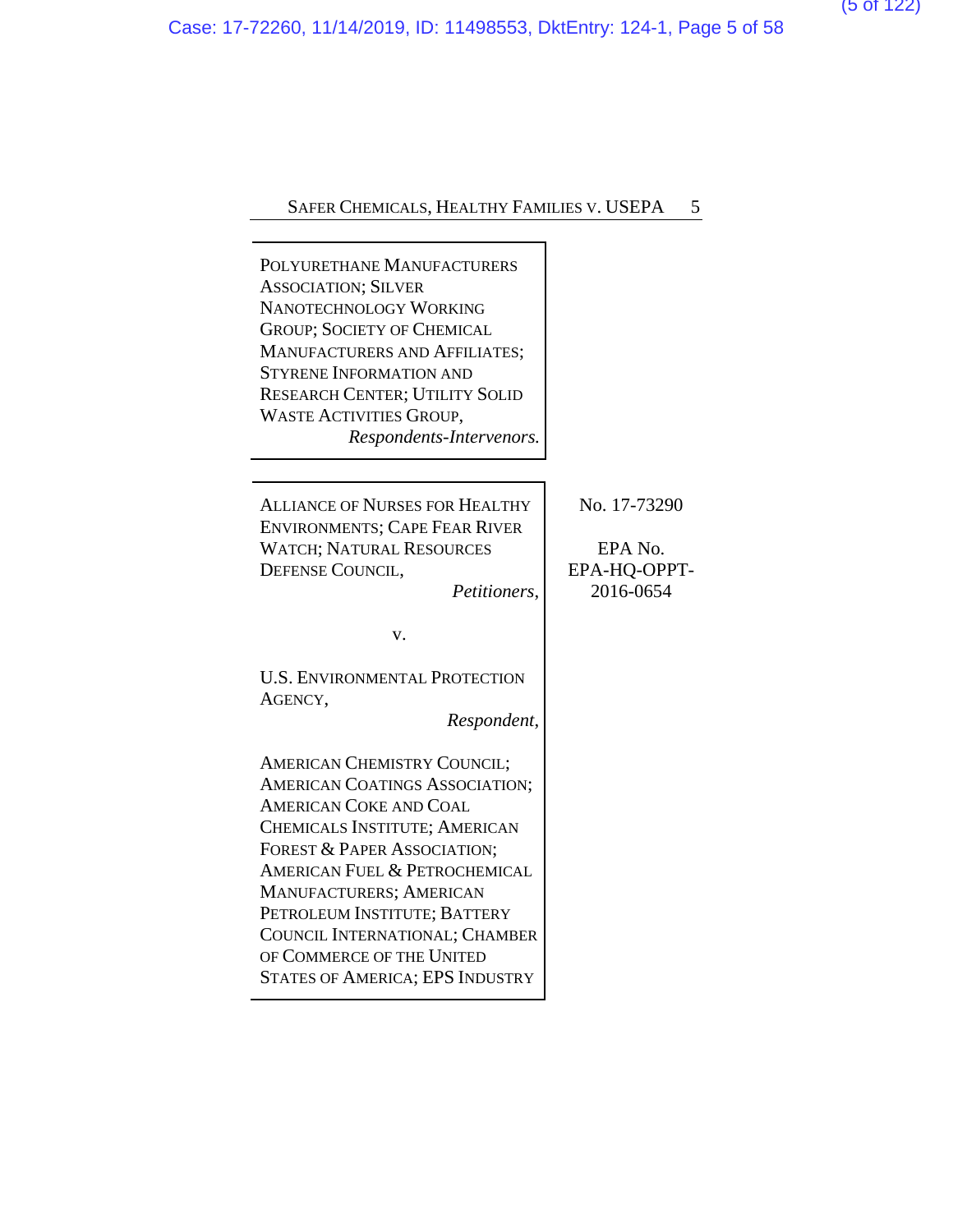Case: 17-72260, 11/14/2019, ID: 11498553, DktEntry: 124-1, Page 6 of 58

## 6 SAFER CHEMICALS, HEALTHY FAMILIES V. USEPA

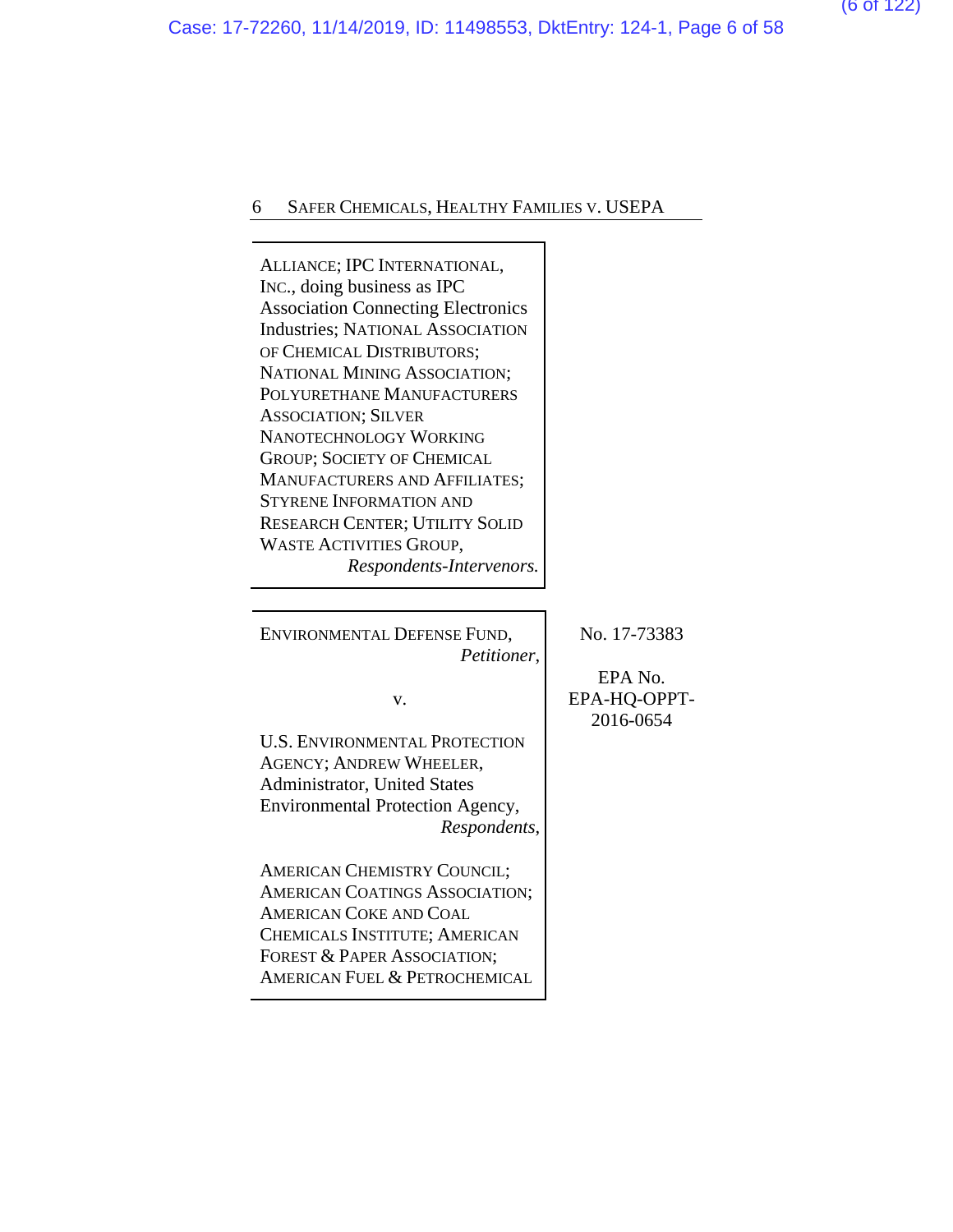(7 of 122)

Case: 17-72260, 11/14/2019, ID: 11498553, DktEntry: 124-1, Page 7 of 58

## SAFER CHEMICALS, HEALTHY FAMILIES V. USEPA 7

MANUFACTURERS; AMERICAN PETROLEUM INSTITUTE; BATTERY COUNCIL INTERNATIONAL; CHAMBER OF COMMERCE OF THE UNITED STATES OF AMERICA; EPS INDUSTRY ALLIANCE; IPC INTERNATIONAL, INC., doing business as IPC Association Connecting Electronics Industries; NATIONAL ASSOCIATION OF CHEMICAL DISTRIBUTORS; NATIONAL MINING ASSOCIATION; POLYURETHANE MANUFACTURERS ASSOCIATION; SILVER NANOTECHNOLOGY WORKING GROUP; SOCIETY OF CHEMICAL MANUFACTURERS AND AFFILIATES; STYRENE INFORMATION AND RESEARCH CENTER; UTILITY SOLID WASTE ACTIVITIES GROUP, *Respondents-Intervenors.*

SAFER CHEMICALS, HEALTHY FAMILIES; ALASKA COMMUNITY ACTION ON TOXICS; ENVIRONMENTAL HEALTH STRATEGY CENTER; ENVIRONMENTAL WORKING GROUP; LEARNING DISABILITIES ASSOCIATION OF AMERICA; SIERRA CLUB; UNION OF CONCERNED SCIENTISTS; UNITED STEEL, PAPER AND FORESTRY, RUBBER, MANUFACTURING, ENERGY, ALLIED INDUSTRIAL AND SERVICE WORKERS

No. 17-73390

EPA No. EPA-HQ-OPPT-2016-0654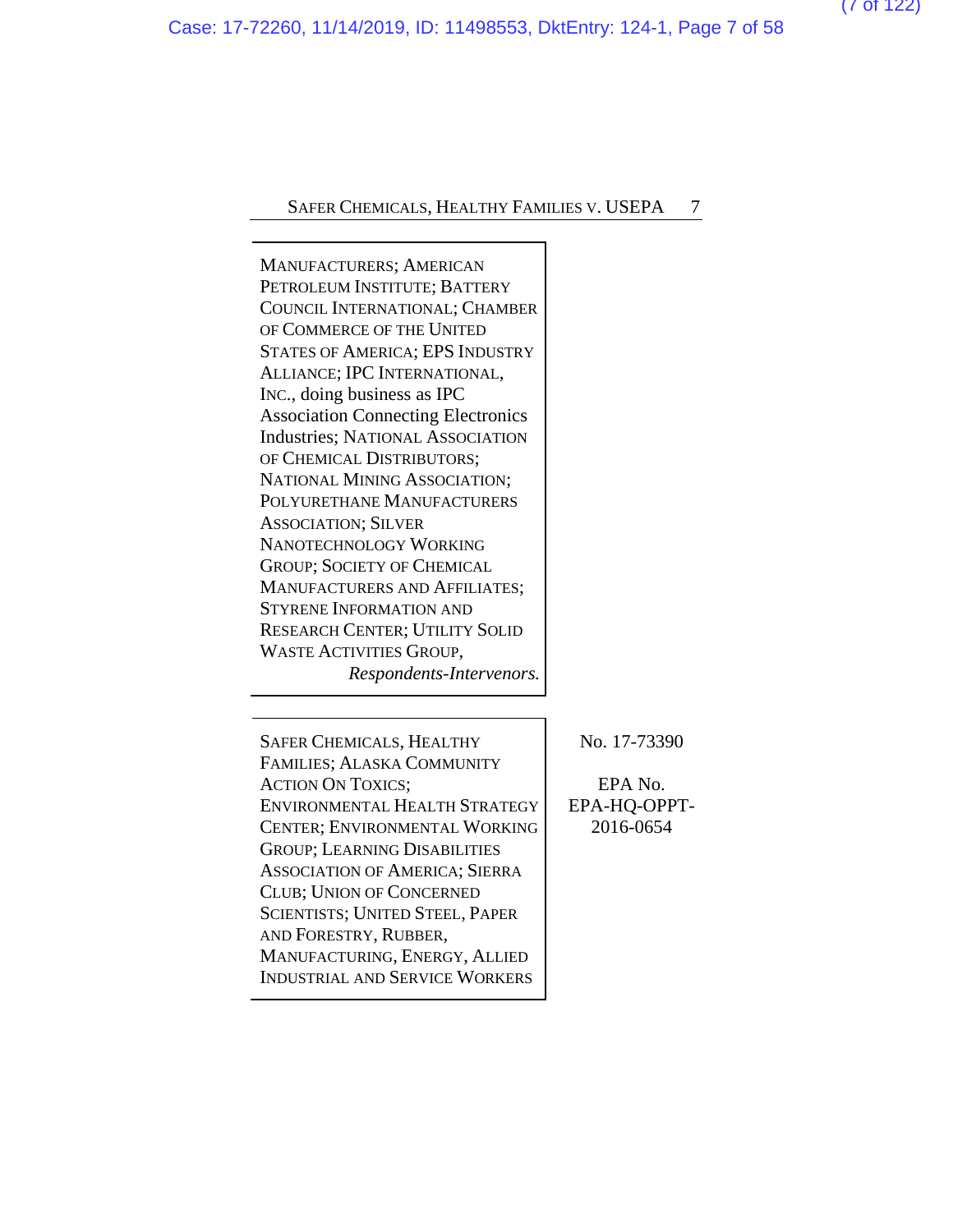INTERNATIONAL UNION, AFL-CIO/CLC; WE ACT FOR ENVIRONMENTAL JUSTICE; ASBESTOS DISEASE AWARENESS ORGANIZATION; VERMONT PUBLIC INTEREST RESEARCH GROUP, *Petitioners*, v. U.S. ENVIRONMENTAL PROTECTION AGENCY; ANDREW WHEELER, Administrator, United States Environmental Protection Agency, *Respondents*, AMERICAN CHEMISTRY COUNCIL; AMERICAN COATINGS ASSOCIATION; AMERICAN COKE AND COAL CHEMICALS INSTITUTE; AMERICAN FOREST & PAPER ASSOCIATION; AMERICAN FUEL & PETROCHEMICAL MANUFACTURERS; AMERICAN PETROLEUM INSTITUTE; BATTERY COUNCIL INTERNATIONAL; CHAMBER OF COMMERCE OF THE UNITED STATES OF AMERICA; EPS INDUSTRY ALLIANCE; IPC INTERNATIONAL, INC., doing business as IPC Association Connecting Electronics Industries; NATIONAL ASSOCIATION OF CHEMICAL DISTRIBUTORS; NATIONAL MINING ASSOCIATION; POLYURETHANE MANUFACTURERS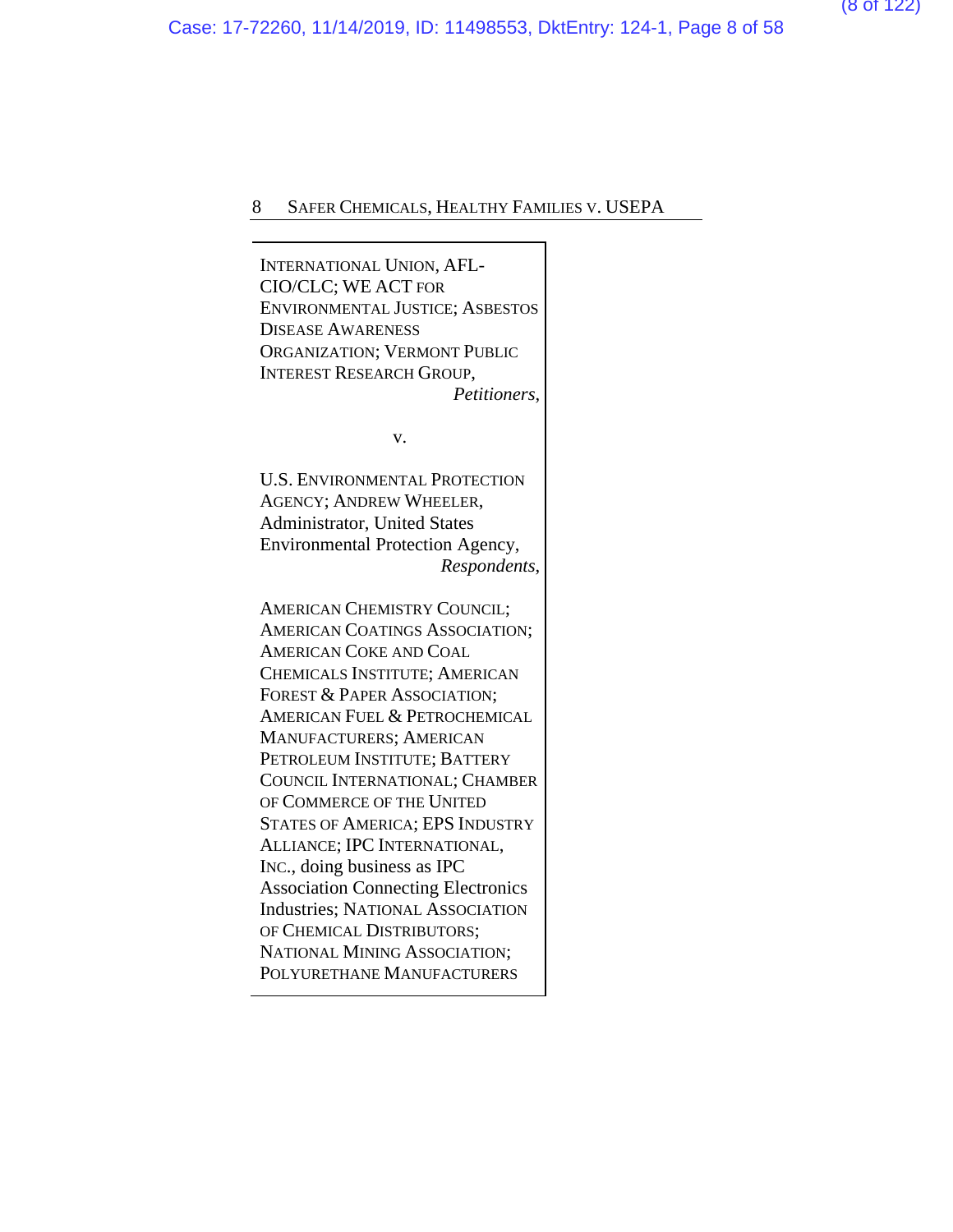ASSOCIATION; SILVER NANOTECHNOLOGY WORKING GROUP; SOCIETY OF CHEMICAL MANUFACTURERS AND AFFILIATES; STYRENE INFORMATION AND RESEARCH CENTER; UTILITY SOLID WASTE ACTIVITIES GROUP, *Respondents-Intervenors.*

> On Petition for Review of an Order of the Environmental Protection Agency

Argued and Submitted May 16, 2019 Seattle, Washington

Filed November 14, 2019

Before: Diarmuid F. O'Scannlain and Michelle T. Friedland, Circuit Judges, and William H. Pauley III,**[\\*\\*](#page-57-0)** District Judge.

Opinion by Judge Friedland

**\*\*** The Honorable William H. Pauley III, United States District Judge for the Southern District of New York, sitting by designation.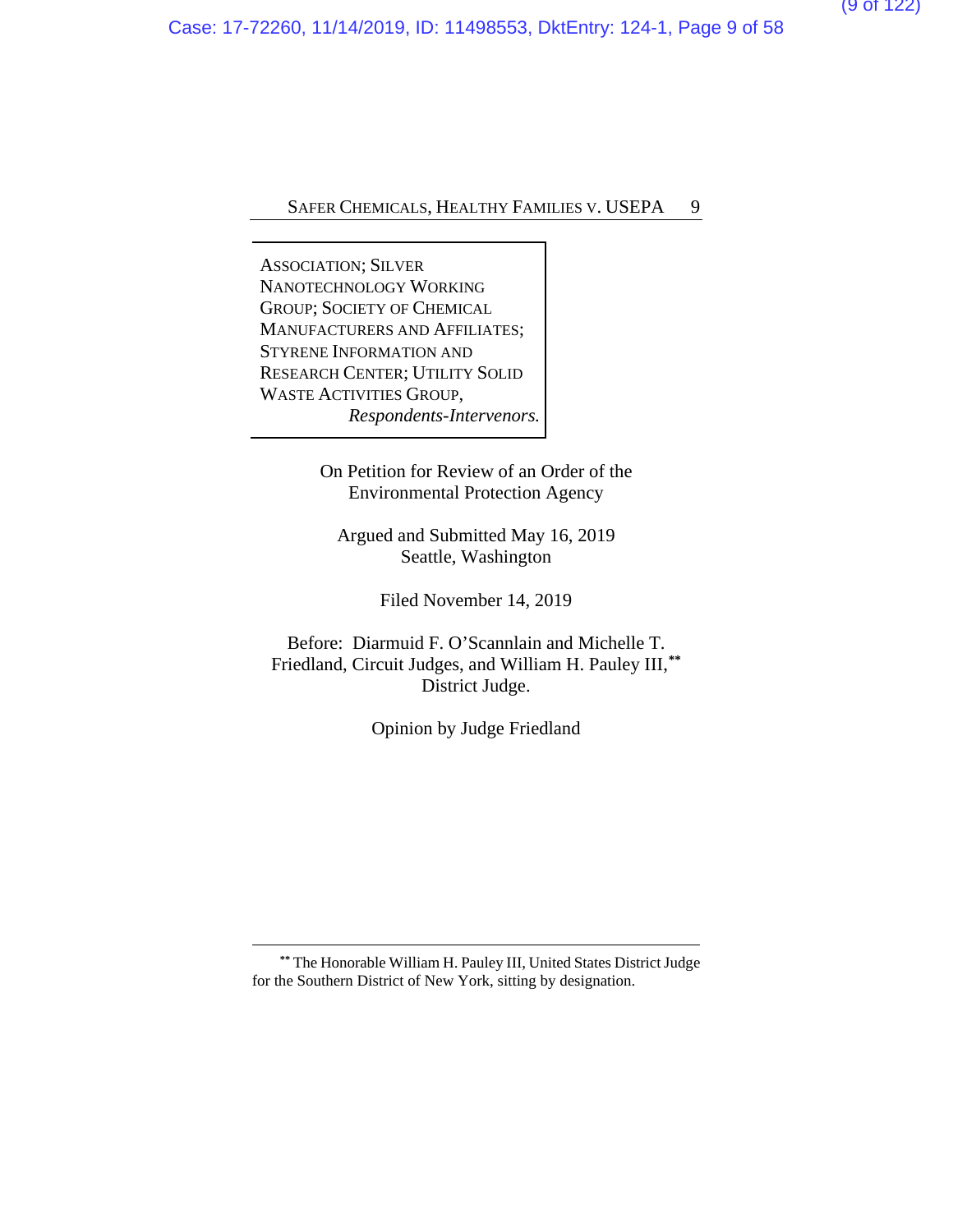## **SUMMARY[\\*\\*\\*](#page-57-0)**

#### **Environmental Law**

The panel dismissed in part, granted in part, and denied in part petitions for review brought by a variety of environmental groups and other organizations, seeking review of a rule promulgated by the United States Environmental Protection Agency ("EPA") establishing a process to evaluate the health and environmental risks of chemical substances.

The EPA promulgated the Risk Evaluation Rule pursuant to the Toxic Substances Control Act ("TSCA").

Petitioners argued that TSCA required EPA to evaluate risks from uses of a chemical substance collectively, and that the Risk Evaluation Rule contradicted this mandate. The panel held that this challenge was not justiciable because petitioners' interpretation of what the EPA intended to do and petitioners' resulting theory of injury were too speculative. The panel further held that because petitioners' theory of injury was dependent upon harm caused by a failure to assess all conditions of use together, and because it was very uncertain whether EPA ever planned to do what petitioners feared, petitioners' alleged injury was too speculative at this time to establish Article III jurisdiction.

Petitioners also argued that the Risk Evaluation Rule expressed an impermissible intent to exclude some

**<sup>\*\*\*</sup>** This summary constitutes no part of the opinion of the court. It has been prepared by court staff for the convenience of the reader.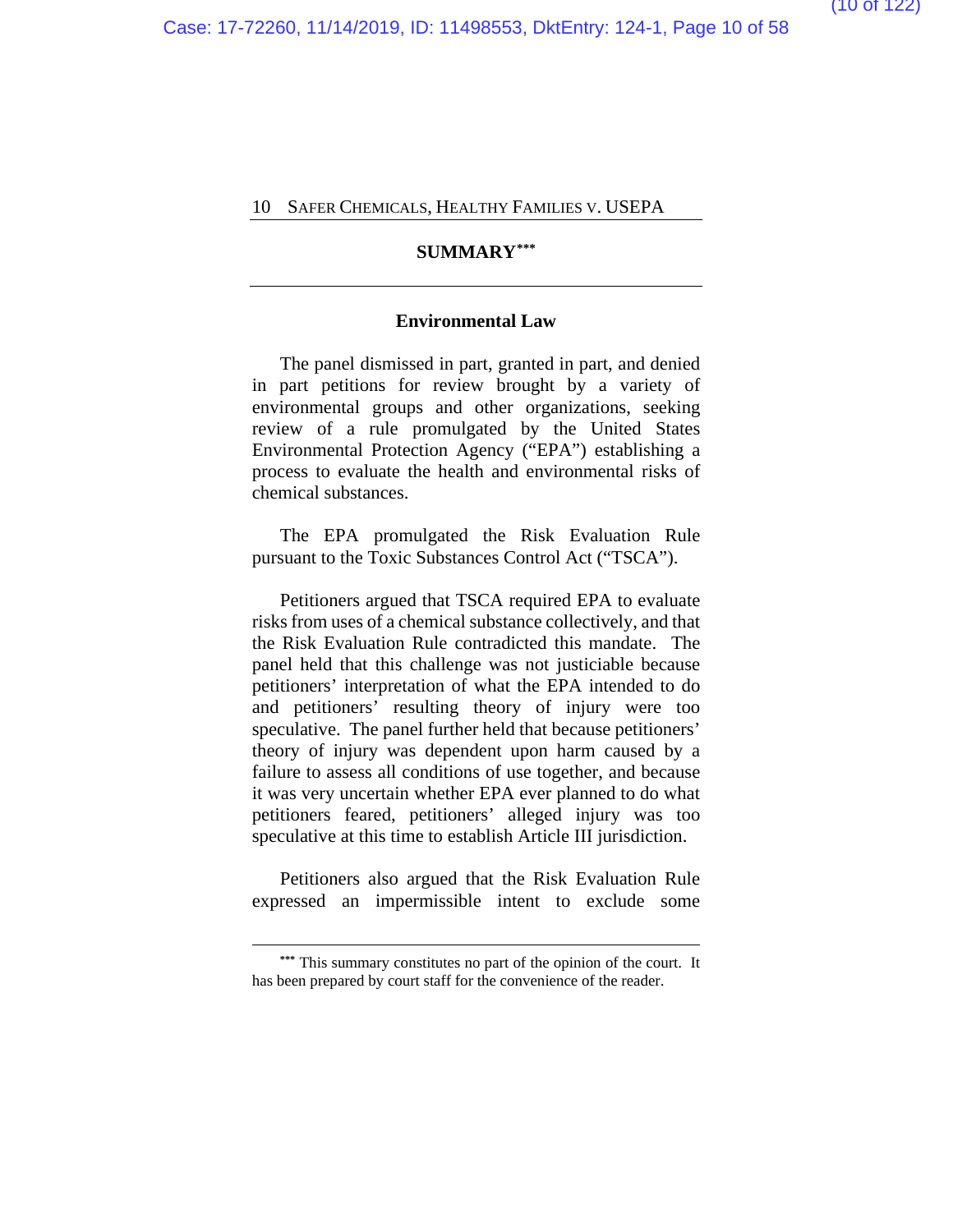conditions of use from the scope of a risk evaluation, thereby contravening TSCA's requirement that EPA consider all of a chemical's conditions of use. With respect to petitioners' challenge to language in the preamble to the Risk Evaluation Rule, the panel held that it was not final agency action, and thus not reviewable under the Administrative Procedure Act. With respect to petitioners' challenges to specific provisions of the Risk Evaluation Rule, the panel held that the challenges were justiciable final agency action. The panel further held that petitioners had standing to challenge these provisions, and that the challenge was ripe. The panel concluded that the Rule's scope provisions failed on the merits because the challenged provisions did not in fact assert discretion to exclude conditions of use from evaluation.

Finally, petitioners challenged EPA's categorical exclusion of legacy activities from the definition of "conditions of use." The panel held that this claim was justiciable. Turning to the merits, the panel held that EPA's exclusion of legacy uses and associated disposals contradicted TSCA's plain language, but that EPA's exclusion of legacy disposals did not.

#### **COUNSEL**

Sarah C. Tallman (argued), Natural Resources Defense Council, Chicago, Illinois; Nancy S. Marks, Natural Resources Defense Council, New York, New York; for Petitioners Alliance of Nurses for Healthy Environments; Cape Fear River Watch; and Natural Resources Defense Council.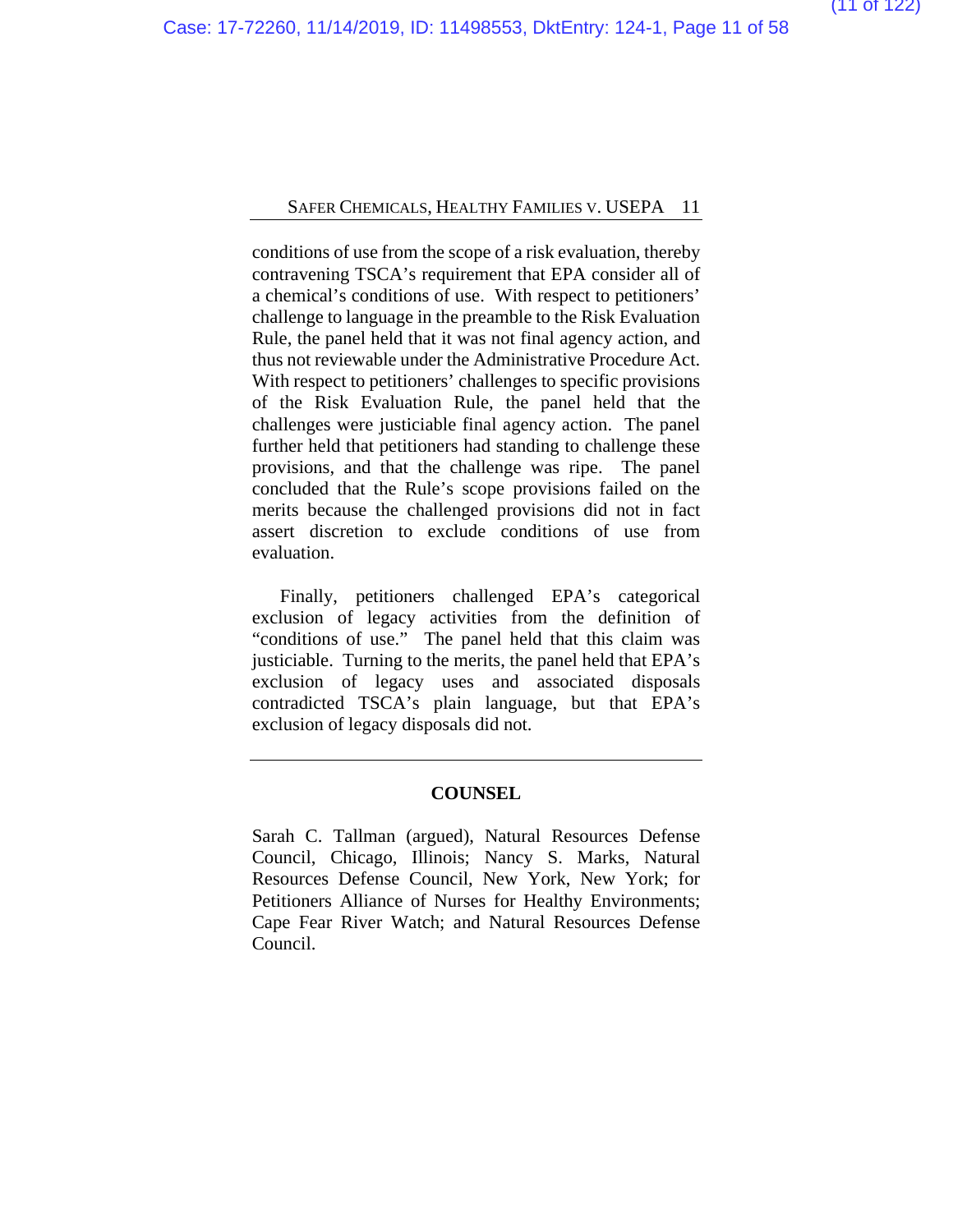Robert M. Sussman, Sussman and Associates, Washington, D.C.; for Petitioners Safer Chemicals, Healthy Families; Asbestos Disease Awareness Organization; and Vermont Public Interest Research Group.

Robert P. Stockman, Environmental Defense Fund, Washington, D.C.; for Petitioner Environmental Defense Fund.

Eve C. Gartner, Earthjustice, New York, New York; Tosh Sagar, Earthjustice, Washington, D.C.; for Petitioners Alaska Community Action on Toxics; Environmental Health Strategy Center; Environmental Working Group; Learning Disabilities Association of America; Sierra Club; Union of Concerned Scientists; and WE ACT for Environmental Justice.

Randy S. Rabinowitz, OSH Law Project LLC, Washington D.C.; for Petitioner United Steel, Paper and Forestry, Rubber, Manufacturing, Energy, Allied Industrial and Service Workers International Union, AFL-CIO/CLC.

Samara M. Spence (argued) and Erica M. Zilioli, Environmental Defense Section, Environment and Natural Resources Division, United States Department of Justice, Washington, D.C.; Jonathan D. Brightbill, Deputy Assistant Attorney General; Jeffrey H. Wood, Acting Assistant Attorney General; Laurel Celeste, Office of the General Counsel, United States Environmental Protection Agency, Washington, D.C.; for Respondents.

Peter D. Keisler (argued), Samuel B. Boxerman, Timothy K. Webster, C. Frederick Beckner III, Judah Prero, and Samina M. Bharmal, Sidley Austin LLP, Washington, D.C.; for Respondents-Intervenors American Chemistry Council;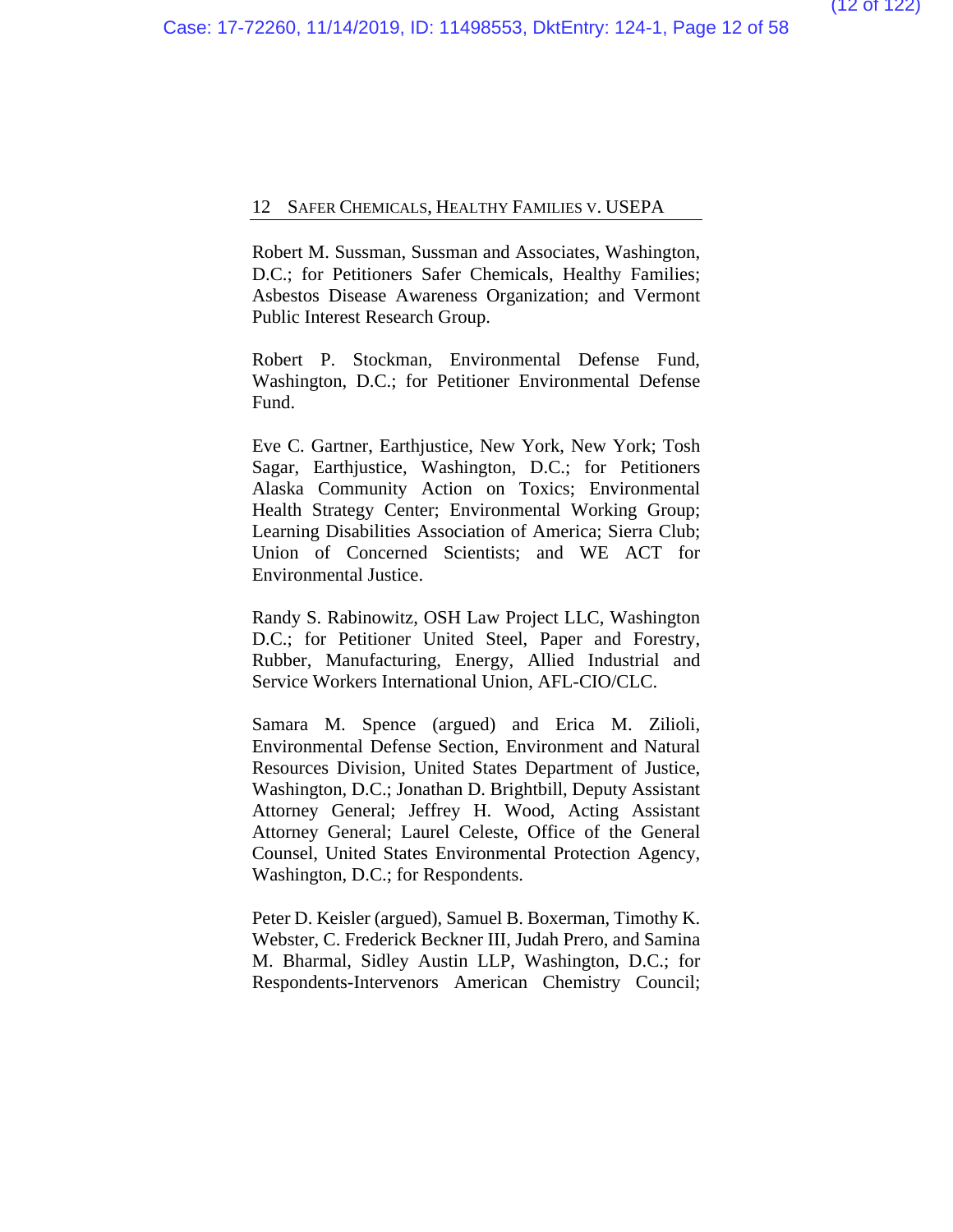American Coke and Coal Chemicals Institute; American Petroleum Institute; American Forest & Paper Association; American Fuel & Petrochemical Manufacturers; Chamber of Commerce of the United States Of America; EPS Industry Alliance; IPC International, Inc.; National Association of Chemical Distributors; National Mining Association; and Silver Nanotechnology Working Group.

David B. Weinberg, Martha E. Marrapese, and Roger H. Miksad, Wiley Rein LLP, Washington, D.C.; for Respondents-Intervenors American Coatings Association and Battery Council International.

Donald P. Gallo, Axley Brynelson LLP, Waukesha, Wisconsin; for Respondent-Intervenor Polyurethane Manufacturers Association.

James W. Conrad, Jr., Conrad Law & Policy Counsel, Washington, D.C.; for Respondent-Intervenor Society of Chemical Manufacturers and Affiliates.

Peter L. de la Cruz, Keller and Heckman LLP, Washington, D.C.; for Respondent-Intervenor Styrene Information and Research Center, Inc.

Douglas H. Green and Allison D. Foley, Venable LLP, Washington, D.C.; for Respondent-Intervenor Utility Solid Waste Activities Group.

Richard Moskowitz and Taylor Hoverman, American Fuel & Petrochemical Manufacturers, Washington, D.C.; for Respondent-Intervenor American Fuel & Petrochemical Manufacturers.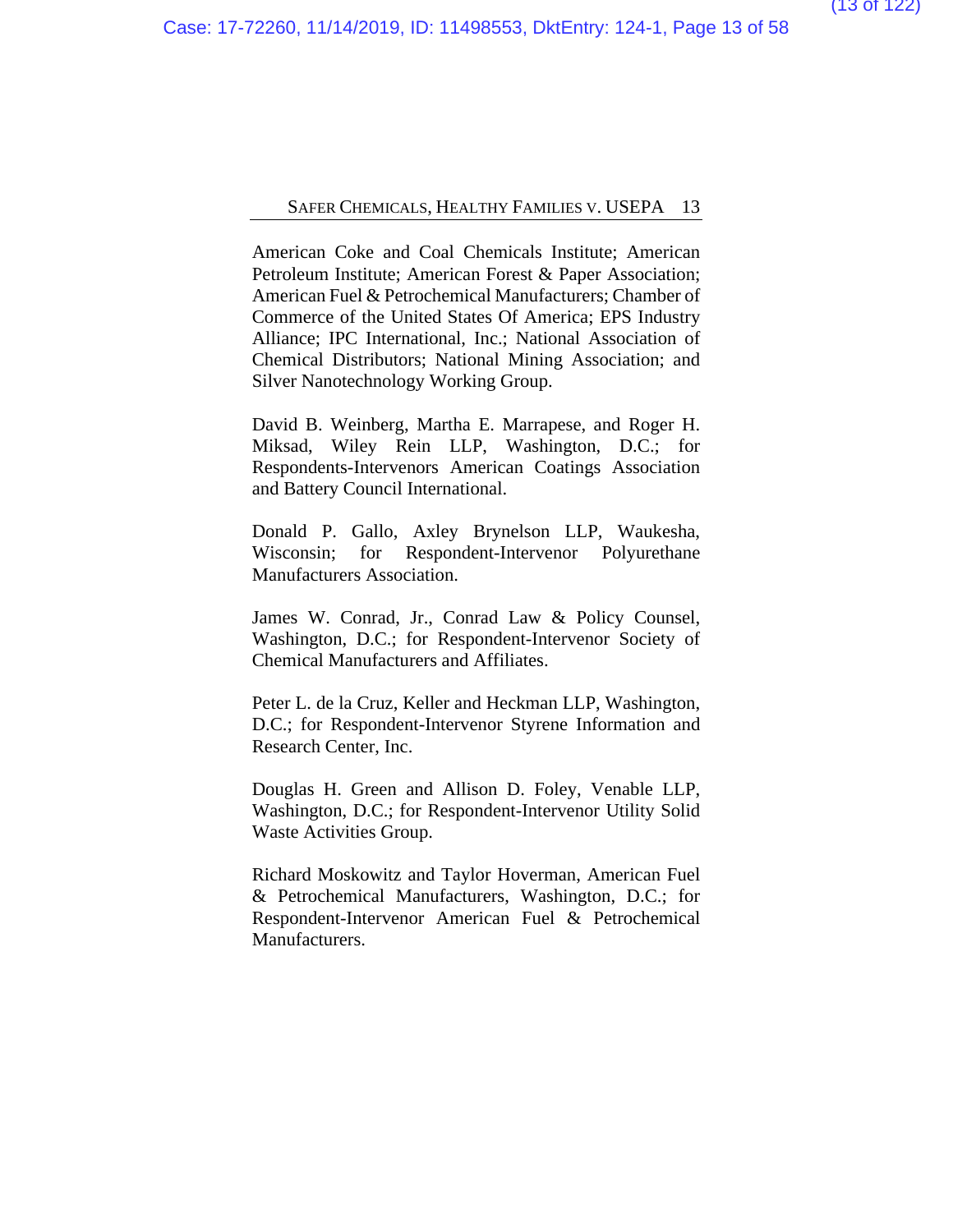Steven P. Lehotsky and Michael B. Schon, U.S. Chamber Litigation Center, Washington, D.C.; for Respondent-Intervenor Chamber of Commerce of the United States of America.

David S. Muraskin and Leah M. Nicholls, Public Justice P.C., Washington, D.C.; for Amici Curiae American Academy of Pediatrics, the American College of Obstetricians and Gynecologists, and the American Public Health Association.

Paul Olszowka, Barnes & Thornburg LLP, Chicago, Illinois; for Amicus Curiae People for the Ethical Treatment of Animals.

#### **OPINION**

FRIEDLAND, Circuit Judge:

Petitioners, a variety of environmental groups and other organizations, seek review of a rule promulgated by the United States Environmental Protection Agency ("EPA" or "the Agency") establishing a process to evaluate the health and environmental risks of chemical substances. EPA promulgated the "Risk Evaluation Rule" under its authority granted by 15 U.S.C.  $\S$  2605(b)(4)(B), a provision added in 2016 to the Toxic Substances Control Act ("TSCA"), 15 U.S.C. § 2601 *et seq.***[1](#page-57-0)** Petitioners argue that provisions in the Risk Evaluation Rule relating to the Agency's evaluation of the risks from a substance's "conditions of

**<sup>1</sup>** Unless otherwise specified, all references to TSCA's provisions in title 15 of the United States Code are to the current version, which was amended in 2016.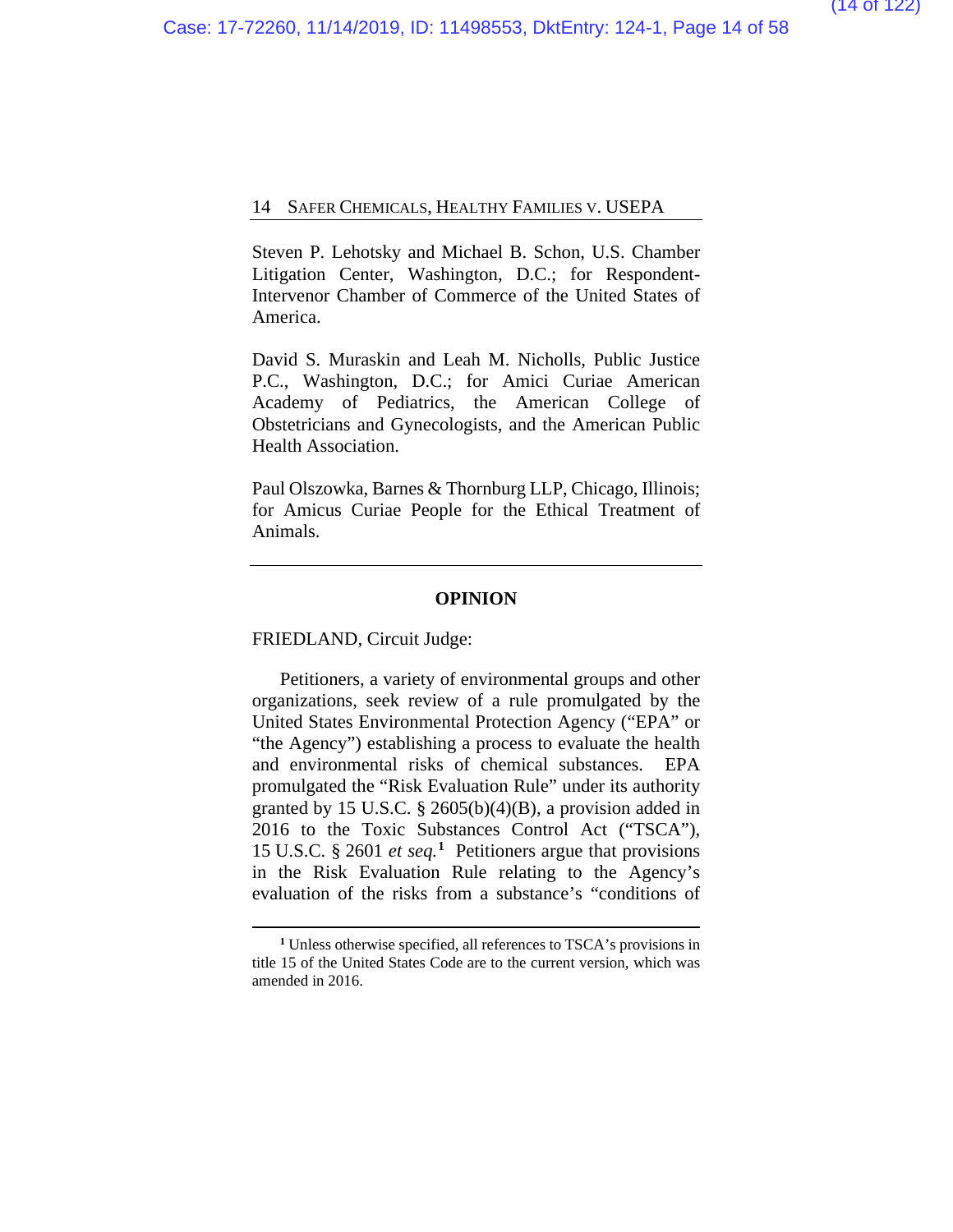use" violate several of TSCA's requirements. Specifically, Petitioners argue: (1) that TSCA requires EPA to evaluate risks associated with a chemical's uses collectively before determining that the chemical is safe; (2) that EPA must consider all of a chemical's conditions of use in that evaluation; and (3) that, when considering conditions of use, EPA must evaluate past disposals of all chemicals, as well as the use and subsequent disposal of chemicals not currently or prospectively manufactured or distributed in commerce for that use. Petitioners argue that various provisions of the Risk Evaluation Rule demonstrate that EPA will not do any of these three things.**[2](#page-57-0)**

We hold that we lack jurisdiction to review Petitioners' first challenge, and that their second fails on the merits. But we grant in part the Petition for Review with respect to Petitioners' third challenge.**[3](#page-57-0)**

**<sup>2</sup>** Petitioners also argue that EPA's simultaneously promulgated "Prioritization Rule" incorporates some of these alleged deficiencies in the Risk Evaluation Rule, and that the provisions doing so are likewise unlawful. Because Petitioners' challenges to the Prioritization Rule are entirely encompassed within their challenges to the Risk Evaluation Rule, the challenges rise or fall together. We thus focus only on the Risk Evaluation Rule.

**<sup>3</sup>** Petitioners also challenge several information-gathering provisions in both the Risk Evaluation Rule and the Prioritization Rule. *See*  15 U.S.C. § 2625(k). EPA agrees that some of these challenged information-gathering provisions should be reconsidered and therefore requests that they be remanded. We address the information-gathering issues in a concurrently filed memorandum disposition.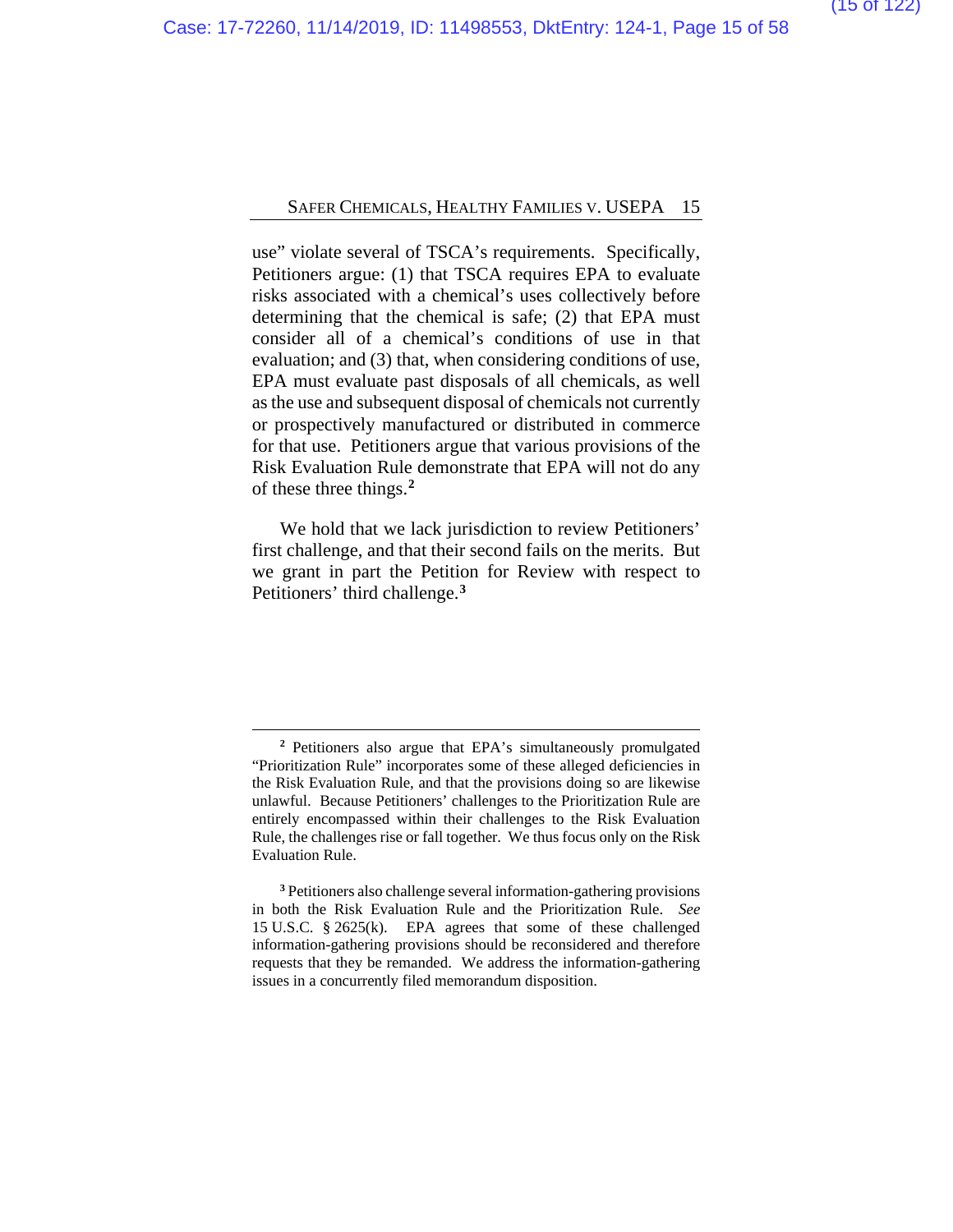#### **I.**

#### **A.**

Congress enacted TSCA in 1976 "to prevent unreasonable risks of injury to health or the environment associated with the manufacture, processing, distribution in commerce, use, or disposal of chemical substances." S. Rep. No. 94-698, at 1 (1976), *as reprinted in* 1976 U.S.C.C.A.N. 4491, 4491. TSCA was "designed to fill a number of regulatory gaps" in premarket review, regulation of chemicals themselves (rather than regulation of discharges, emissions, ambient air, or consumer products), and information-gathering responsibility. *Id.* at 1–2. TSCA required EPA to regulate chemical substances that the Agency found to "present an unreasonable risk of injury to health or the environment." 15 U.S.C. § 2605(a) (1976). As originally enacted, however, TSCA did not provide a specific process or timeline by which EPA was required to evaluate a substance's risks.

In the decades following TSCA's passage, Congress found that "effective implementation of TSCA by [EPA] ha<sup>[d]</sup> been challenged by shortcomings in the statute itself, and by several key decisions of Federal Courts and the Agency's interpretation of those decisions." S. Rep. No. 114-67, at 2 (2015). There had "been persistent concerns about the pace of EPA's work under TSCA, the ability of the Agency to use its existing authority, and whether the statute prevent[ed] certain regulatory efforts." H.R. Rep. No. 114- 176, at 12–13 (2015), *as reprinted in* 2016 U.S.C.C.A.N. 276, 277. Congress accordingly amended TSCA in 2016. *See* Frank R. Lautenberg Chemical Safety for the 21st Century Act, Pub. L. No. 114-182, 130 Stat. 448 (2016) (codified at 15 U.S.C. § 2601 *et seq.*); *see also generally* S. Rep. No. 114-67; H.R. Rep. No. 114-176.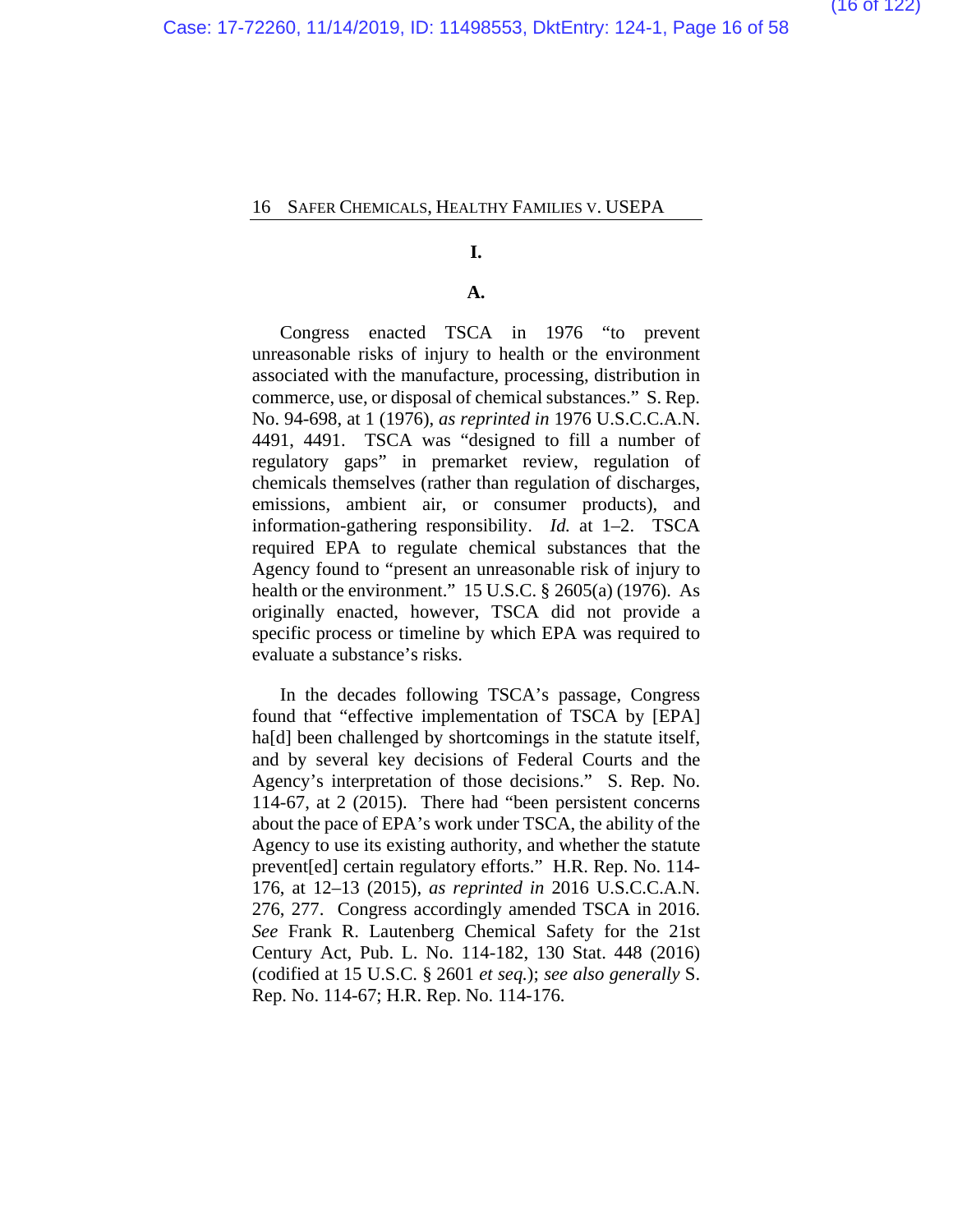The 2016 amendments "restructur[ed] the way ... chemicals are evaluated and regulated," H.R. Rep. No. 114- 176, at 13, but Congress's policy goals reflected in the 1976 Act remained "intact," S. Rep. No. 114-67, at 7. Congress intended through the amendments "to provide broad protection of human health and the environment," and "to improve availability of information about chemicals." S. Rep. No. 114-67, at 6.

#### **B.**

The 2016 amendments create, among other things, "a separate risk evaluation process for determining whether a chemical substance presents or will present an unreasonable risk of injury," and prescribe statutory deadlines by which EPA is required to complete such evaluations. H.R. Rep. No. 114-176, at 23, 25. The amendments also direct EPA's Administrator to prioritize evaluations of the risks of chemicals considered to be the most dangerous. And once EPA determines that a particular chemical substance is associated with an unreasonable risk, the Agency is required to regulate that substance.

With respect to prioritizing risk evaluations, TSCA requires that the Administrator "designate as a high-priority substance a chemical substance that the Administrator concludes . . . may present an unreasonable risk of injury to health or the environment . . . under the conditions of use." 15 U.S.C.  $\frac{8}{9}$  2605(b)(1)(B)(i). The Administrator must designate a substance as "low-priority" if "such substance does not meet the standard" to be high-priority. 15 U.S.C.  $§ 2605(b)(1)(B)(ii).$ 

For chemical substances that EPA designates as highpriority, the Agency must initiate and complete a risk evaluation of the chemical within three years, with a possible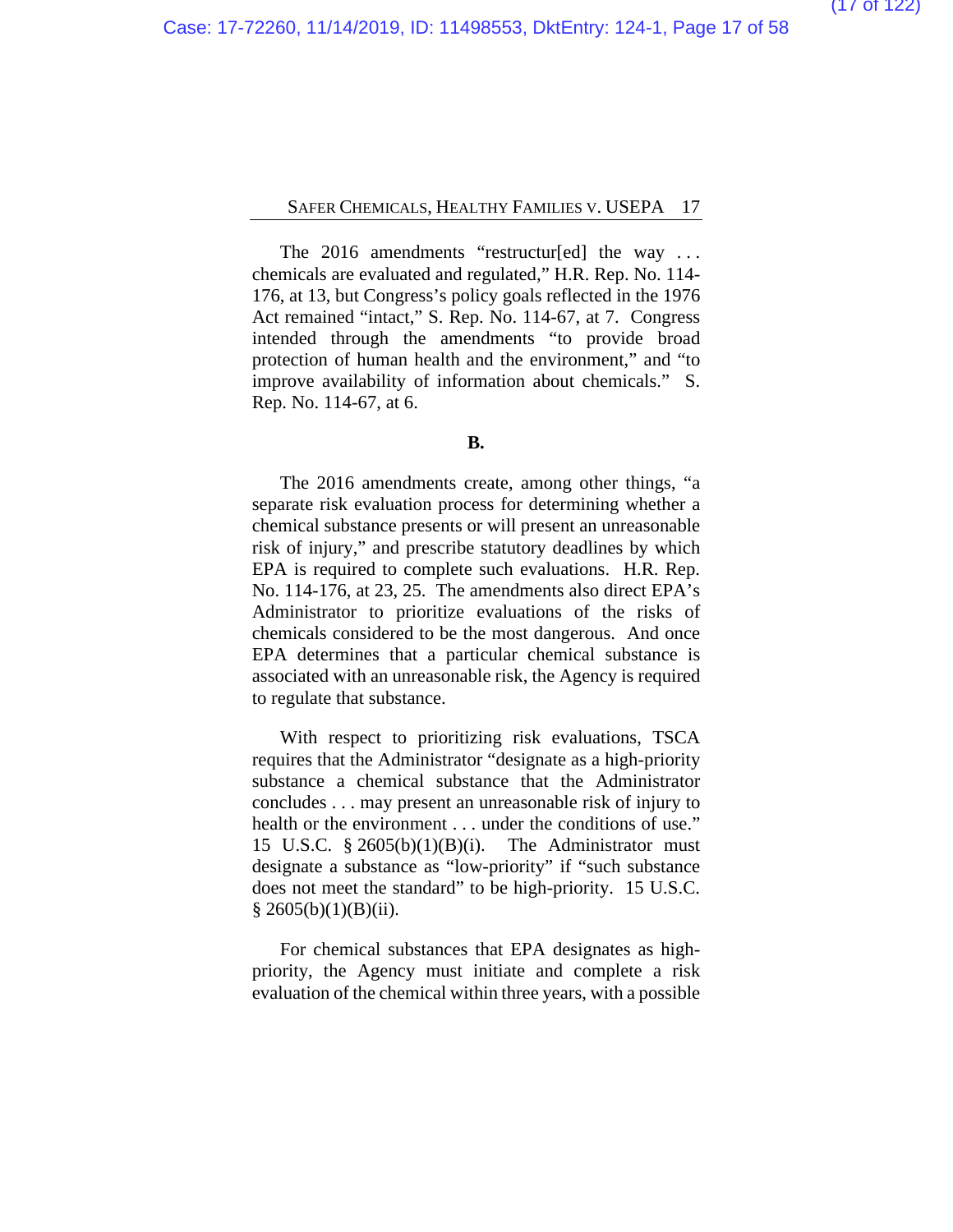six-month extension. 15 U.S.C. § 2605(b)(3)(A), (b)(4)(G). EPA must also conduct some risk evaluations at the request of chemical manufacturers ("manufacturer-requested risk evaluations"). *See* 15 U.S.C. § 2605(b)(4)(C)(ii).

TSCA's risk evaluation provision requires EPA to evaluate chemical substances under their "conditions of use." Specifically, TSCA states:

> The Administrator shall conduct risk evaluations pursuant to this paragraph to determine whether a chemical substance presents an unreasonable risk of injury to health or the environment, without consideration of costs or other nonrisk factors, including an unreasonable risk to a potentially exposed or susceptible subpopulation identified as relevant to the risk evaluation by the Administrator, under the conditions of use.

15 U.S.C. § 2605(b)(4)(A).

The term "conditions of use" is defined to mean "the circumstances, as determined by the Administrator, under which a chemical substance is intended, known, or reasonably foreseen to be manufactured, processed, distributed in commerce, used, or disposed of." 15 U.S.C. § 2602(4).**[4](#page-57-0)** In the early stages of the risk evaluation process, TSCA requires EPA to list in a published scope document

**<sup>4</sup>** TSCA provides statutory definitions for the terms "manufacture," "process," and "commerce" (as well as "distribute in commerce" and "distribution in commerce"), but does not define "used" or "disposed of." *See generally* 15 U.S.C. § 2602.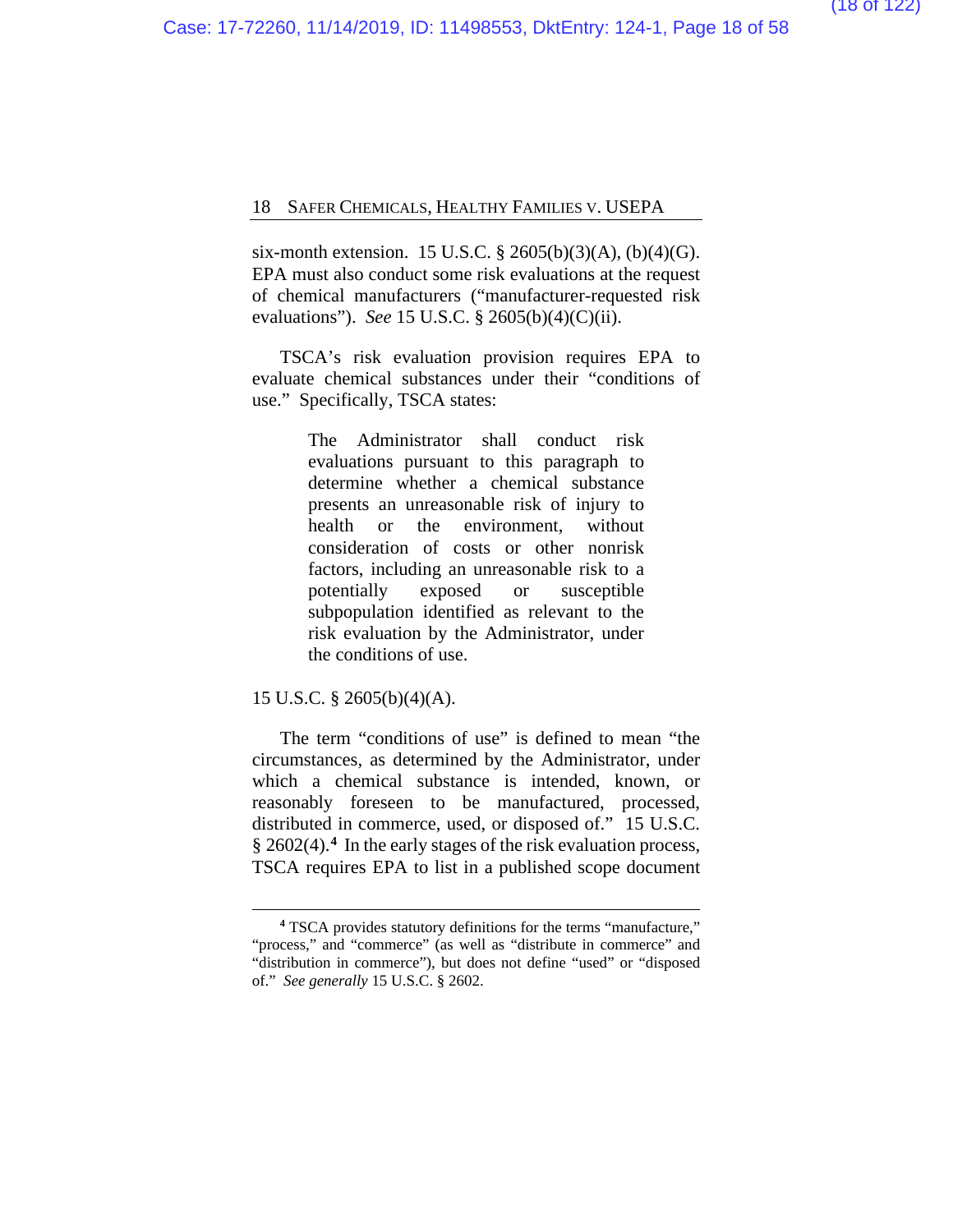the conditions of use it "expects to consider" for the chemical substance being evaluated. 15 U.S.C.  $§$  2605(b)(4)(D).

Once a risk evaluation is completed, if the Administrator determines based on that evaluation "that the manufacture, processing, distribution in commerce, use, or disposal of a chemical substance or mixture, or that any combination of such activities, presents an unreasonable risk of injury to health or the environment, the Administrator shall" promulgate rules regulating that chemical substance so that it "no longer presents such [an unreasonable] risk." 15 U.S.C. § 2605(a); *see also* 15 U.S.C. § 2605(c)(1).

In order to effectuate TSCA's statutory requirements, Congress instructed EPA to "establish, by rule, a risk-based screening process, including criteria for designating chemical substances as" either high-priority or low-priority for risk evaluation. 15 U.S.C.  $\S$  2605(b)(1)(A). EPA was also required to establish by rule "a process to conduct risk evaluations." 15 U.S.C. § 2605(b)(4)(B).

TSCA also contains a judicial review provision. *See*  15 U.S.C. § 2618. It provides that "not later than 60 days after the date on which a rule is promulgated . . . or the date on which an order is issued [under TSCA] any person may file a petition for judicial review of such rule or order." 15 U.S.C. § 2618(a)(1)(A). TSCA specifically authorizes judicial review of EPA's determination that a substance is low-priority or poses no unreasonable risk. 15 U.S.C.  $§ 2618(a)(1)(A), (a)(1)(C)(i).$ 

#### **C.**

In accordance with TSCA, EPA issued rules for prioritization and risk evaluation in July 2017. The Risk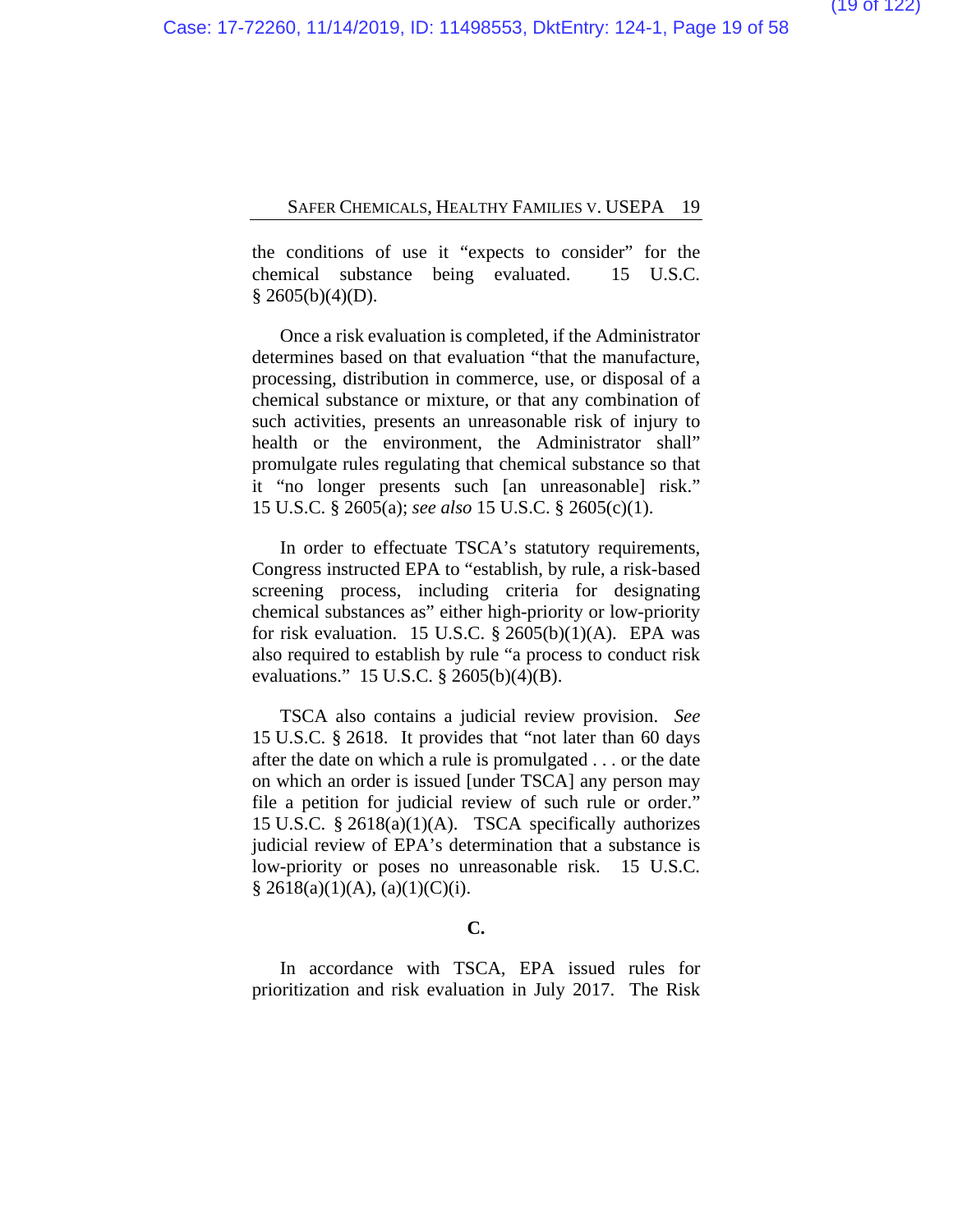Evaluation Rule states, generally, that EPA will evaluate chemical substances under their conditions of use:

> As part of the risk evaluation, EPA will determine whether the chemical substance presents an unreasonable risk of injury to health or the environment under each condition of uses [sic] within the scope of the risk evaluation, either in a single decision document or in multiple decision documents.

### 40 C.F.R. § 702.47.

The Risk Evaluation Rule similarly explains that "[t]he scope of the risk evaluation will include," among other things, "[t]he condition(s) of use, as determined by the Administrator, that the EPA plans to consider in the risk evaluation."  $40$  C.F.R. § 702.41(c). "Conditions of use" is defined in the Risk Evaluation Rule as "the circumstances, as determined by the Administrator, under which a chemical substance is intended, known, or reasonably foreseen to be manufactured, processed, distributed in commerce, used, or disposed of"—the same definition as in TSCA itself. *Compare* 40 C.F.R. § 702.33, *with* 15 U.S.C. § 2602(4).

In the preamble to the Risk Evaluation Rule, EPA states that three categories of uses and activities are excluded from the definition of conditions of use. Procedures for Chemical Risk Evaluation Under the Amended Toxic Substances Control Act, 82 Fed. Reg. 33,726, 33,729 (July 20, 2017). These are: (1) "circumstances associated with activities that do not reflect ongoing or prospective manufacturing, processing, or distribution," which the Agency calls "legacy uses"; (2) "disposals from such uses," which the Agency calls "associated disposal"; and (3) "disposals that have already occurred," which the Agency calls "legacy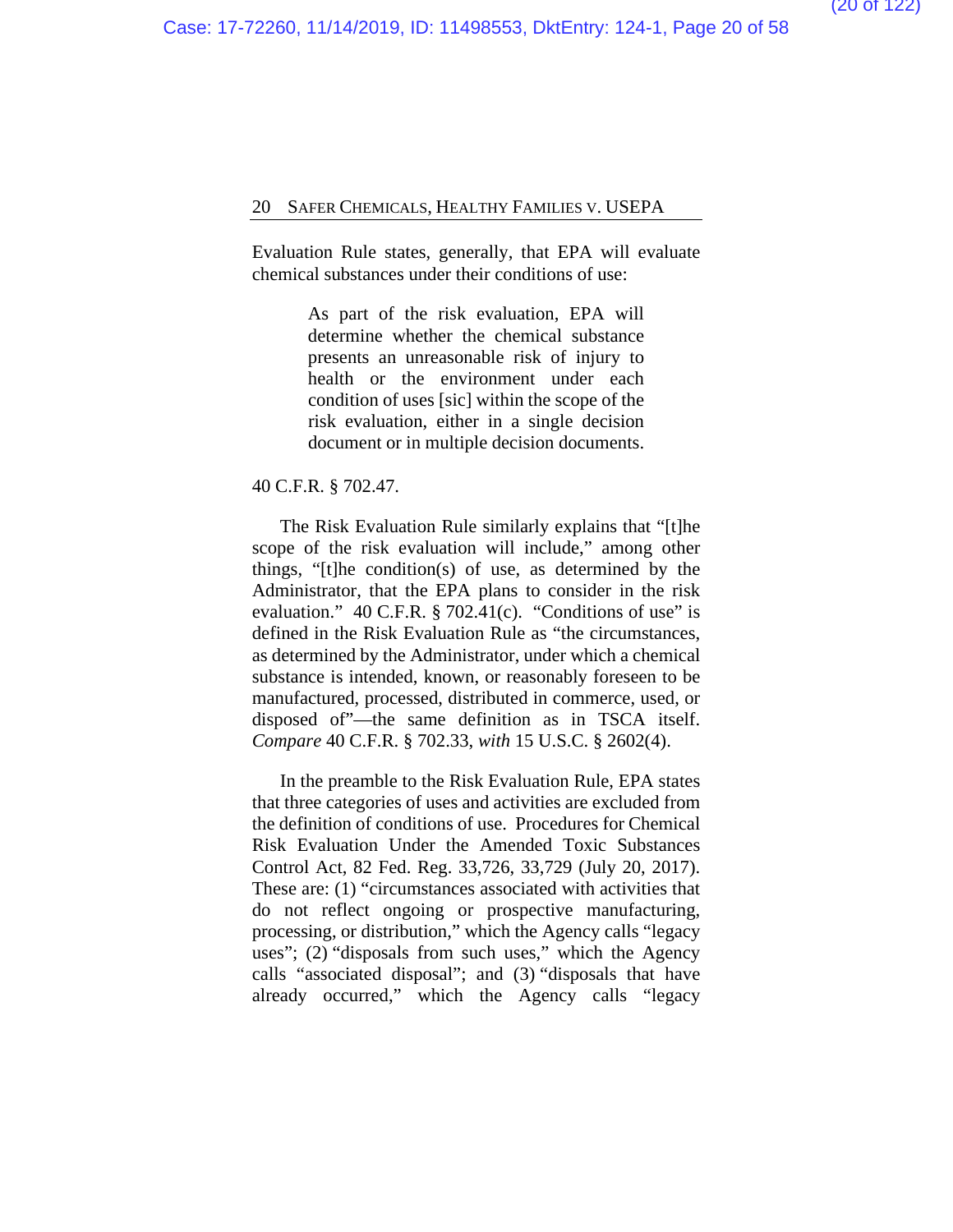disposal." *Id.* In this litigation, EPA refers to these uses and activities collectively as "legacy activities."

EPA also states, in the preamble to the Risk Evaluation Rule, that it "intends to exercise discretion in addressing circumstances where [a] chemical substance . . . is unintentionally present as an impurity in another chemical substance that is not the subject of the pertinent scoping." 82 Fed. Reg. at 33,730. In some circumstances, EPA states, "it may be most appropriate . . . to evaluate the potential risks arising from a chemical impurity within the scope of the risk evaluations for the impurity itself," while in others it "may be more appropriate to evaluate such risks within the scope of the risk evaluation for the separate chemical substances that bear the impurity." *Id.* The preamble further provides that the Agency "may choose not to include [that] impurity within the Scope of any risk evaluation," where "the risk from the presence of the impurity would be '*de minimis*' or otherwise insignificant." *Id.* The preamble also lists several other uses that commenters had suggested should not be considered in risk evaluations, such as misuse and illegal use. *Id.* The preamble ultimately concludes, however, that "it would be premature to definitively exclude a priori specific conditions of use from risk evaluation." *Id*.

#### **D.**

Several groups filed petitions for review of the Risk Evaluation Rule pursuant to the judicial review provisions of TSCA, 15 U.S.C. § 2618, and the Administrative Procedure Act, 5 U.S.C. § 706. Those petitions were consolidated.**[5](#page-57-0)** A

**<sup>5</sup>** Petitioners in this consolidated action are: Safer Chemicals, Healthy Families; Alaska Community Action on Toxics; Environmental Health Strategy Center; Environmental Working Group; Learning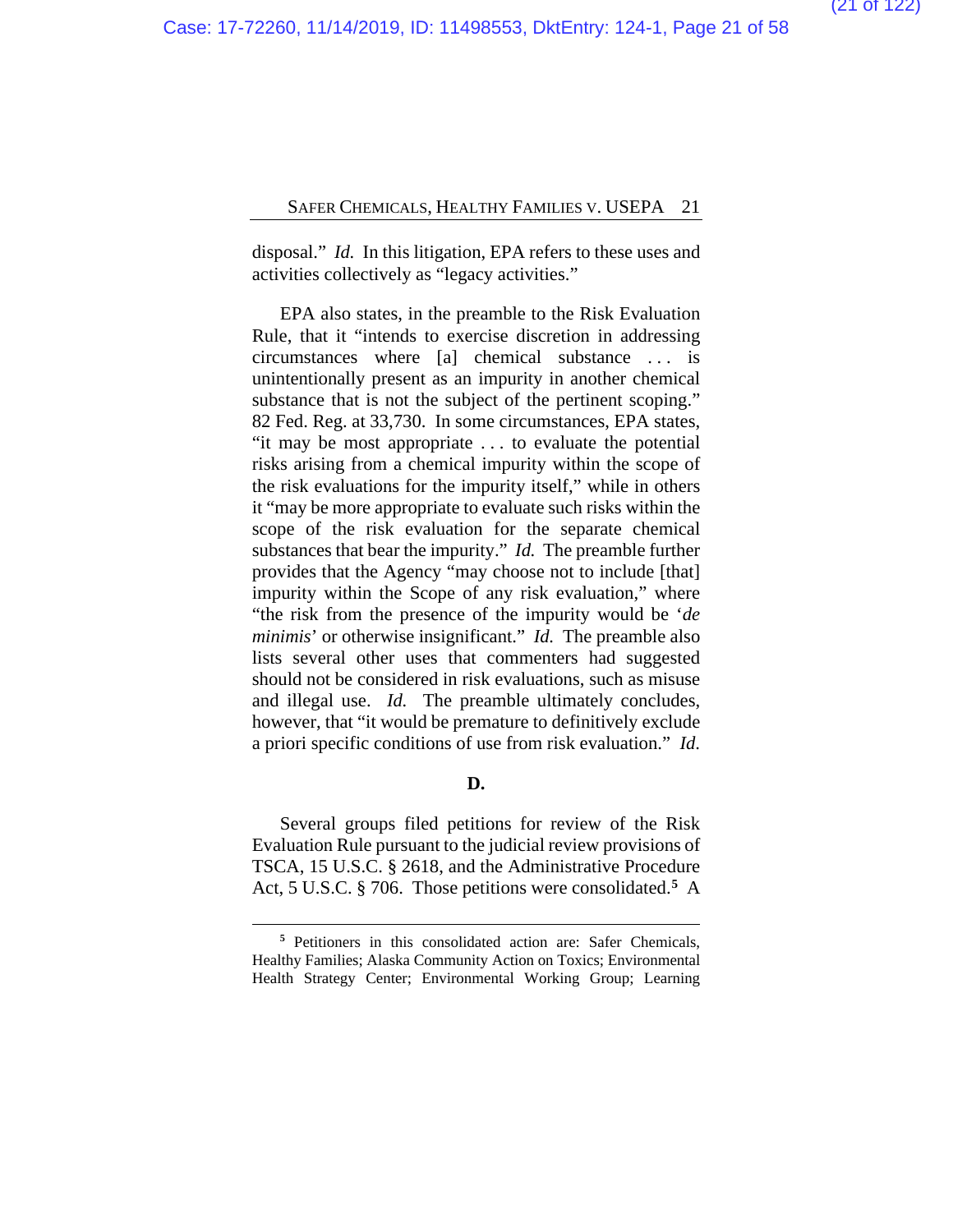number of industry groups jointly moved to intervene, and a motions panel of our court granted the motion.**[6](#page-57-0)**

Petitioners argue that TSCA requires EPA to evaluate risks from uses of a chemical substance collectively, and that the Risk Evaluation Rule contradicts this mandate. Separately, Petitioners argue that the Risk Evaluation Rule expresses an impermissible intent to exclude some conditions of use from the scope of a risk evaluation. Finally, Petitioners challenge EPA's exclusion of legacy activities from the definition of "conditions of use."

## **II.**

#### **A.**

Petitioners first challenge provisions of the Risk Evaluation Rule relating to the process by which EPA will conduct risk determinations. Petitioners argue that several

Disabilities Association of America; Sierra Club; Union of Concerned Scientists; United Steel, Paper and Forestry, Rubber, Manufacturing, Energy, Allied Industrial and Service Workers International Union, AFL-CIO/CLC; WE ACT for Environmental Justice; Asbestos Disease Awareness Organization; Vermont Public Interest Research Group; Alliance of Nurses for Healthy Environments; Cape Fear River Watch; Natural Resources Defense Council; and Environmental Defense Fund.

**<sup>6</sup>** Intervenors are: American Chemistry Council; American Coatings Association; American Coke and Coal Chemicals Institute; American Forest & Paper Association; American Fuel & Petrochemical Manufacturers; American Petroleum Institute; Battery Council International; Chamber of Commerce of the United States of America; EPS Industry Alliance; IPC International, Inc.; National Association of Chemical Distributors; National Mining Association; Polyurethane Manufacturers Association; Silver Nanotechnology Working Group; Society of Chemical Manufacturers and Affiliates; Styrene Information and Research Center, Inc.; and Utility Solid Waste Activities Group.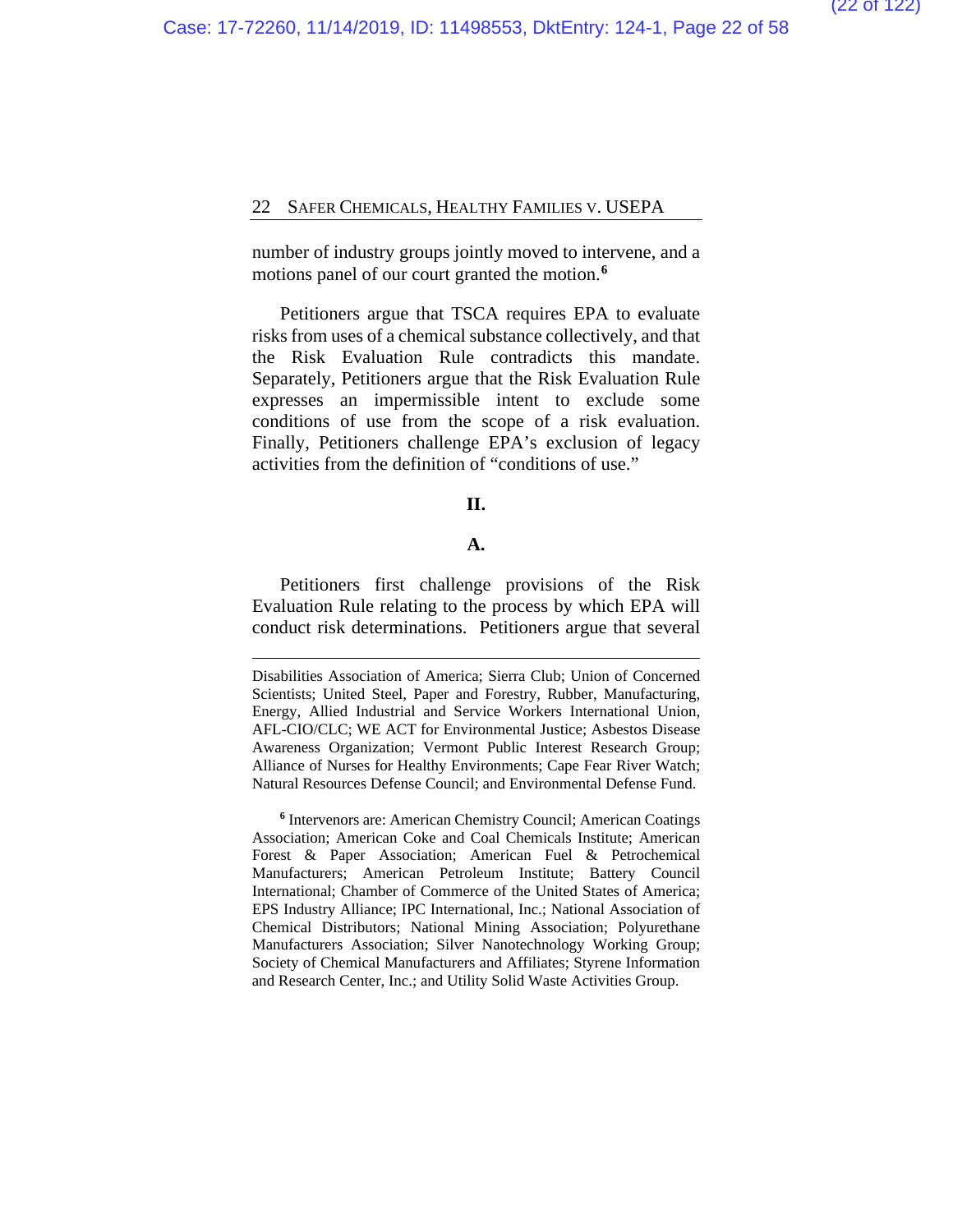provisions in the Rule assert that EPA has authority to determine whether individual conditions of use, in isolation, pose unreasonable risks, rather than to evaluate the risks posed by a chemical substance holistically. Specifically, Petitioners challenge three provisions of the Rule. First is EPA's statement that it "will determine whether the chemical substance presents an unreasonable risk of injury to health or the environment under each condition of use[] within the scope of the risk evaluation, either in a single decision document or in multiple decision documents." *See*  40 C.F.R. § 702.47. Second is the Rule's statement that:

> EPA will complete the risk evaluation of the chemical substance addressing all of the conditions of use within the scope of the evaluation. However, EPA may complete its evaluation of the chemical substance under specific conditions of use or categories of conditions of use at any point following the issuance of the final scope document, and issue its determination as to whether the chemical substance under those conditions of use does or does not present an unreasonable risk to health or the environment under those conditions of use.

40 C.F.R. § 702.41(a)(9).

Finally, Petitioners challenge a provision of the Rule entitled "Final determination of no unreasonable risk," which states:

> A determination by EPA that the chemical substance, under one or more of the conditions of use within the scope of the risk evaluation, does not present an unreasonable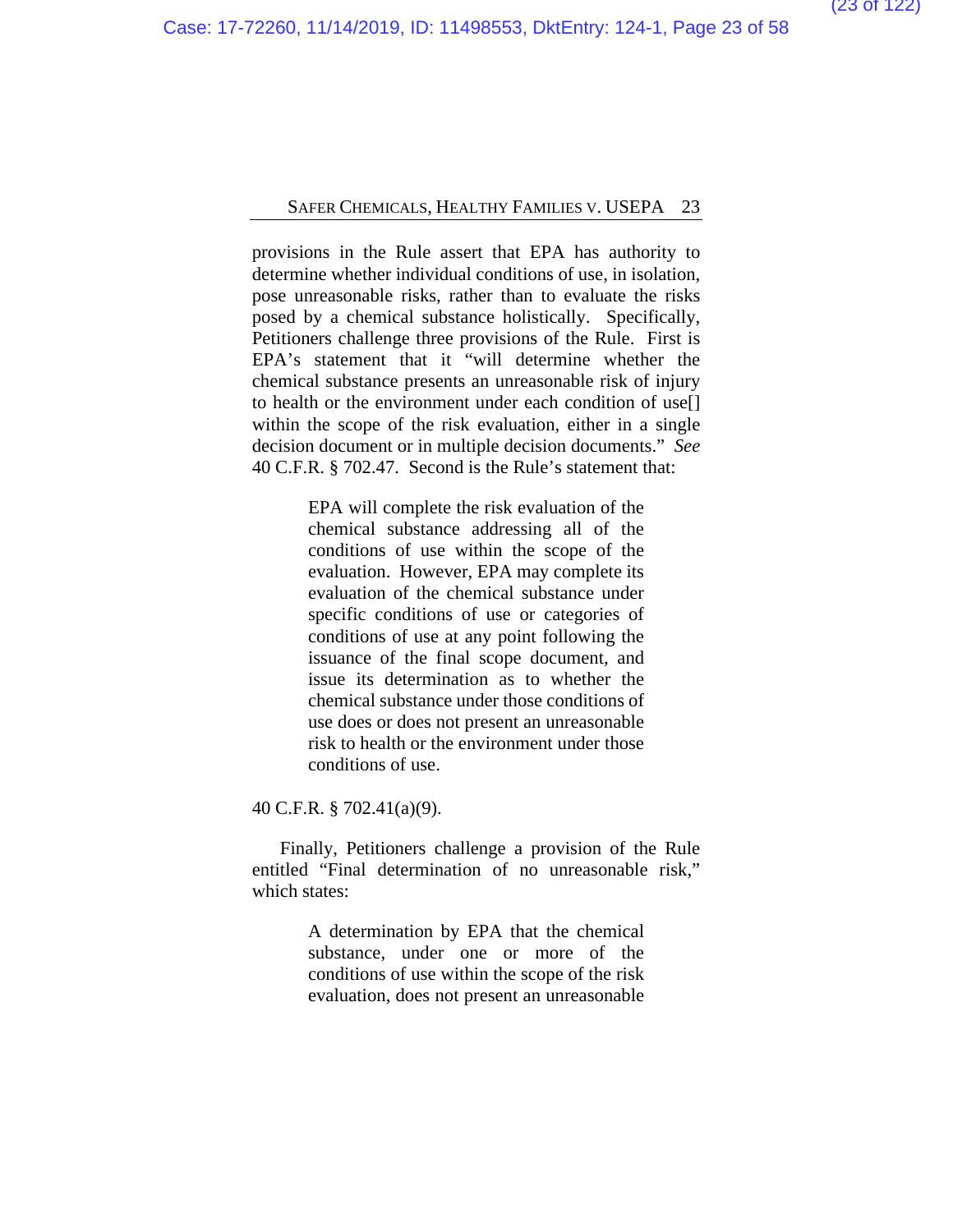risk of injury to health or the environment will be issued by order and considered to be a final Agency action.

#### 40 C.F.R. § 702.49(d).

Petitioners interpret these provisions to mean that EPA plans to conduct use-by-use risk determinations and to declare the safety of individual uses of a chemical standing alone, without first considering whether its conditions of use, viewed together, pose an unreasonable risk. Petitioners argue that this contravenes TSCA's requirement that EPA "conduct risk evaluations . . . to determine whether a chemical substance presents an unreasonable risk . . . under the conditions of use." *See* 15 U.S.C. § 2605(b)(4)(A). Petitioners emphasize TSCA's reference to the risk of "*a chemical substance*," arguing that this requires the agency to conduct a holistic assessment of a chemical under all of its conditions of use, rather than to assess risks from individual conditions of use.

Petitioners recognize that when EPA decides that a particular condition of use *does* pose an unreasonable risk, such a determination on its own complies with TSCA's requirement that EPA conduct an evaluation of whether "the substance as a whole poses unreasonable risk." That is because, as Petitioners explain, if any condition of use (or any combination of subsets of the conditions of use) associated with a chemical poses an unreasonable risk of harm, that chemical substance would necessarily pose an unreasonable risk under *all* of its conditions of use considered together. As soon as the Agency determines that any combination of conditions of use pose such a risk, therefore, the Agency may proceed to regulate that chemical under 15 U.S.C. § 2605(a). Petitioners contend that the Risk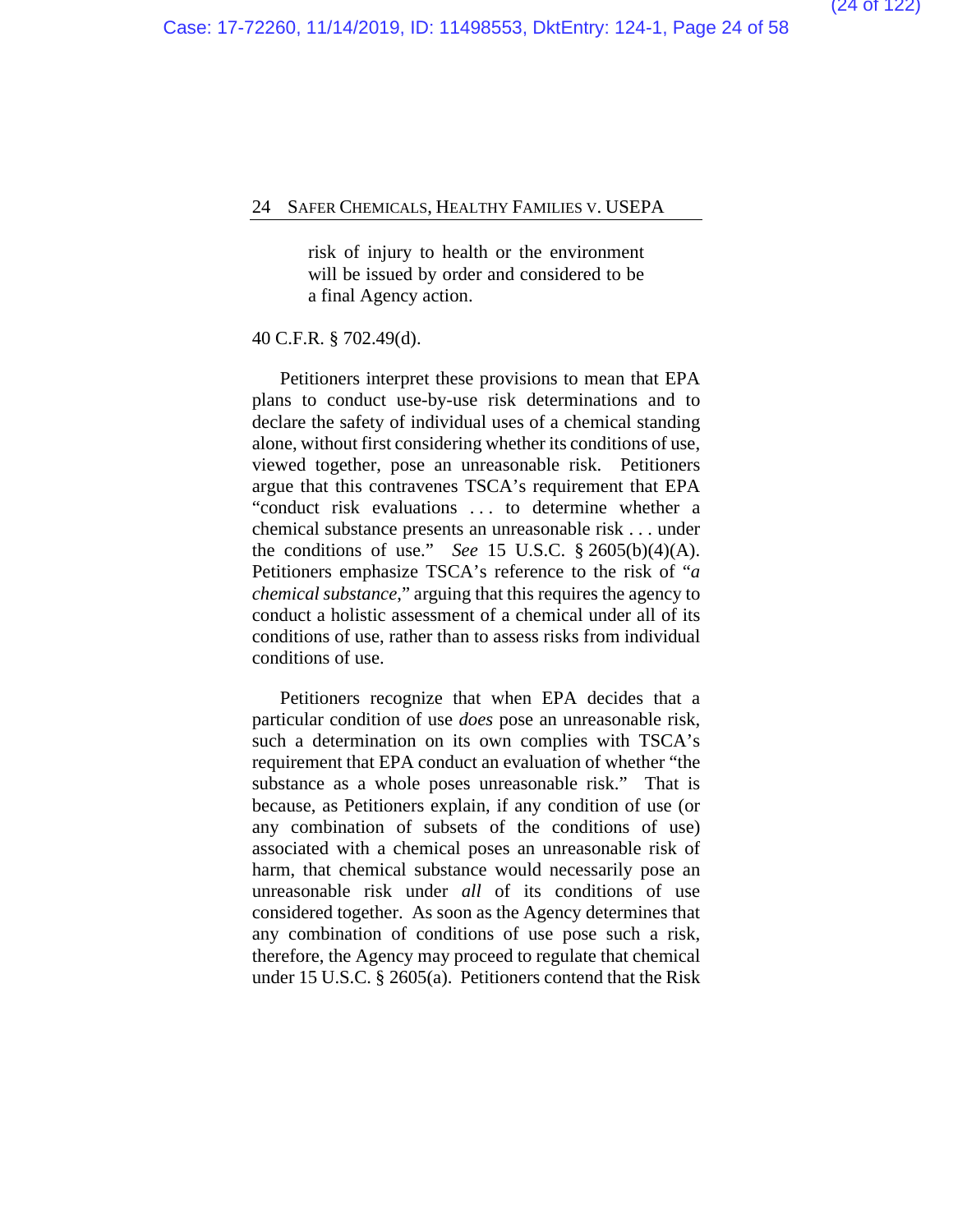Evaluation Rule goes one step further, however, allowing EPA to issue a final determination that a chemical substance does *not* pose an unreasonable risk after having looked at only one or a few of its conditions of use. Petitioners argue that, under TSCA, the Agency may only issue a "no unreasonable risk" determination for a chemical substance after it has considered the risks associated with *all* of that substance's conditions of use.**[7](#page-57-0)**

We hold that this challenge is not justiciable because Petitioners' interpretation of what EPA intends to do and Petitioners' resulting theory of injury are too speculative.

### **1.**

"Article III of the Constitution empowers us to adjudicate only 'live cases or controversies,' not 'to issue advisory opinions [or] to declare rights in hypothetical cases.'" *Clark v. City of Seattle*, 899 F.3d 802, 808 (9th Cir. 2018) (quoting *Thomas v. Anchorage Equal Rights Comm'n*, 220 F.3d 1134, 1138 (9th Cir. 2000) (en banc)). The requirement of Article III standing "aids the federal judiciary to avoid intruding impermissibly upon the powers vested in the executive and legislative branches, by preventing courts from issuing advisory opinions not founded upon the facts of a controversy between truly adverse parties." *Scott v. Pasadena Unified Sch. Dist.*, 306 F.3d 646, 654 (9th Cir. 2002). For purposes of standing, a plaintiff must establish he or she has "(1) suffered an injury in fact, (2) that is fairly traceable to the challenged conduct of the defendant, and

**<sup>7</sup>** No party discusses, so we do not reach, whether a broader evaluation of risks would be required to comply with 15 U.S.C. § 2605(a) at the regulation stage, if the predicate determination of unreasonable risk had been made based on fewer than all of a substance's conditions of use.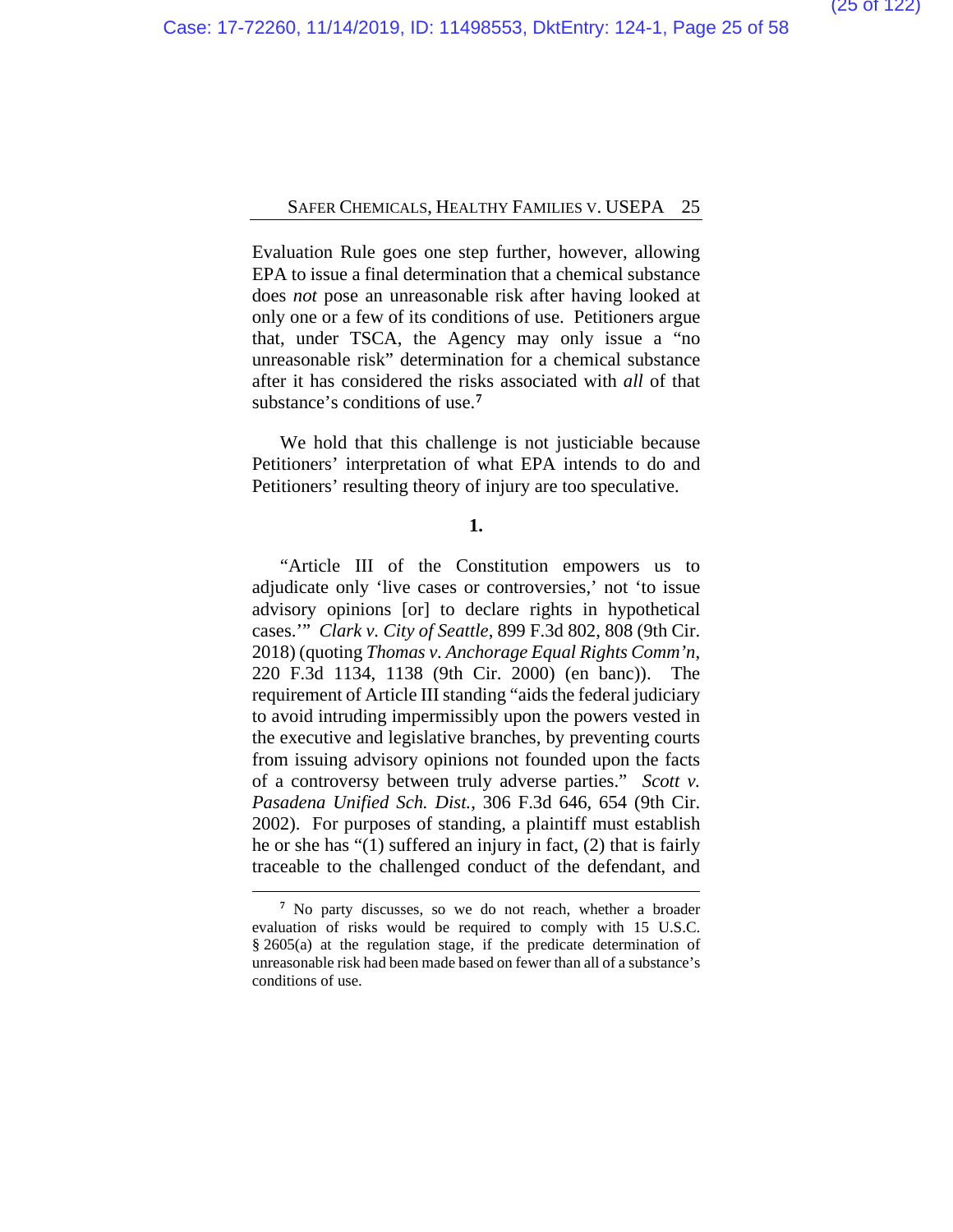(3) that is likely to be redressed by a favorable judicial decision." *Spokeo, Inc. v. Robins*, 136 S. Ct. 1540, 1547 (2016).

An "injury in fact" is "an invasion of a legally protected interest which is (a) concrete and particularized, and (b) actual or imminent, not conjectural or hypothetical." *Lujan v. Defs. of Wildlife*, 504 U.S. 555, 560 (1992) (citations and quotation marks omitted). A "concrete" injury is one that "actually exist[s]," meaning that it is "real, and not abstract." *Spokeo*, 136 S. Ct. at 1548 (quotation marks omitted). Both "[i]ntangible harms and a 'risk of real harm' can be sufficiently concrete" for these purposes. *Bassett v. ABM Parking Servs., Inc.*, 883 F.3d 776, 779 (9th Cir. 2018) (quoting *Spokeo*, 136 S. Ct. at 1549–50). A "particularized" injury is one that "affect[s] the plaintiff in a personal and individual way." *Spokeo*, 136 S. Ct. at 1548 (quoting *Lujan*, 504 U.S. at 560 n.1).

"Ripeness is [another] . . . doctrine[] that we use to determine whether a case presents a live case or controversy" over which we have jurisdiction under Article III. *Clark*, 899 F.3d at 808. Ripeness doctrine

> is designed "to prevent the courts, through avoidance of premature adjudication, from entangling themselves in abstract disagreements over administrative policies, and also to protect . . . agencies from judicial interference until an administrative decision has been formalized and its effects felt in a concrete way by the challenging parties."

*Ohio Forestry Ass'n, Inc. v. Sierra Club*, 523 U.S. 726, 732– 33 (1998) (quoting *Abbott Labs. v. Gardner*, 387 U.S. 136, 148–49 (1967), *abrogated on other grounds by Califano v.*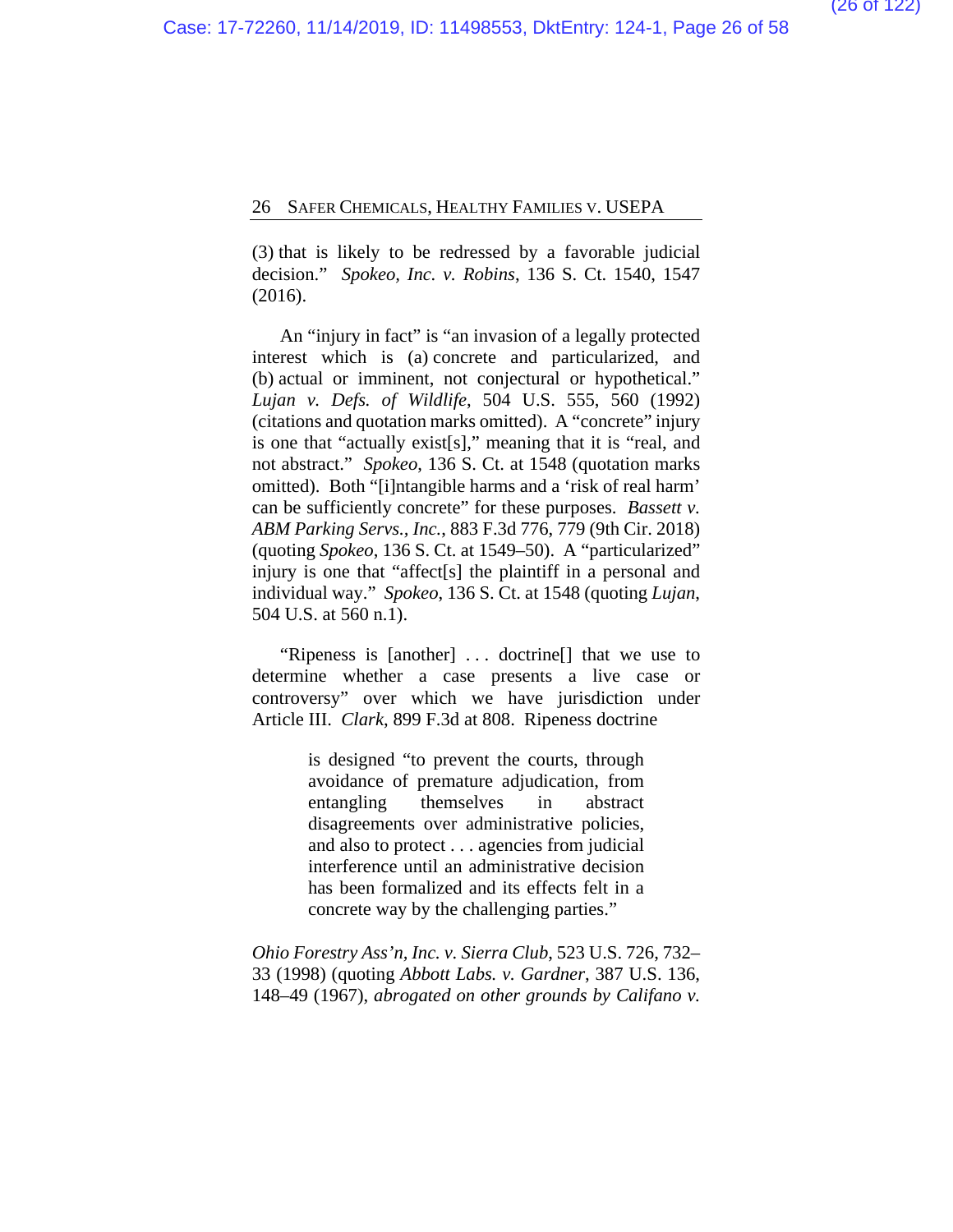*Sanders*, 430 U.S. 99, 105 (1977)). Because ripeness doctrine derived "both from Article III limitations on judicial power and from prudential reasons for refusing to exercise jurisdiction," *Clark*, 899 F.3d at 809 (quoting *Thomas*, 220 F.3d at 1138), the "ripeness inquiry" has often involved "both 'a constitutional and a prudential component,'" *id.* (quoting *Bishop Paiute Tribe v. Inyo County*, 863 F.3d 1144, 1153 (9th Cir. 2017)).

To satisfy the constitutional ripeness requirement, a case "must present issues that are definite and concrete, not hypothetical or abstract." *Id.* (quoting *Bishop Paiute Tribe*, 863 F.3d at 1153). "[S]orting out where standing ends and ripeness begins is not an easy task," *id.* (quoting *Thomas*, 220 F.3d at 1138), so "[c]onstitutional ripeness is often treated under the rubric of standing because ripeness coincides squarely with standing's injury in fact prong," *id.* (alteration in original) (quoting *Bishop Paiute Tribe*, 863 F.3d at 1153).

Where (as here) there is a judicial review provision in a statute, any prudential ripeness considerations are satisfied for cases brought under that provision.**[8](#page-57-0)** *See Ohio Forestry Ass'n*, 523 U.S. at 737 (citing TSCA's judicial review provision in 15 U.S.C. § 2618 as an example of a statute in which Congress provided for pre-enforcement review, and suggesting that such a provision renders a pre-enforcement challenge prudentially ripe); *see also Shalala v. Ill. Council* 

**<sup>8</sup>** We noted in *Clark* that "[t]he Supreme Court . . . cast doubt on the prudential component of ripeness in *Susan B. Anthony List v. Driehaus*, [573 U.S. 149 (2014)]." 899 F.3d at 809 n.4. In *Clark*, like the Court in *Susan B. Anthony List*, we did not need to "resolve the continuing vitality of the prudential ripeness doctrine." *Id.* (quoting *Susan B. Anthony List*, 573 U.S. at 167). The same is true here because any potential prudential ripeness concerns are resolved by TSCA's judicial review provision.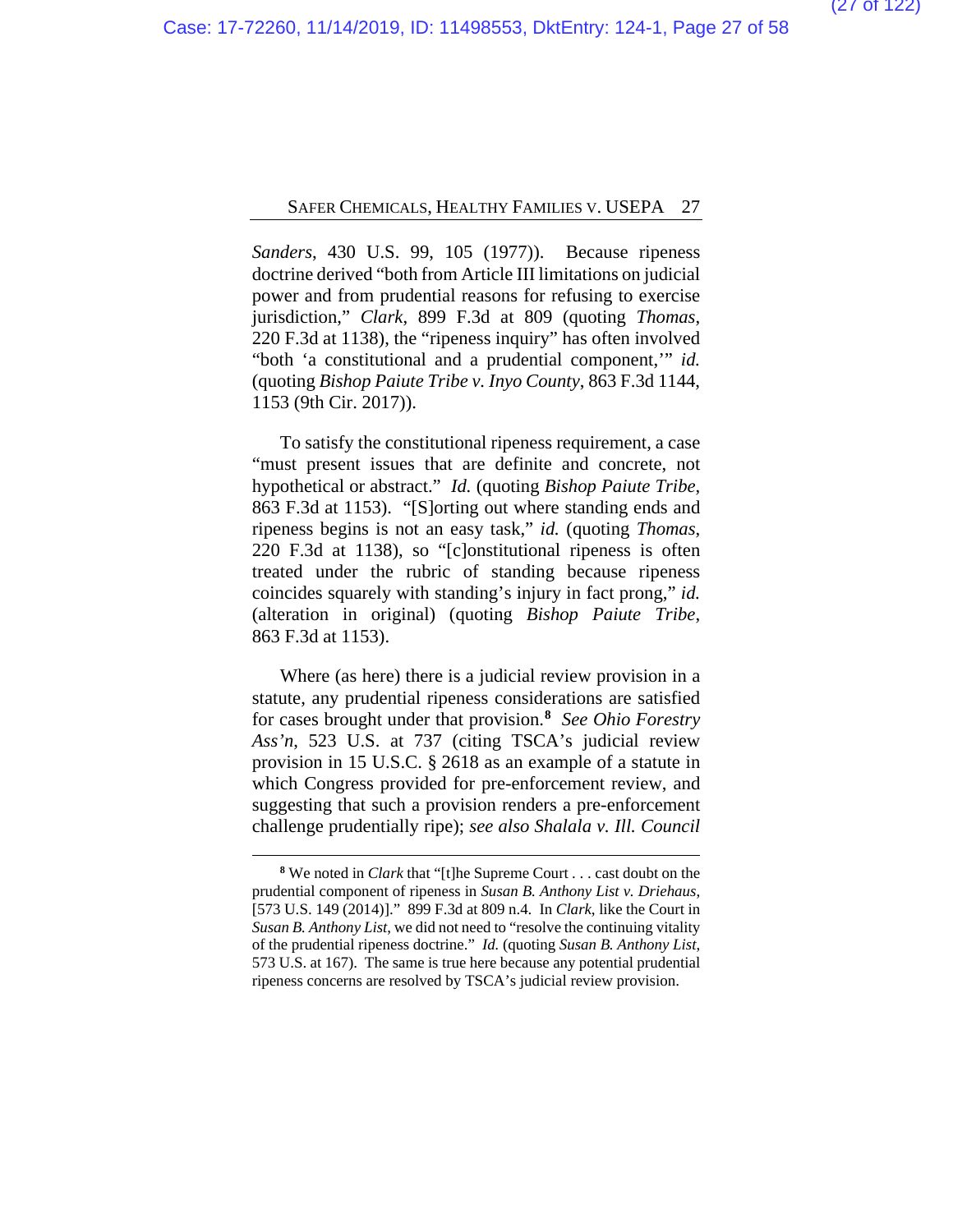*on Long Term Care, Inc.*, 529 U.S. 1, 12–13 (2000) (referring to statutorily authorized pre-enforcement review as an exception to ripeness and exhaustion requirements, and likewise citing § 2618 as an example).

Although a judicial review provision like that in 15 U.S.C. § 2618 avoids any *prudential* ripeness concerns about claims brought under that provision, such a provision does not make a claim *constitutionally* ripe. The Supreme Court emphasized in *Spokeo* that Congress cannot confer Article III jurisdiction when it is otherwise lacking. *See Spokeo*, 136 S. Ct. at 1547–48 ("Injury in fact is a constitutional requirement, and '[i]t is settled that Congress cannot erase Article III's standing requirements by statutorily granting the right to sue to a plaintiff who would not otherwise have standing.'" (alteration in original) (quoting *Raines v. Byrd*, 521 U.S. 811, 820 n.3 (1997))). And while *Spokeo* itself addressed Article III standing, the same is necessarily true of Article III ripeness, which is also a constitutional requirement. *See Stolt-Nielsen S.A. v. AnimalFeeds Int'l Corp.*, 559 U.S. 662, 670 n.2 (2010) ("Ripeness reflects constitutional considerations that implicate 'Article III limitations on judicial power.'" (quoting *Reno v. Catholic Soc. Servs., Inc.*, 509 U.S. 43, 57 n.18 (1993))); *cf. Barenblatt v. United States*, 360 U.S. 109, 112 (1959) ("Congress . . . must exercise its powers subject to the limitations placed by the Constitution on governmental action."). Petitioners must therefore establish that their case is justiciable under the Article III doctrines of standing and ripeness, with respect to each of their claims.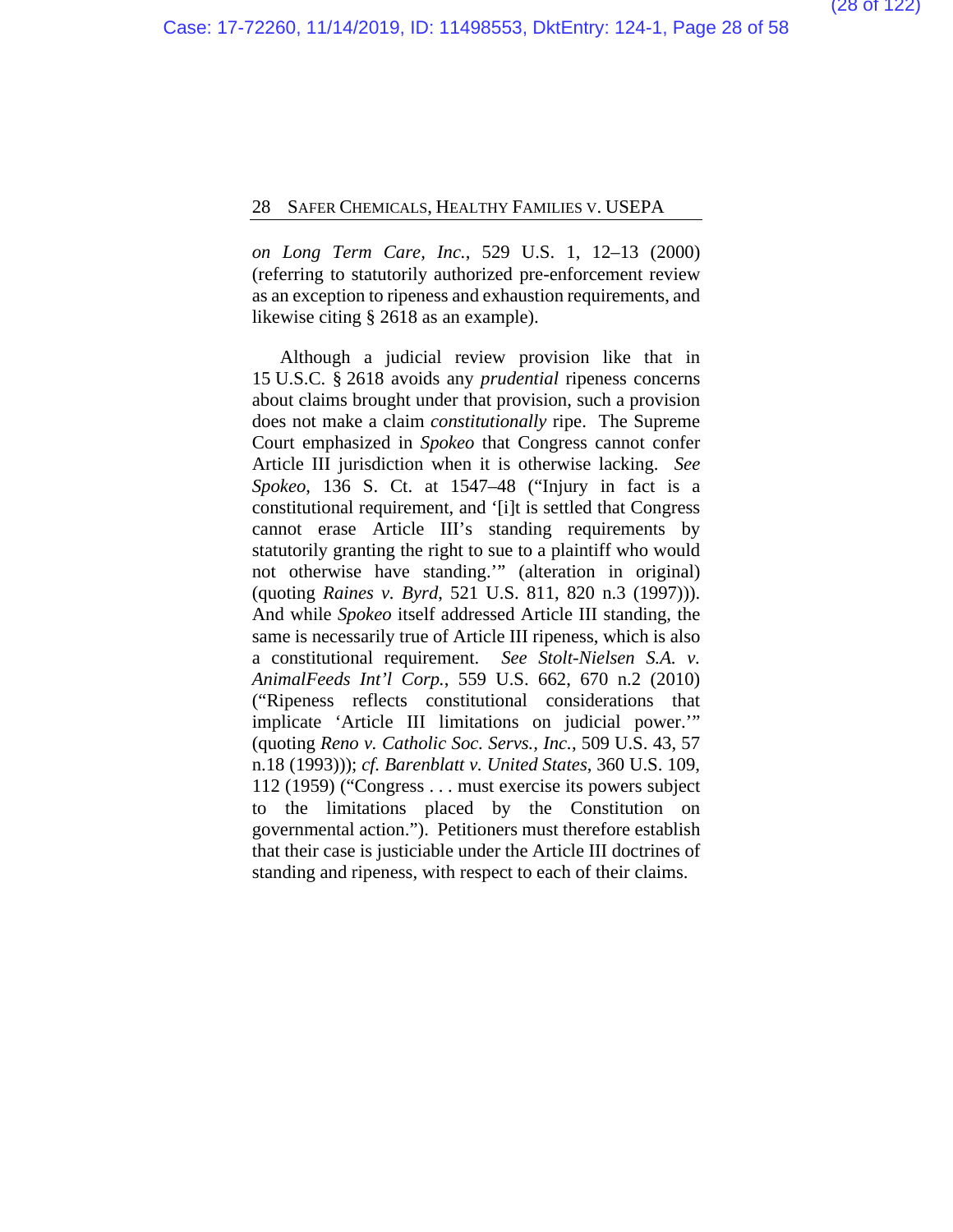**2.**

**a.**

Petitioners argue that they are injured by the use-by-use approach of the Risk Evaluation Rule in two ways. First, Petitioners contend, the use-by-use approach will lead EPA to underestimate risk where exposure results from multiple activities involving a chemical, which threatens their concrete interests in avoiding harmful exposures to chemicals. Second, they argue that the Rule will deprive them of information about chemical risks to which they are entitled under TSCA and that they need to reduce exposures to toxic chemicals.**[9](#page-57-0)** Petitioners maintain that these injuries are imminent, noting, for example, that their members are currently exposed to a chemical flame retardant that is already undergoing risk evaluation. They also argue that their claims are ripe, pointing to TSCA's judicial review provision and the harm they argue would be caused by

**<sup>9</sup>** Petitioners further argue that their members are injured by EPA's failure to follow the correct procedures. But Petitioners have not shown that EPA has actually failed to follow any specific procedures—at most, Petitioners' claim is that EPA has indicated, in promulgating the Risk Evaluation Rule, that it intends to not follow correct procedures. Even if that is so, the Agency has not yet taken a specific action that could have violated a procedural or statutory right (*e.g.*, by completing a risk evaluation without following procedures required by TSCA), so this case differs from ones arising out of alleged procedural injuries. *See, e.g.*, *Friends of Santa Clara River v. U.S. Army Corps of Eng'rs*, 887 F.3d 906, 910 (9th Cir. 2018) (challenge under National Environmental Policy Act ("NEPA"), Endangered Species Act, and Clean Water Act to an agency's process in issuing a permit authorizing discharge of materials into a river); *Citizens for Better Forestry v. U.S. Dep't of Agric.*, 341 F.3d 961, 970 (9th Cir. 2003) (holding that the plaintiffs "were deprived of the opportunity to comment on the [agency's NEPA documents] at all points in the rulemaking process," and that "[t]his deprivation violated their rights under the regulations implementing NEPA").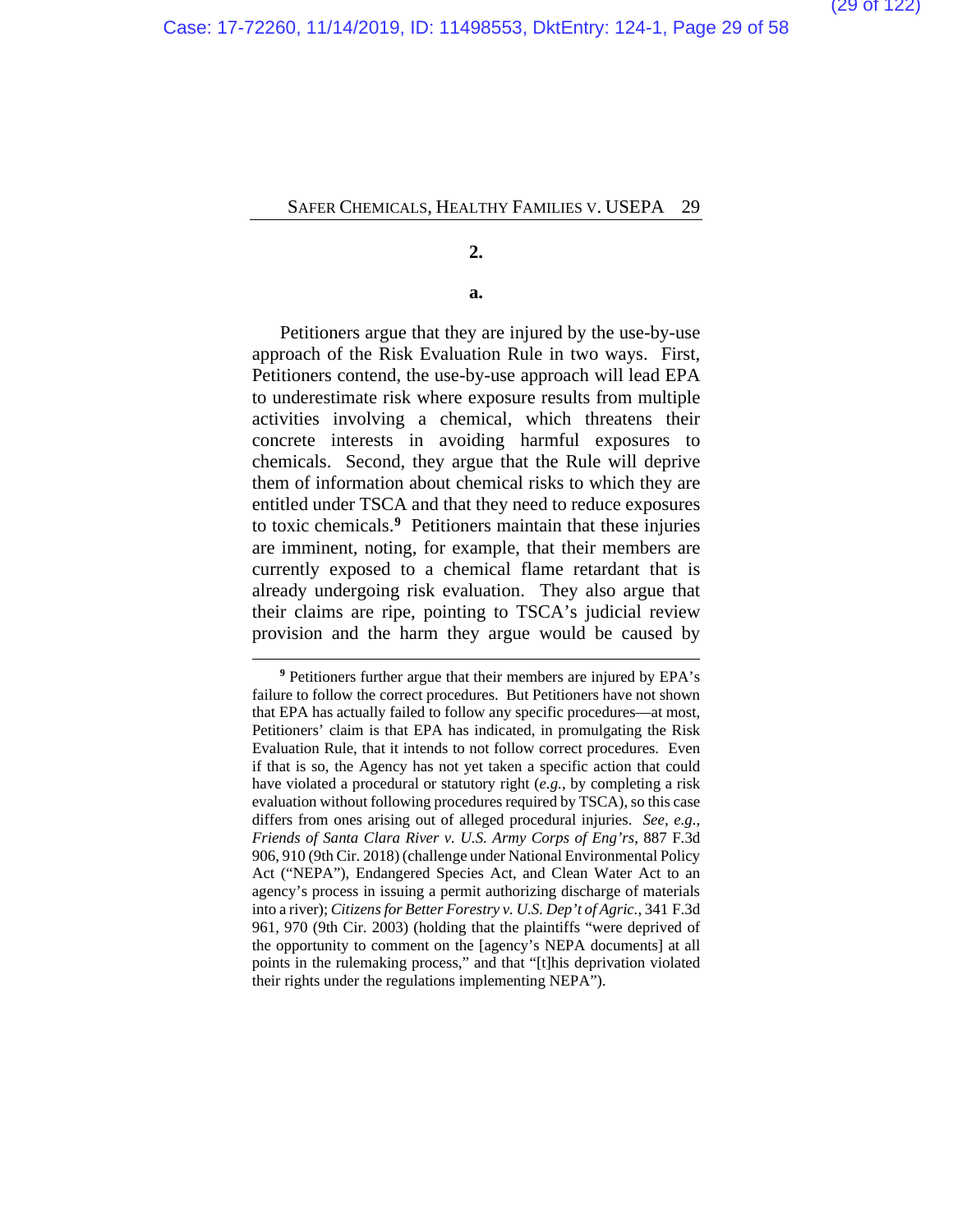delaying the performance of risk evaluations that comply with TSCA.

EPA argues that Petitioners' claim is nonjusticiable because it is based merely on a "hypothes[i]s about how EPA may apply [the Rule] in the future," and therefore Petitioners have not alleged "a concrete or particularized injury." EPA maintains that if it ever *does* take final agency action that Petitioners believe fails to comply with TSCA's requirements, then Petitioners could challenge that action. Intervenors agree with EPA that this claim is not justiciable, because the existence of the Risk Evaluation Rule itself could not possibly cause Petitioners any injury.

## **b.**

We conclude that Petitioners' challenge regarding useby-use risk evaluations is not justiciable because it is not clear, due to the ambiguous text of the Risk Evaluation Rule, whether the Agency will actually conduct risk evaluations in the manner Petitioners fear.

Petitioners rely heavily on the Rule's reference to "whether [a] chemical substance presents an unreasonable risk of injury to health or the environment *under each condition of use*[] within the scope of the risk evaluation." 40 C.F.R. § 702.47 (emphasis added). One reading of this provision (and its use of the term "each") does suggest that EPA will evaluate risks associated with conditions of use individually. But it does not *necessarily* mean that EPA will (or even could) make determinations of "no unreasonable risk" based only on individual use-by-use evaluations, rather than on an evaluation that looks at "each" condition—as in "every one of the" conditions—of use together.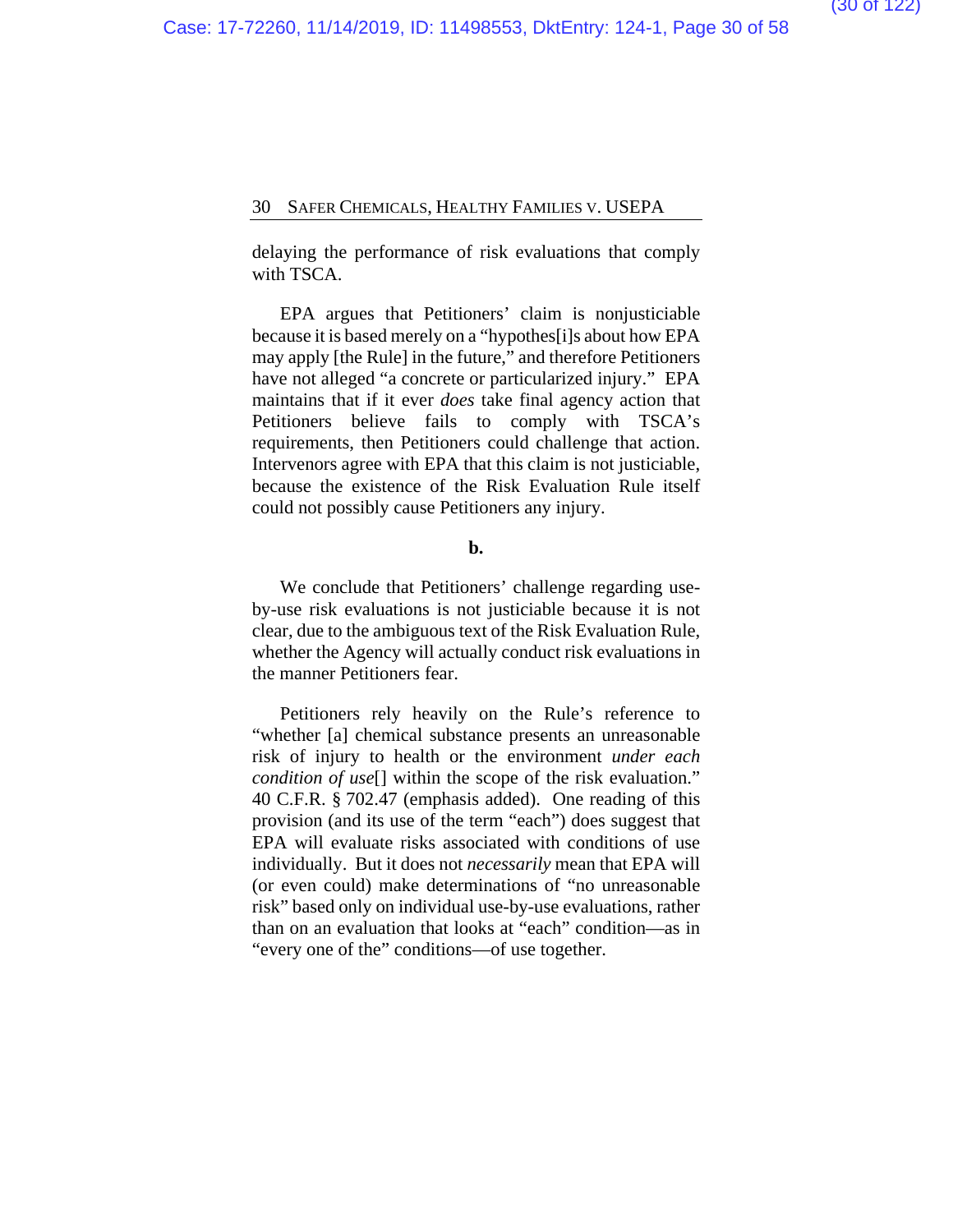The same is true of the statement in 40 C.F.R. § 702.41(a)(9) that Petitioners challenge, which provides that "EPA will complete the risk evaluation of the chemical substance addressing all of the conditions of use within the scope of the evaluation." This could well mean EPA will do exactly what Petitioners argue it must: consider all conditions of use before completing a risk determination for a chemical. It also states that "EPA may complete its evaluation of the chemical substance under specific conditions of use or categories of conditions of use at any point following the issuance of the final scope document, and issue its determination as to whether the chemical substance under those conditions of use does or does not present an unreasonable risk." 40 C.F.R. § 702.41(a)(9). But again, although this suggests that EPA plans to conduct some use-by-use risk determinations, it does not clearly mean that EPA will fail to do what Petitioners argue is required under TSCA.

The last provision that Petitioners challenge, 40 C.F.R. § 702.49(d), is no different. There, the Rule states merely that "[a] determination by EPA that the chemical substance, under one or more of the conditions of use within the scope of the risk evaluation, does not present an unreasonable risk . . . will be issued by order and considered to be a final Agency action." 40 C.F.R. § 702.49(d). We simply do not know what this provision means either, or how the Agency will apply it in any particular case.

Other provisions in the Rule are similarly ambiguous. One states:

> In general, EPA intends to determine whether a chemical substance does or does not present an unreasonable risk under all of the conditions of use within the scope of the risk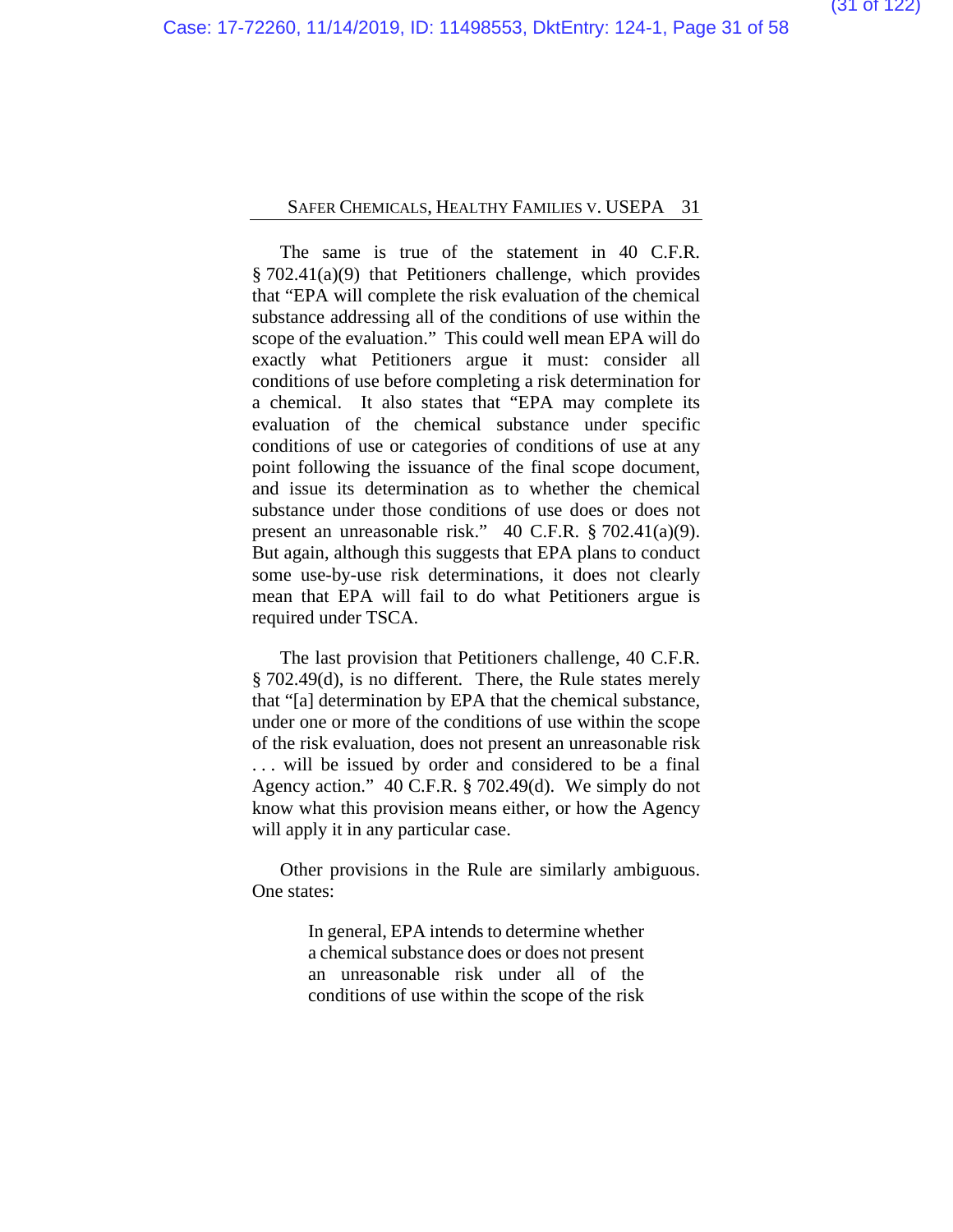evaluations, and intends to identify the individual conditions of use or categories of conditions of use that are responsible for such determinations.

40 C.F.R. § 702.41(a)(8). Again, this might well mean that EPA will evaluate whether a substance poses an unreasonable risk under each use individually, or it might mean that the Agency will consider conditions of use collectively, as Petitioners wish. And a provision entitled "Final determination of unreasonable risk," which appears immediately before the challenged § 702.49(d), states that EPA will regulate a substance if it determines that "under one or more of the conditions of use within the scope of the risk evaluation [the substance] presents an unreasonable risk of injury to health or the environment." 40 C.F.R*.* § 702.49(c). This might comport with Petitioners' understanding of TSCA's requirements: that the relevant question is whether a chemical substance poses an unreasonable risk under any one condition of use, *or* under any combination of uses.

And, in fact, the preamble to the Risk Evaluation Rule weighs against Petitioners' understanding of EPA's plans, as it supports the notion that EPA will evaluate risks collectively, just as Petitioners wish: "[T]he Agency is to exercise [its] discretion consistent with the objective of conducting a technically sound, manageable evaluation to determine whether a chemical substance—not just individual uses or activities—presents an unreasonable risk." Procedures for Chemical Risk Evaluation Under the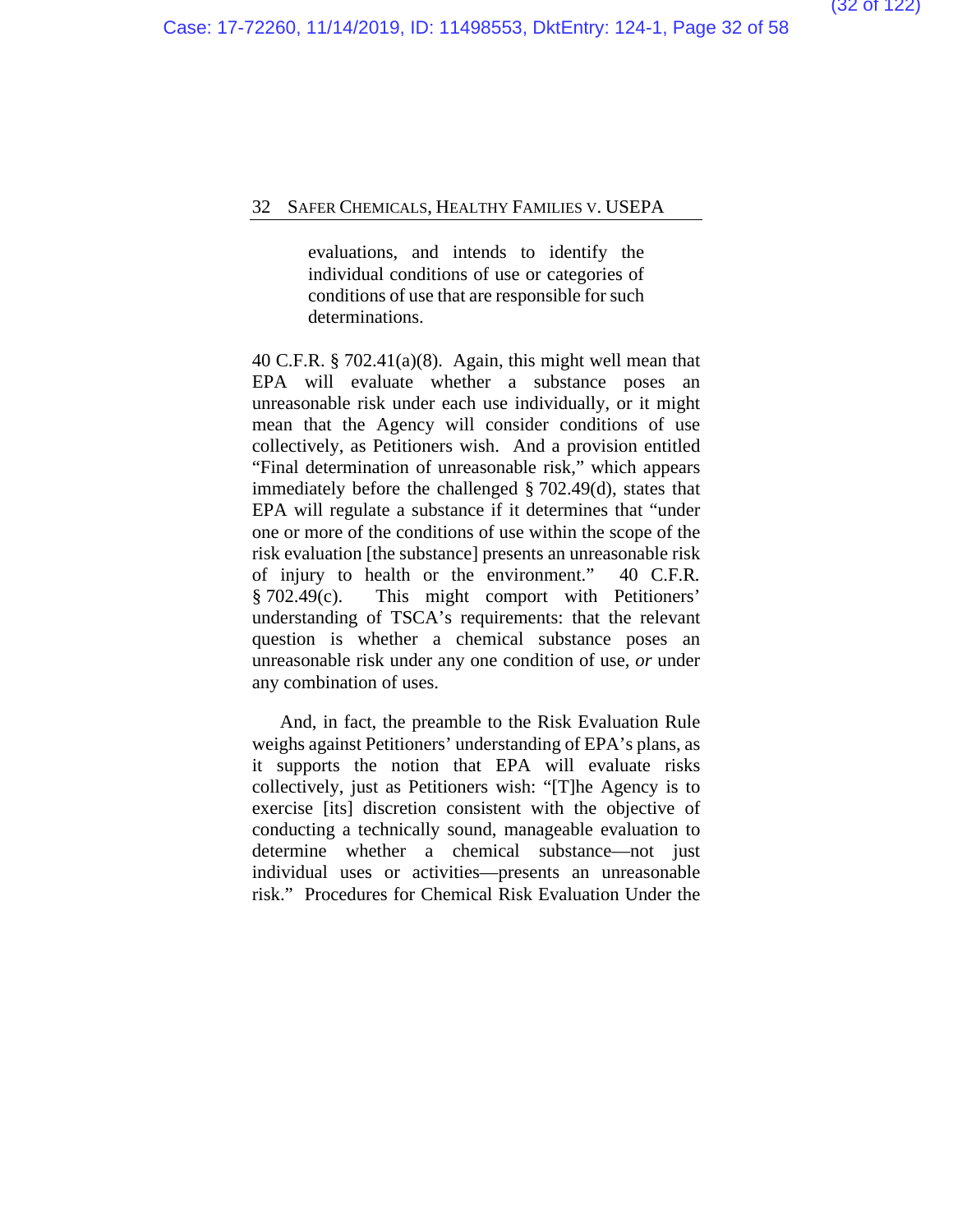Amended Toxic Substances Control Act, 82 Fed. Reg. 33,726, 33,729 (July 20, 2017).**[10](#page-57-0)**

The lack of clarity in what the regulations promulgated by EPA mean creates a justiciability problem with Petitioners' claim. To the extent it is not clear how EPA will actually conduct risk evaluations under these rules, there is no concrete, imminent harm to Petitioners' interests that is caused by the challenged provisions. On this point we look to two analogous contexts: pre-enforcement challenges to rules that proscribe certain behavior, and challenges to rules that confer benefits on individuals.

In the context of pre-enforcement challenges to agency rules governing the behavior of regulated parties, we have recognized that "[n]either the 'mere existence of a proscriptive statute' nor a 'generalized threat of prosecution' satisfies the 'case or controversy' requirement." *Wolfson v. Brammer*, 616 F.3d 1045, 1058 (9th Cir. 2010) (quoting *Thomas*, 220 F.3d at 1139). Rather, "for a claim to be ripe, the plaintiff must be subject to a genuine threat of imminent prosecution." *Id*. (quotation marks and emphasis omitted). In evaluating the existence of any such genuine threat, we look at three criteria: "(1) whether the plaintiff has articulated a concrete plan to violate the law in question; (2) whether the prosecuting authorities have communicated a specific warning or threat to initiate proceedings; and (3) the history of past prosecution or enforcement under the

**<sup>10</sup>** By contrast, EPA has asserted in its briefing to our court that it has flexibility, under the Risk Evaluation Rule, to conduct use-by-use "no unreasonable risk" determinations. Elsewhere in its briefs, however, EPA contends that "[u]nder the [Risk Evaluation Rule], EPA will, in fact, issue final risk evaluations for entire chemical substances." These contradictory statements add to the ambiguity about how EPA plans to conduct risk evaluations.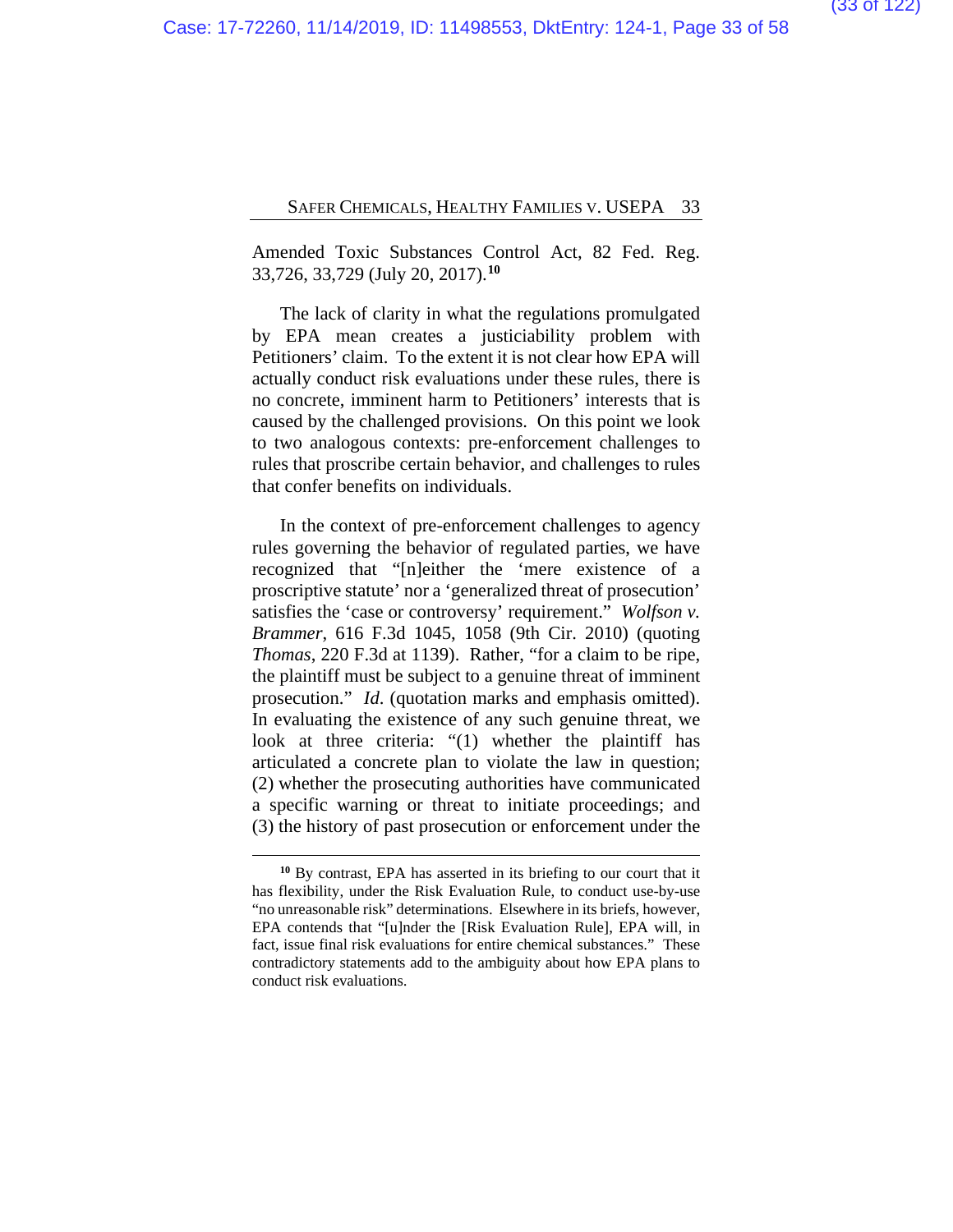challenged statute." *Id.*; *see also Susan B. Anthony List v. Driehaus*, 573 U.S. 149, 159 (2014) ("[W]e have held that a plaintiff satisfies the injury-in-fact requirement where he alleges 'an intention to engage in a course of conduct arguably affected with a constitutional interest, but proscribed by a statute, and there exists a credible threat of prosecution thereunder.'" (quoting *Babbitt v. United Farm Workers Nat'l Union*, 442 U.S. 289, 298 (1979))).

In the context of "benefit-conferring rule[s]," *Mont. Envtl. Info. Ctr. v. Stone-Manning*, 766 F.3d 1184, 1190 (9th Cir. 2014) (quoting *Reno*, 509 U.S. at 69 (O'Connor, J., concurring in the judgment)), we have applied a "firm prediction rule" to determine constitutional ripeness, *id.* Under that rule, drawn from Justice O'Connor's concurring opinion in *Reno v. Catholic Social Services, Inc.* and adopted by our court in *Freedom to Travel Campaign v. Newcomb*, 82 F.3d 1431 (9th Cir. 1996), we ask whether we "can make a firm prediction that the plaintiff will apply for the benefit [at issue], and that the agency will deny the application by virtue of the [challenged] rule." *Id*. at 1436 (quoting *Reno*, 509 U.S. at 69 (O'Connor, J., concurring in the judgment)).

While neither of these lines of cases speaks directly to the issue that we now face, both clearly aim to deduce, in different contexts, the extent to which a claimed injury is actually and non-speculatively impending. Applying the principles underlying each of these tests, we conclude that Petitioners' challenge regarding use-by-use determinations is not justiciable. Because of the ambiguity in the rules, we cannot predict whether Petitioners will be harmed in the way they claim, or whether the Agency will in fact apply these rules as Petitioners wish.

*Clark v. City of Seattle* is also instructive in this regard. In *Clark*, Seattle's city council passed an ordinance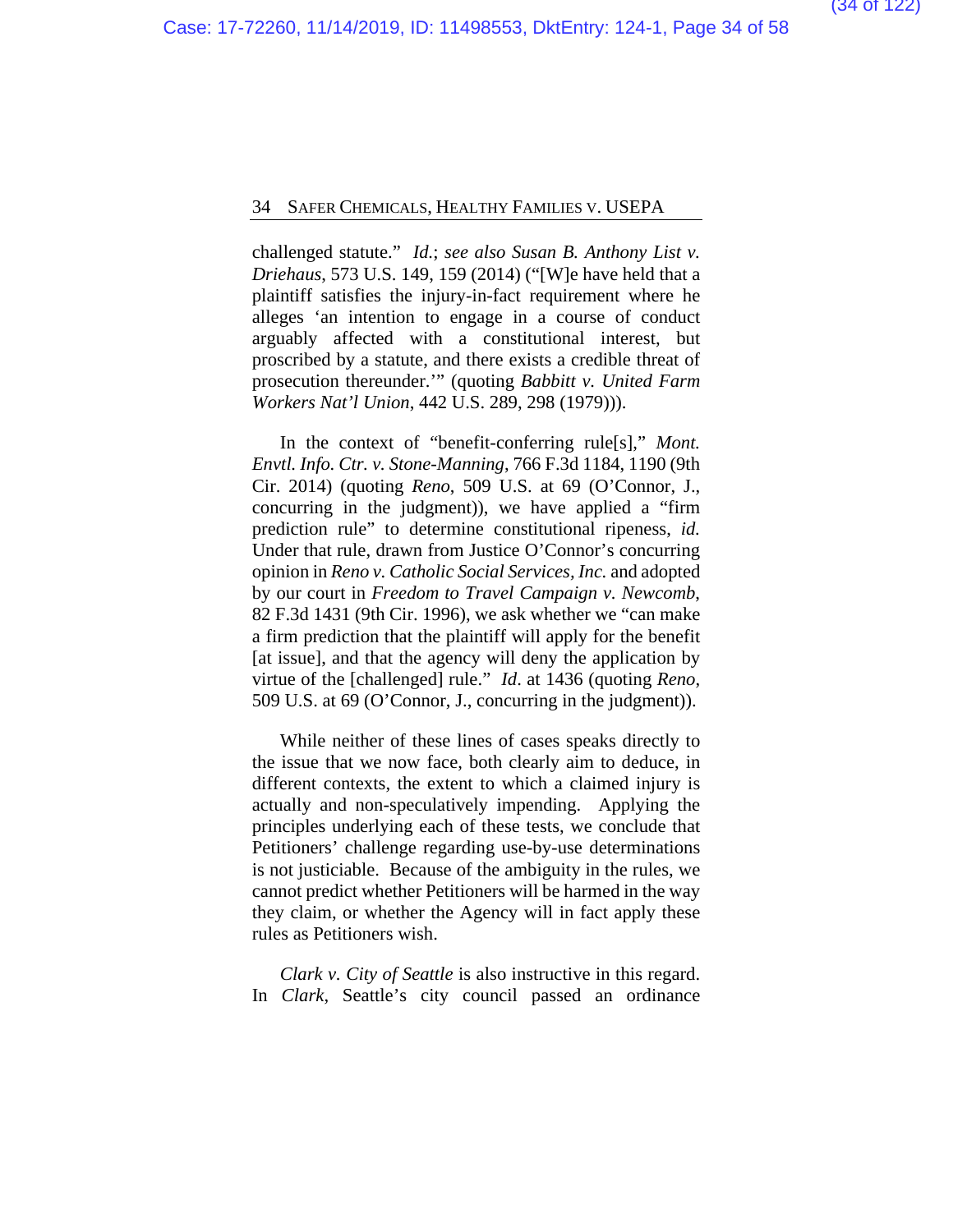establishing a multistep collective bargaining process applicable to ride-hailing services. A group of drivers sued, challenging the legality of the ordinance, and we held that the challenge was not ripe under Article III. 899 F.3d at 809 n.4. Among other things, we noted that injury to the drivers was not actual or imminent, because it would occur only if a contract or agreement was in fact reached—and no such contract or agreement was near. *Id.* at 810–11. The assertion of injury was therefore "wholly speculative." *Id.* at 811. Petitioners' theory of injury in this case is even more speculative. In *Clark*, it was clear what the procedures would be but unclear whether they would actually be invoked. Here, it is not even clear what EPA's procedures will be, let alone whether EPA will employ them in a way that injures Petitioners.

Because Petitioners' theory of injury is dependent upon harm caused by a failure to assess all conditions of use together, and because it is very uncertain whether EPA ever plans to do what Petitioners fear, Petitioners' alleged injury is too speculative at this time to establish Article III jurisdiction. *See Clinton v. City of New York*, 524 U.S. 417, 432 (1998) (emphasizing that plaintiffs must establish a "sufficient likelihood of . . . injury to establish standing"). If EPA *does*, in the future, fail to consider all conditions of use together in completing a risk evaluation, and if Petitioners are harmed by that failure, then Petitioners may, under TSCA, seek review of EPA's "no unreasonable risk" determination. *See* 15 U.S.C. §§ 2618(a)(1)(A),  $2605(i)(1)$ .<sup>[11](#page-57-0)</sup> Petitioners would at that time have standing to

**<sup>11</sup>** Likewise, to the extent EPA decides it has discretion under the Prioritization and Risk Evaluation Rules to consider risk on a use-by-use basis, and not holistically, and to the extent that decision affects the Agency's prioritization decisions, Petitioners may challenge EPA's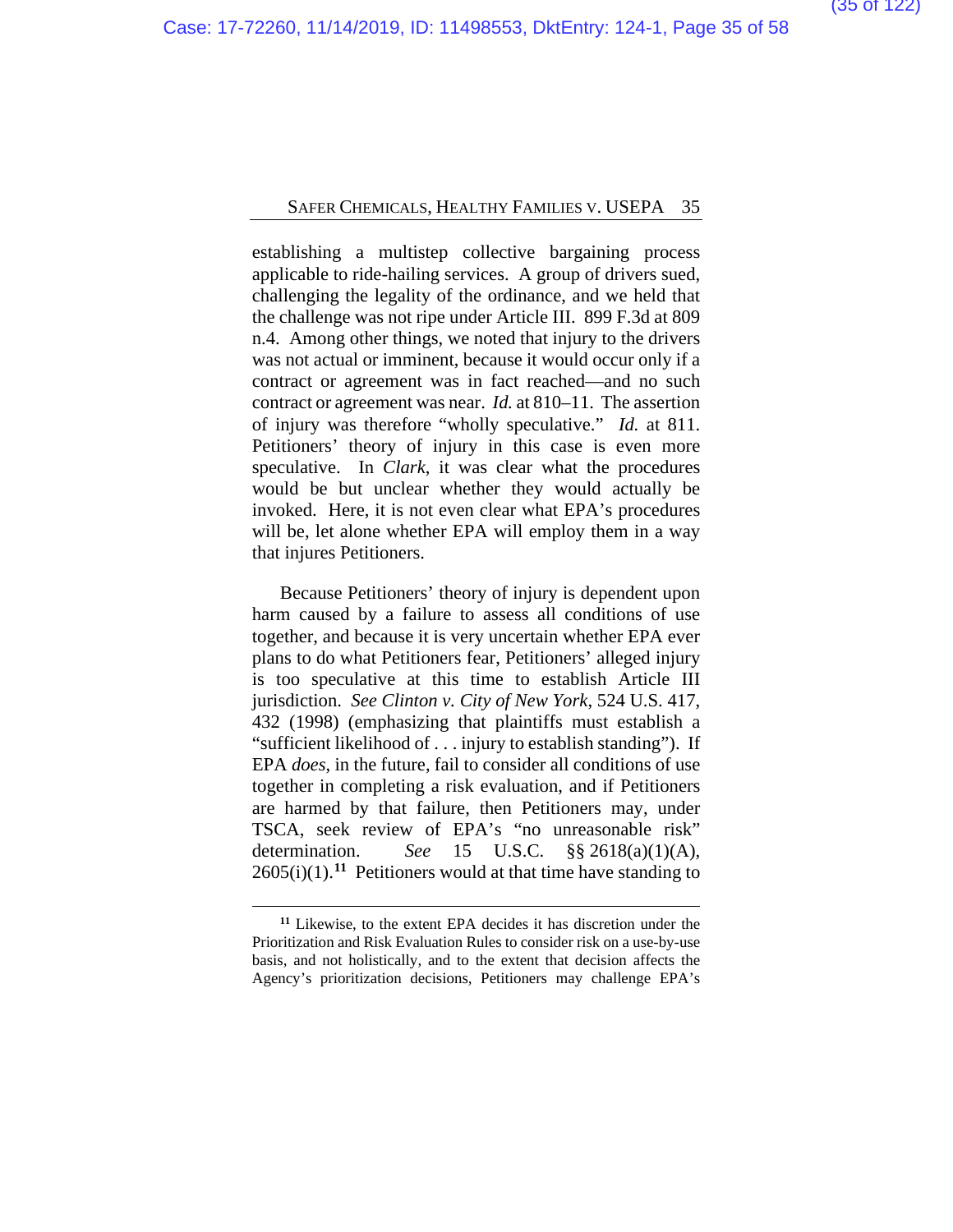sue, and such a claim would be ripe for review. And EPA has insisted—both at oral argument and in its briefing here that Petitioners would be able to challenge an allegedly improper risk determination. *See* 15 U.S.C.  $§$  2618(a)(1)(A).

#### **B.**

Petitioners next argue that the Risk Evaluation Rule contravenes TSCA's requirement that EPA consider *all* of a chemical's conditions of use when conducting a risk evaluation—which Petitioners assert is required whether or not Petitioners are correct in their argument, discussed above, that the risk analysis should look at uses collectively. Petitioners' challenge relating to the proper scope of a risk evaluation comes in two forms: a challenge to preambular language, and challenges to provisions of the Risk Evaluation Rule (which we will refer to as the "scope provisions").

First, Petitioners identify language in the preamble to the Risk Evaluation Rule that they contend reflects EPA's intent not to consider every condition of use. For example, Petitioners direct our attention to EPA's suggestion that it may exclude circumstances in which a substance is unintentionally present as an impurity in a second chemical from the risk evaluation of the substance present as the impurity, and may instead evaluate the risks associated with the impurity in the context of the second chemical. *See*  82 Fed. Reg. at 33,730. Petitioners also point to EPA's suggestion that it may disregard the existence of that

designation of a particular substance as low-priority. *See* 15 U.S.C. §§ 2618(a)(1)(C)(i), 2605(b)(1)(B)(ii).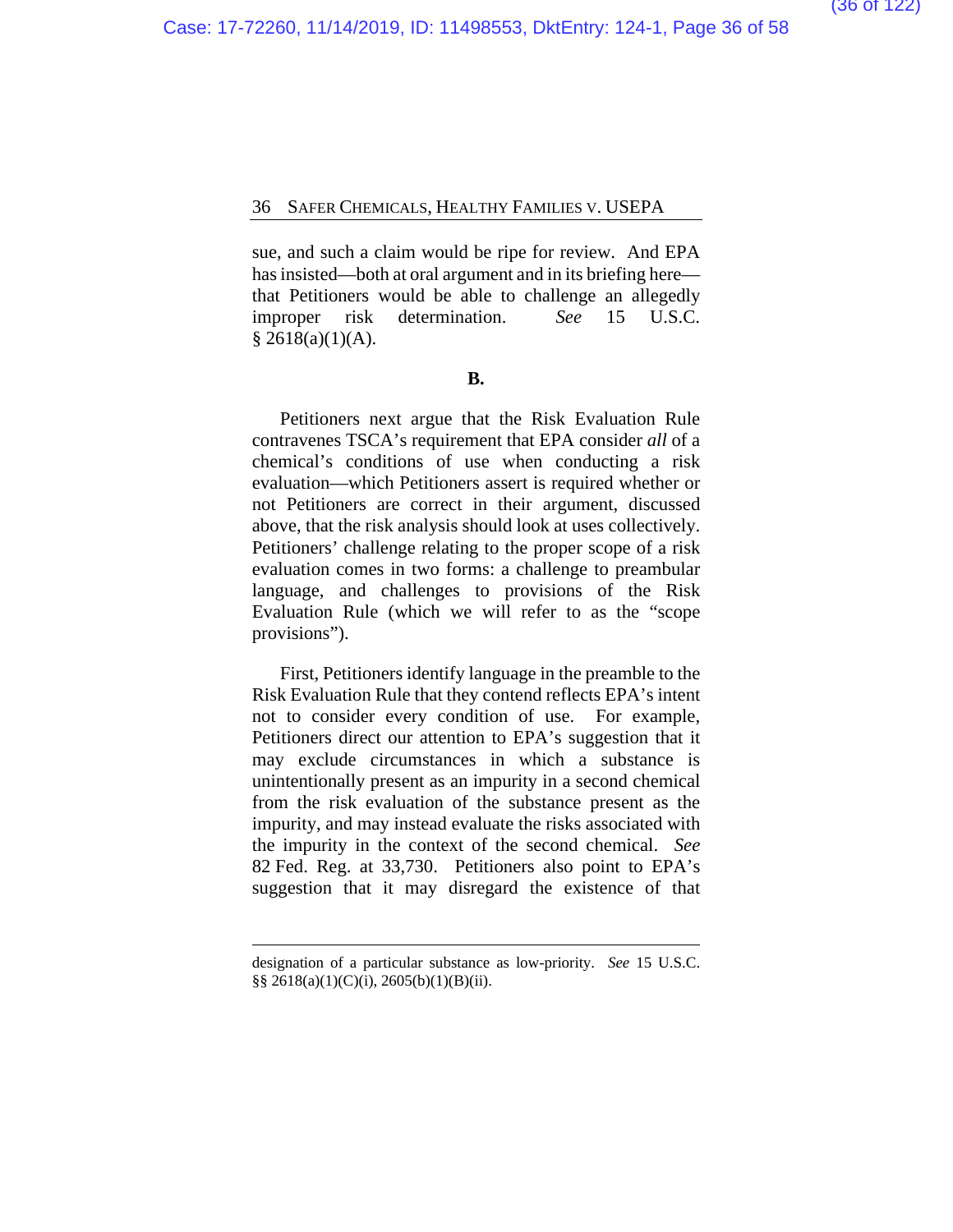impurity entirely if its associated risk would be *de minimis*. *Id.*

Second, Petitioners challenge several provisions of the Risk Evaluation Rule itself, relying to some extent on the preamble to support these claims. Specifically, Petitioners challenge the Risk Evaluation Rule's statement that "[t]he scope of the risk evaluation will include ... [t]he condition(s) of use, as determined by the Administrator, that the EPA plans to consider in the risk evaluation." *See*  40 C.F.R. § 702.41(c). Petitioners also point to EPA's references in the Risk Evaluation Rule to the conditions of use "within the scope of" the evaluation, *see* 40 C.F.R.  $\S\S 702.41(a)(5)$ , (a)(8), (a)(9), (c)(4)(i), (c)(4)(iii), (d)(2); 702.49(b)–(d), arguing that this wording further shows that EPA does not intend to consider all conditions of use. Petitioners express similar concern about the provision on manufacturer-requested risk evaluations:

> EPA will assess whether the circumstances identified in the request constitute condition [sic] of use under [the Risk Evaluation Rule's definition section], and whether those conditions of use warrant inclusion within the scope of a risk evaluation for the chemical substance. EPA will also assess what, if any, additional conditions of use that [sic] warrant inclusion within the scope of a risk evaluation for the chemical substance.

40 C.F.R. § 702.37(e)(3). Petitioners argue that these provisions demonstrate that not all conditions of use will be in the scope of a risk evaluation, and that EPA is asserting discretion to exclude some conditions of use.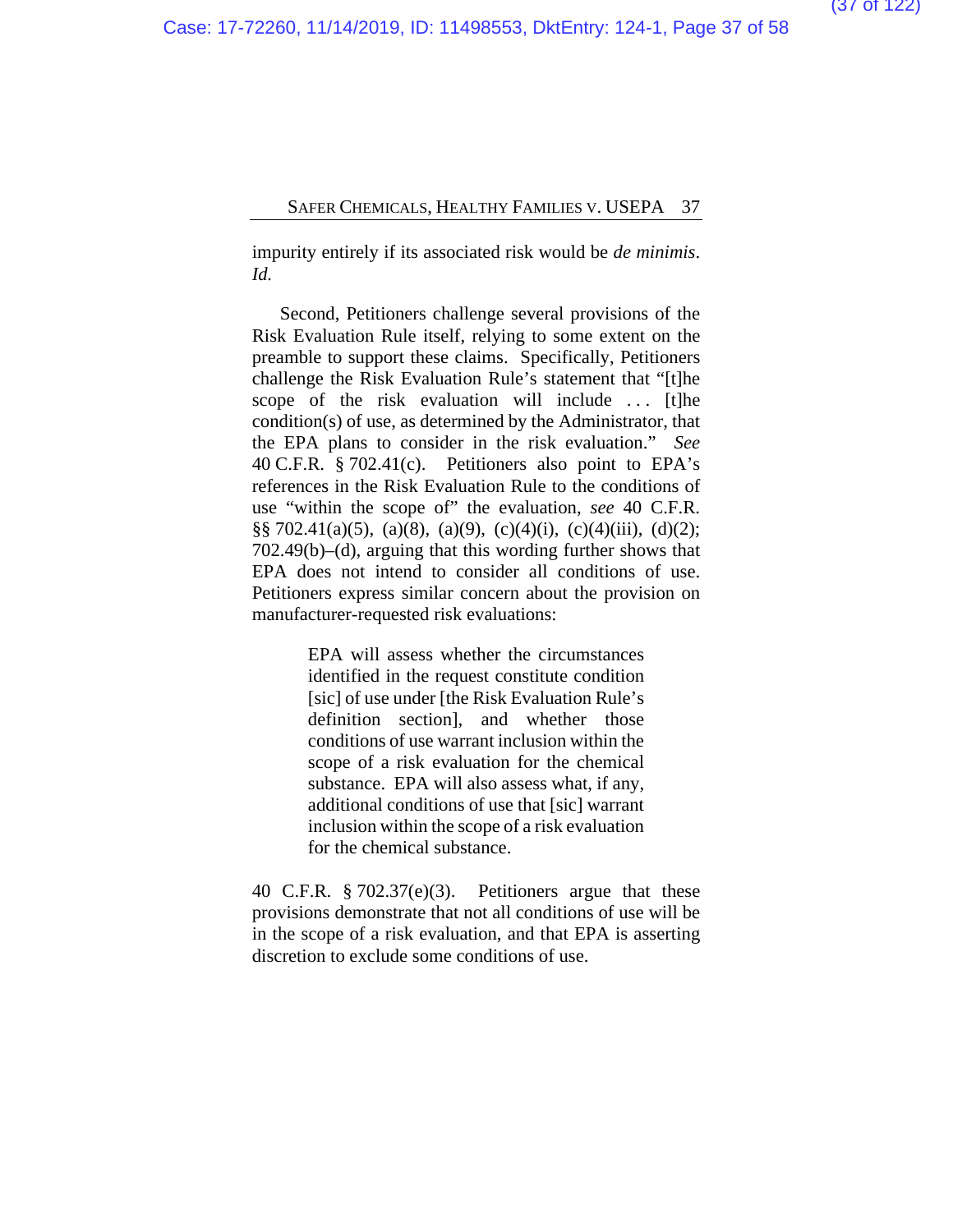With respect to the challenged preambular language, we hold that it is not final agency action, and thus is not reviewable under the Administrative Procedure Act. We are left, then, with Petitioners' challenges to specific provisions of the Risk Evaluation Rule. Although we conclude that these challenges are justiciable, we hold that they fail on the merits because the provisions that Petitioners point to do not, as Petitioners contend, in fact assert discretion to exclude conditions of use from evaluation.

**1.**

The Administrative Procedure Act gives courts the authority to review final agency action. *See* 5 U.S.C. § 704; *see also Nat. Res. Def. Council v. EPA*, 643 F.3d 311, 319 (D.C. Cir. 2011) (referring to finality as a "jurisdictional issue[]"). A final agency action is one that "mark[s] the consummation of the agency's decisionmaking process," and one "by which rights or obligations have been determined, or from which legal consequences will flow." *U.S. Army Corps of Eng'rs v. Hawkes Co.*, 136 S. Ct. 1807, 1813 (2016) (quoting *Bennett v. Spear*, 520 U.S. 154, 177– 78 (1997)). Formally promulgated rules are the bread and butter of final agency actions. *See Dole v. United Steelworkers of Am.*, 494 U.S. 26, 33 (1990) ("The promulgation of a disclosure rule is a final agency action."); *Cal. Sea Urchin Comm'n v. Bean*, 828 F.3d 1046, 1049 (9th Cir. 2016) ("The 1987 Final Rule was clearly a final agency action."). A regulation's "preamble may under some circumstances be reviewable" as final agency action. *Kennecott Utah Copper Corp. v. U.S. Dep't of Interior*, 88 F.3d 1191, 1222 (D.C. Cir. 1996); *see also Ctr. for Biological Diversity v. Nat'l Highway Traffic Safety Admin.*, 538 F.3d 1172, 1181 n.1 (9th Cir. 2008) ("We do not address this issue since the parties agreed . . . that the preemption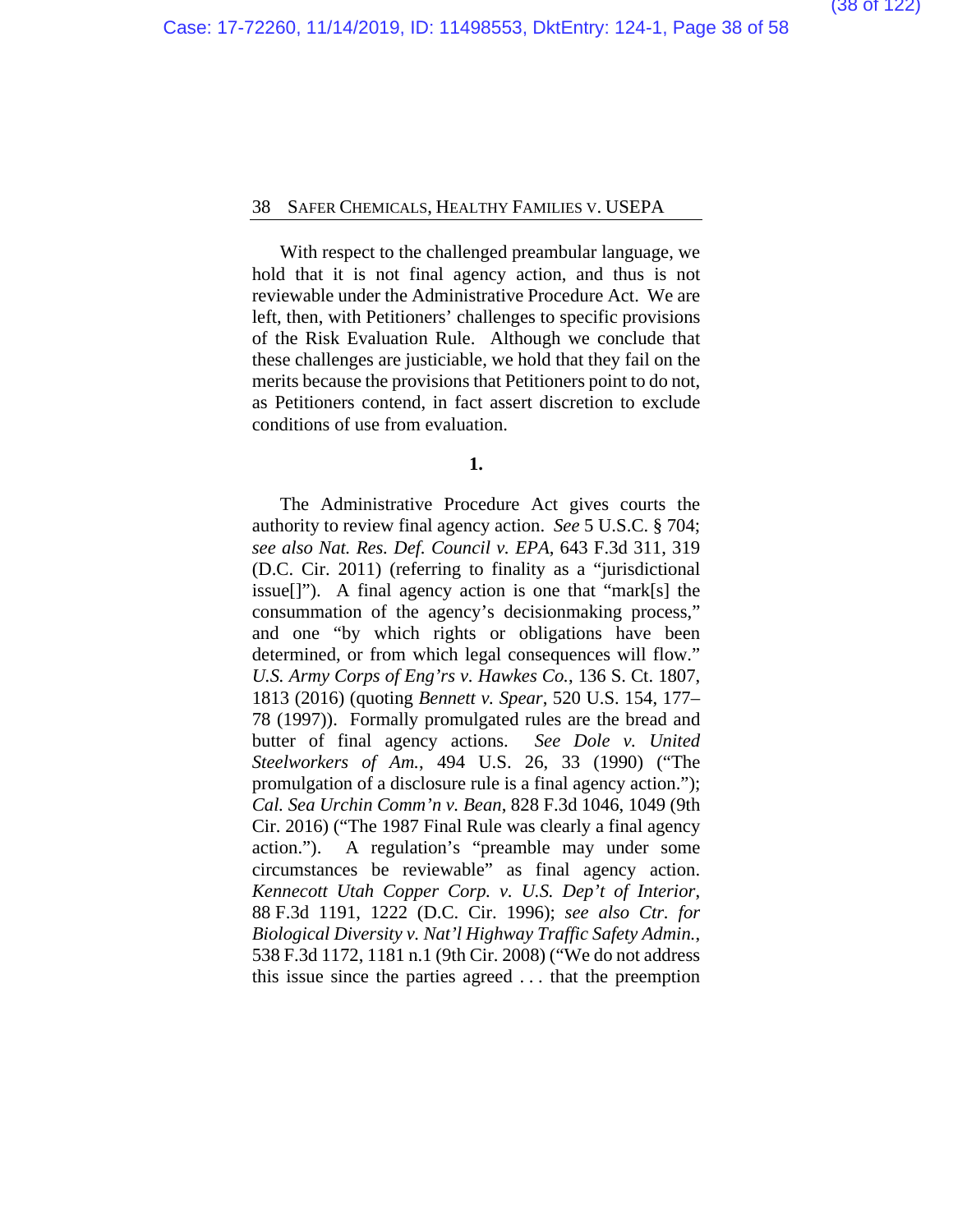discussion in the preamble of the Final Rule is not final agency action and thus not currently reviewable."). "The question of reviewability hinges upon whether the preamble has independent legal effect, which in turn is a function of the agency's intention to bind either itself or regulated parties." *Kennecott*, 88 F.3d at 1223. Even "[a]bsent an express statement [of intent], we may yet infer that the agency intended the preamble to be binding if what it requires is sufficiently clear." *Id.*

In the preamble to the Risk Evaluation Rule, the Agency noted that based on its reading of TSCA, it "may, on a caseby-case basis, exclude certain activities that EPA has determined to be conditions of use in order to focus its analytical efforts on those exposures that are likely to present the greatest concern." 82 Fed. Reg. at 33,729. The Agency indicated that it may do so when a risk associated with a use would be *de minimis*, or when another regulatory agency has already assessed that use. *Id.*

In a section of the preamble entitled "Conditions of use that may be excluded from the [s]cope of the risk evaluation," *id.* at 33,730, EPA "elaborate[d] further on this," *id.* at 33,729. There, EPA explained that it "intends to exercise discretion in addressing circumstances where [a] chemical substance . . . is unintentionally present as an impurity in another chemical substance that is not the subject of the pertinent scoping." *Id.* at 33,730. In some circumstances, EPA stated, "it may be most appropriate . . . to evaluate the potential risks arising from a chemical impurity within the scope of the risk evaluations for the impurity itself," while in others it "may be more appropriate to evaluate such risks within the scope of the risk evaluation for the separate chemical substances that bear the impurity." *Id.* The Agency further provided that it "may choose not to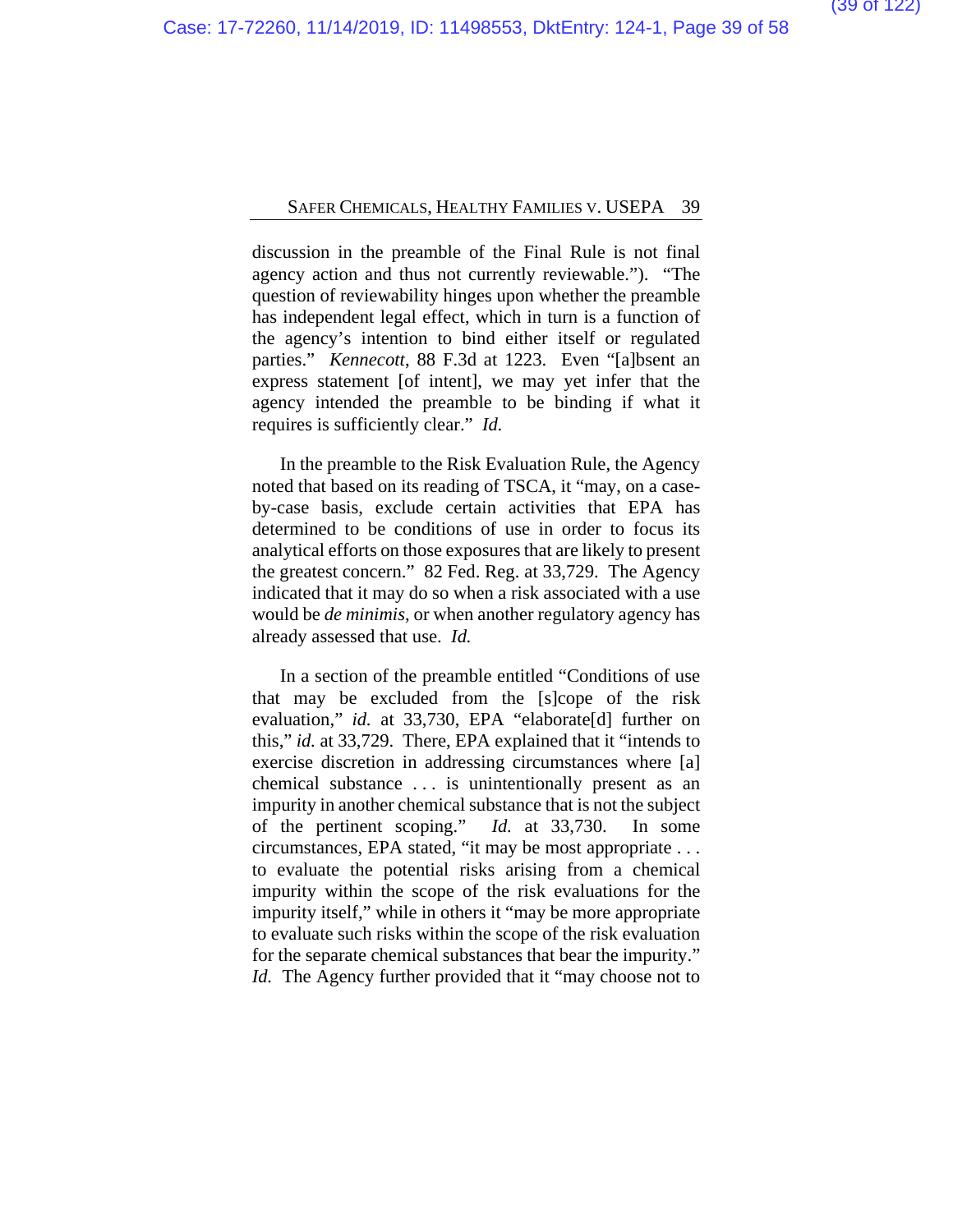include [that] impurity within the [s]cope of any risk evaluation," where "the risk from the presence of the impurity would be *'de minimis'* or otherwise insignificant." *Id.* EPA also listed several other uses that commenters had suggested should not be considered in risk evaluations, including: "[u]ses where other agencies hold jurisdiction, misuse, illegal use, speculative future conditions of use, [or] uses that are inconsistent with labeling requirements." *Id.* EPA ultimately concluded, however, that "it would be premature to definitively exclude a priori specific conditions of use from risk evaluation." *Id*.

This is not the sort of language that indicates an agency has intended to bind itself—in fact, it appears to be just the opposite. The preambular language concerning the scope of risk evaluations indicates only that EPA could "exercise discretion" about the context in which it could evaluate a substance that is present as an impurity, and "*may* choose not to" ever consider the impurity when its risk would be *de minimis*. *See id.* (emphasis added); *see also Nat. Res. Def. Council v. EPA*, 559 F.3d 561, 565 (D.C. Cir. 2009) (emphasizing, in the context of evaluating finality, a distinction between "may" and "will"). The Agency referenced other uses that *commenters* had suggested should be excluded from the scope of a risk evaluation, but explicitly decided *not* to definitively exclude any "specific conditions of use," explaining that it would make "reasonable, technically sound scoping decisions" with respect to each individual substance evaluated. 82 Fed. Reg. at 33,730. The preamble language does not bind the agency to *ever* exclude any conditions of use from consideration. It therefore is not reviewable as final agency action under the Administrative Procedure Act.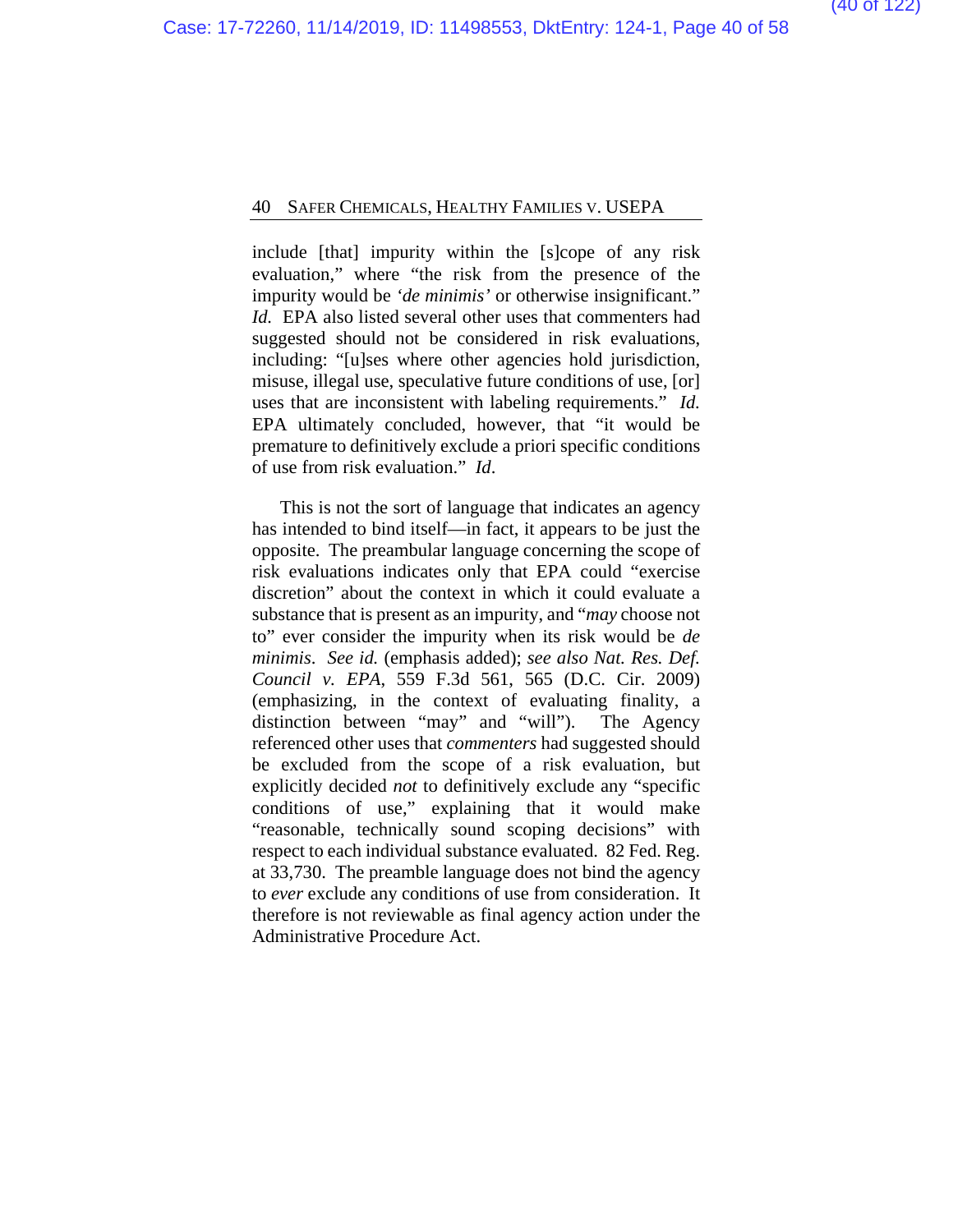**2.**

We turn next to Petitioners' challenge to the scope provisions. These provisions, as part of the Rule itself, clearly qualify as final agency action, *see Cal. Sea Urchin Comm'n*, 828 F.3d at 1049, and we conclude that Petitioners' challenge to them is justiciable. Nonetheless, Petitioners' challenge fails on the merits. Even assuming TSCA requires EPA to consider all conditions of use within the scope of a chemical substance's risk evaluation, the provisions of the Risk Evaluation Rule that Petitioners challenge do not evince any contrary intent on the part of EPA.

**a.**

Looking first at Petitioners' standing to challenge the scope provisions of the Risk Evaluation Rule, Petitioners argue that they will imminently be harmed by EPA's exclusion of some conditions of use from consideration, because EPA will systematically understate risks associated with chemicals that are evaluated. Petitioners also argue that because (on their reading) the Risk Evaluation Rule allows EPA to avoid evaluating some potential risks associated with chemical substances, the Rule excludes necessary information from EPA's publications.**[12](#page-57-0)**

As an initial matter, the challenged language here is not ambiguous, so it is not speculative whether the Rule authorizes EPA to do what Petitioners claim. This

**<sup>12</sup>** Because this challenge is to part of the Rule itself, which, as we have explained, undoubtedly constitutes final agency action, we need not consider whether the challenged language expresses the Agency's intent to bind itself for purposes of deciding whether we may review it. Because that language is in the formally promulgated Rule, rather than a preamble discussion, it by definition binds the Agency.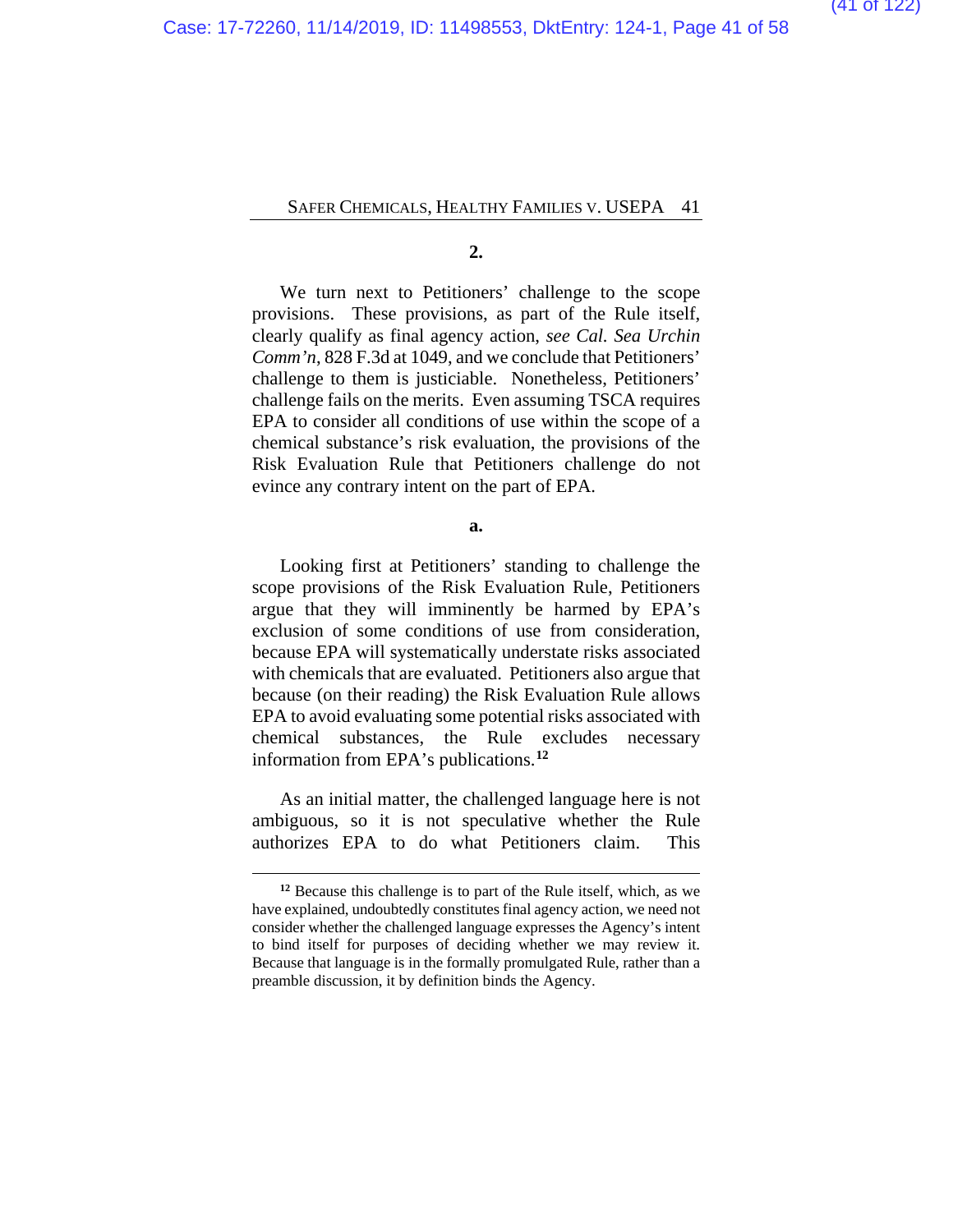differentiates it from Petitioners' challenge to use-by-use determinations which, as we explained above, is too speculative to evaluate. Moreover, to the extent Petitioners are correct both that the Risk Evaluation Rule asserts the Agency's discretion to exclude conditions of use and that TSCA forecloses the Agency from asserting such discretion, their alleged injuries would be caused by the challenged provisions. *See Nat. Res. Def. Council v. EPA*, 643 F.3d 311, 319–23 (D.C. Cir. 2011). Although, as we explain, we do not agree with Petitioners that the Rule provisions *actually*  have the effect that Petitioners claim, this distinction bears not on Petitioners' standing but on the merits of their claim. *See Kirola v. City and County of San Francisco*, 860 F.3d 1164, 1175 (9th Cir. 2017) (Where a district court held that a plaintiff lacked standing because she "had not been deprived of meaningful access to a challenged service, program, or activity," which was required to establish the claim alleged, the district court had "improperly conflated [the plaintiff's] standing with whether she would prevail on the merits." (quotation marks omitted)); *see also Whitmore v. Arkansas*, 495 U.S. 149, 155 (1990) ("Our threshold inquiry into standing 'in no way depends on the merits of the [petitioner's] contention that particular conduct is illegal." (alteration in original) (quoting *Warth v. Seldin*, 422 U.S. 490, 500 (1975))). Petitioners therefore have standing to challenge these provisions, and that challenge is ripe.

**b.**

Petitioners' challenge to the Rule's scope provisions, however, fails on the merits. The problem with Petitioners' theory is that the meaning they attribute to these provisions is inconsistent with the provisions themselves. The phrase "the conditions of use within the scope of" an evaluation simply refers to the conditions of use that are applicable to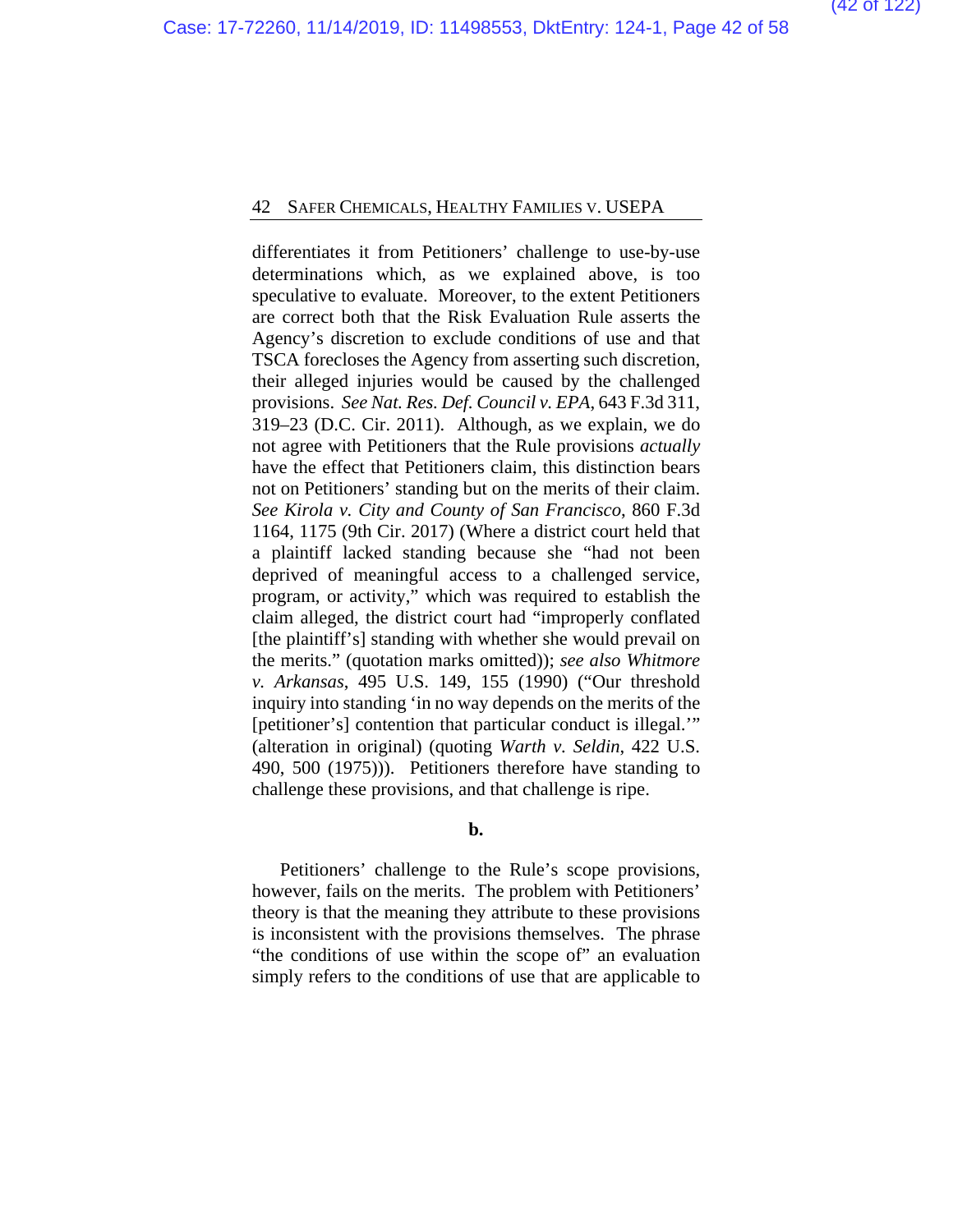any particular substance—and that therefore are included in the scope of that substance's evaluation—without excluding any conditions of use in forming that list. Likewise, the phrase that refers to the conditions of use "that the EPA plans to consider" simply refers to the Agency's role in determining what the conditions of use are for a particular substance. Petitioners effectively acknowledge as much in arguing that the similar language of TSCA itself referring to the conditions of use that the Administrator "expects to consider" *does not* grant EPA discretion to exclude conditions of use. *See* 15 U.S.C. § 2605(b)(4)(D). We see no reason why "plans to consider" should be read differently than "expects to consider."

The provision on manufacturer-requested risk evaluations may lend some support to Petitioners' contrary reading—at least to the extent it suggests that the question whether a circumstance constitutes a condition of use is separable from the question whether that condition of use "warrant[s] inclusion within" a risk evaluation's scope. *See*  40 C.F.R. § 702.37(e)(3). But a more natural reading is that this refers, again, simply to the Agency's discretion (and expertise) in determining what constitutes a condition of use for a particular chemical substance. We therefore conclude that the challenged provisions unambiguously do not grant EPA the discretion Petitioners contend. *See Encino Motorcars, LLC v. Navarro*, 138 S. Ct. 1134, 1143 (2018) (resolving a question of statutory interpretation based on "the best reading of the statute"); *Nat'l Cable & Telecomms. Ass'n v. Gulf Power Co.*, 534 U.S. 327, 333 (2002) ("This is our own, best reading of the statute, which we find unambiguous.").

We recognize that to the extent a rule is ambiguous, its preamble—even if not itself reviewable as final agency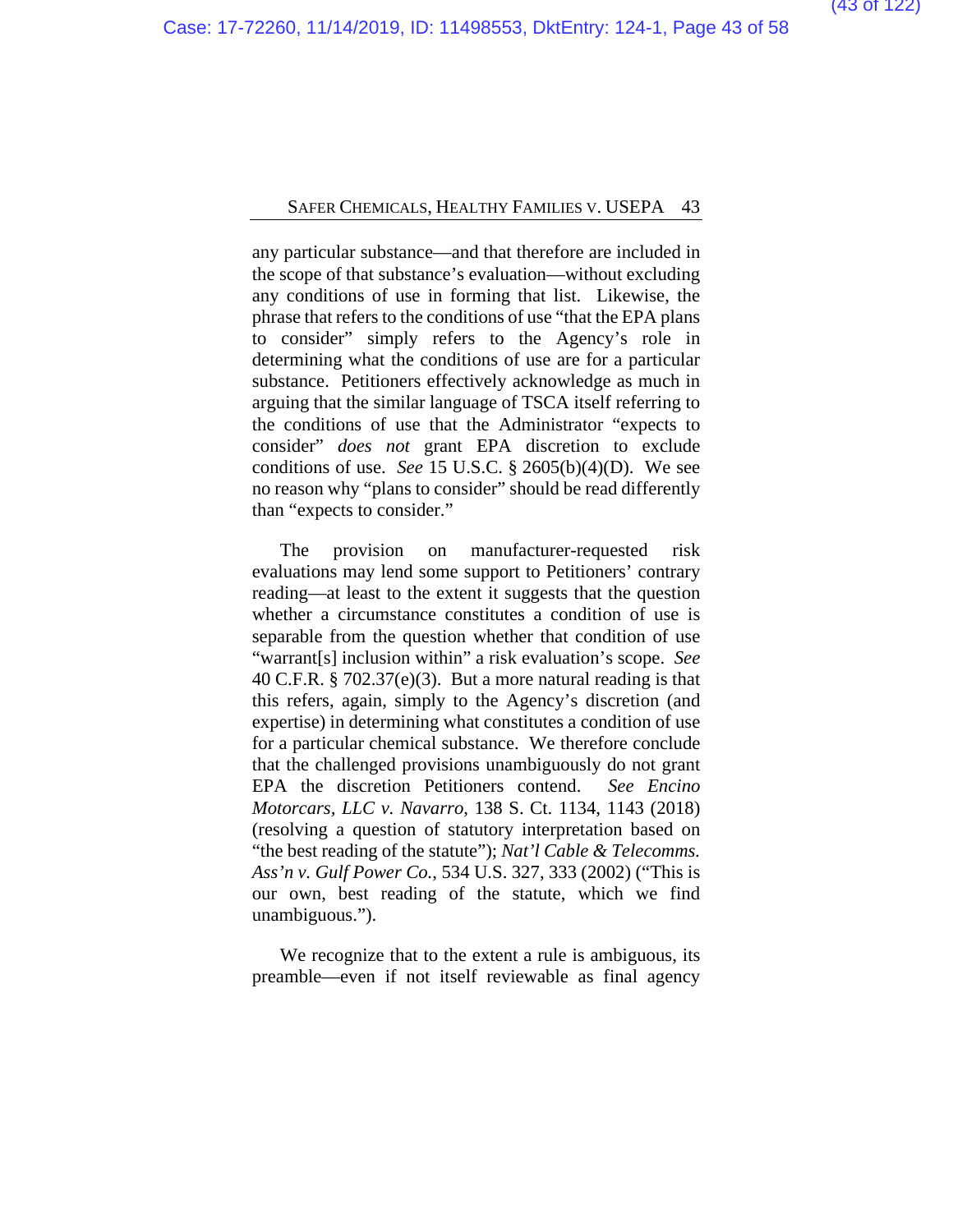action—may help explain the promulgating agency's intent. *See City of Las Vegas v. FAA*, 570 F.3d 1109, 1117 (9th Cir. 2009) ("When a regulation is ambiguous, we consult the preamble of the final rule as evidence of context or intent of the agency promulgating the regulations."); *El Comite Para El Bienestar de Earlimart v. Warmerdam*, 539 F.3d 1062, 1070 (9th Cir. 2008) ("[T]he preamble language should not be considered unless the regulation itself is ambiguous."). But because the scope provisions are not ambiguous on their face, reference to the preamble discussion would be improper.

Petitioners also point to the ongoing evaluation of the chemical substance 1,4-dioxane, which is a byproduct created in manufacturing processes and also appears as a contaminant in consumer products. Petitioners contend that EPA's approach to that evaluation is evidence that the Risk Evaluation Rule has the effect they fear.**[13](#page-57-0)** As Petitioners

**<sup>13</sup>** EPA made the scope document for 1,4 dioxane publicly available online. *1,4-Dioxane Scope Document and Supplemental Files*, EPA, https://www.epa.gov/assessing-and-managing-chemicals-under-tsca/14 -dioxane-scope-document-and-supplemental-files (last updated June 22, 2017).We take judicial notice of this document. *See* Fed. R. Evid. 201; *Lee v. City of Los Angeles*, 250 F.3d 668, 688–89 (9th Cir. 2001) (explaining that "a court may take judicial notice of matters of public record" under Rule 201 (quotation marks omitted)); *see also Sierra Club v. EPA*, 762 F.3d 971, 975 & n.1 (9th Cir. 2014) (taking judicial notice of EPA "public guidance" under Rule 201). We otherwise deny as moot Petitioners' motion to complete the administrative record. *See TSG Inc. v. EPA*, 538 F.3d 264, 272 n.4 (3d Cir. 2008) (denying as moot a motion to expand the administrative record because the documents at issue did "not alter [the court's] holding"); *Bd. of Regents of Univ. of Wash. v. EPA*, 86 F.3d 1214, 1222 (D.C. Cir. 1996) (dismissing as moot a "Motion to Enlarge the Administrative Record on Review" because it "could have no effect on the outcome" of the case).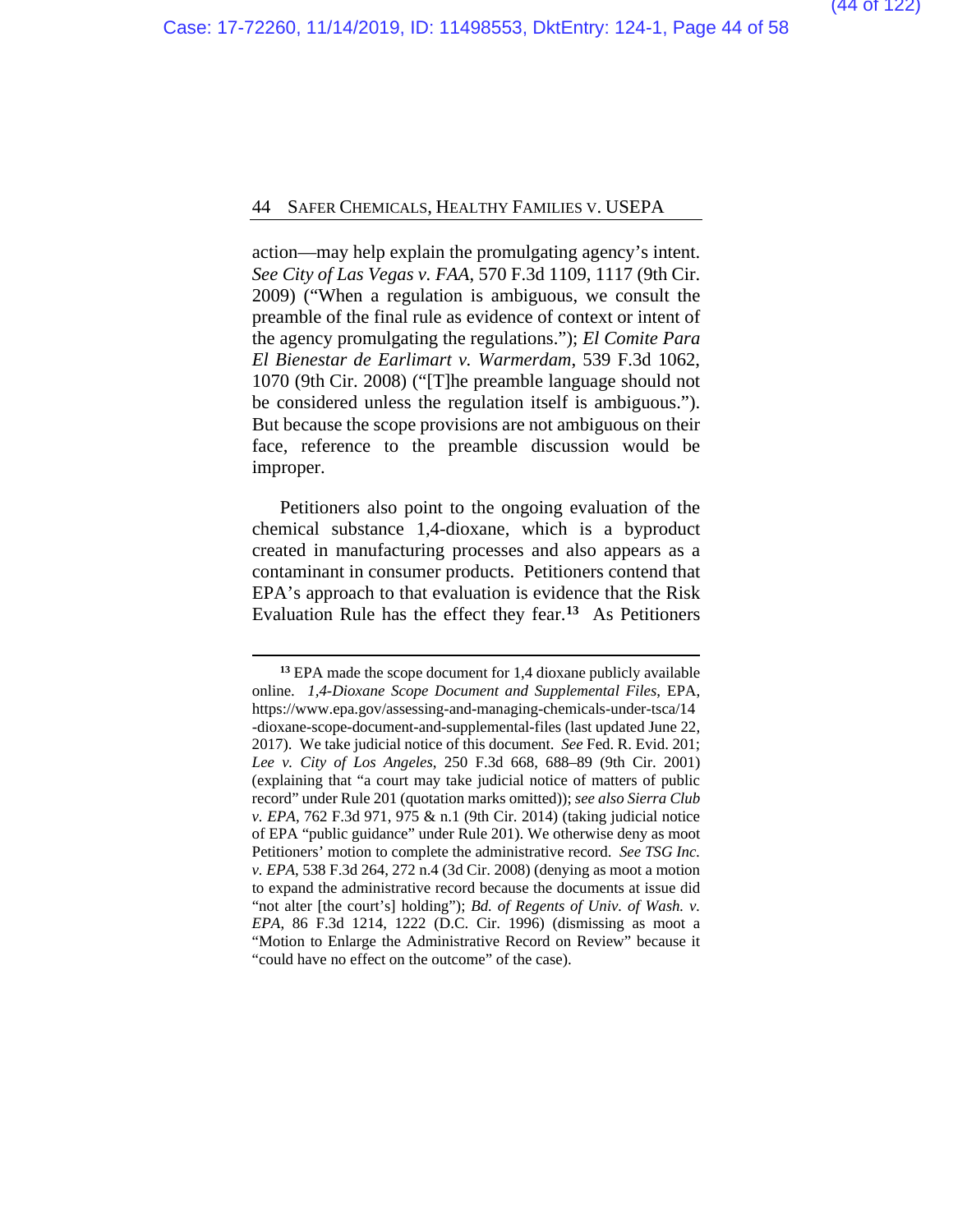emphasize, EPA issued a scope document for 1,4-dioxane indicating that the Agency intends to exclude the production of 1,4-dioxane in a byproduct form from the scope of the risk evaluation for 1,4-dioxane, and intends instead to consider those activities in the scope of risk evaluations for other chemicals. But Petitioners' challenge in this action is to the Rule itself—not to EPA's 1,4-dioxane evaluation—and we do not interpret the language in the Rule to say anything about exclusion of conditions of use.**[14](#page-57-0)** Thus, even assuming the 1,4-dioxane scope document has the flaws Petitioners claim, those flaws would not result from the provisions of the Rule Petitioners challenge here.

We therefore conclude that Petitioners' challenge relating to excluding conditions of use from the scope of risk evaluations fails.

### **C.**

Finally, we turn to Petitioners' challenge to EPA's categorical exclusion of legacy activities from the definition of "conditions of use."

TSCA defines the term "conditions of use" to mean: "the circumstances, as determined by the Administrator, under which a chemical substance is intended, known, or reasonably foreseen to be manufactured, processed, distributed in commerce, used, or disposed of." 15 U.S.C. § 2602(4). The definition in the Risk Evaluation Rule parrots the statute. *See* 40 C.F.R. § 702.33. In the preamble to the Risk Evaluation Rule, EPA elaborated on this

**<sup>14</sup>** As EPA emphasizes, Petitioners could challenge the exclusion of certain forms or uses of 1,4-dioxane in the context of that chemical substance's final risk determination.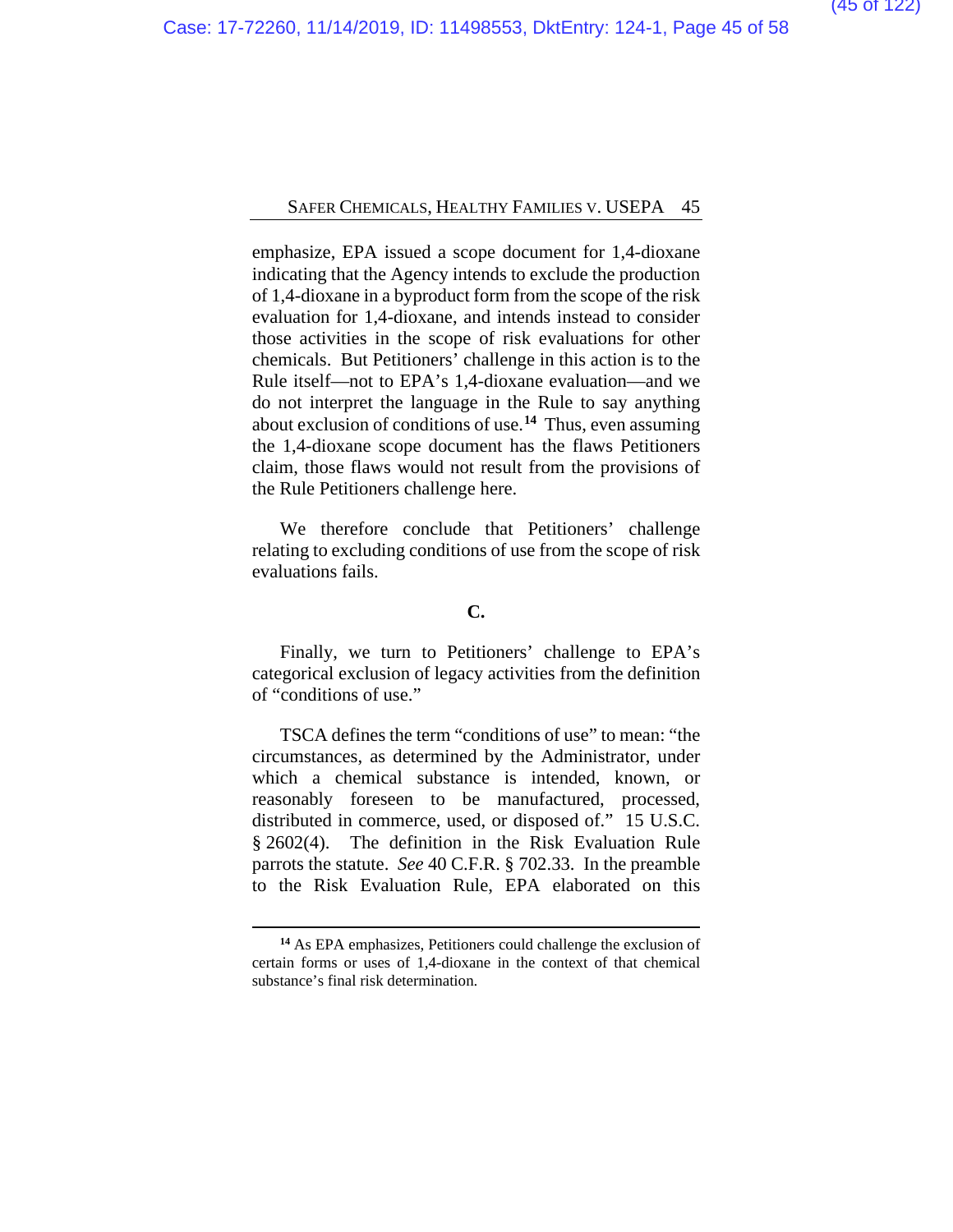definition, however, and stated that it does not consider what it now calls "legacy activities"—consisting of "legacy uses," "associated disposals," and "legacy disposals"—to be conditions of use. *See* 82 Fed. Reg. at 33,729–30.

EPA defines the term "legacy uses" in the preamble as "the circumstances associated with activities that do not reflect ongoing or prospective manufacturing, processing, or distribution." *Id.* at 33,729. For example, although asbestos is now infrequently used in making new insulation, it remains in place in previously installed insulation. According to EPA's interpretation, the use of asbestos in insulation is a "legacy use" of that chemical. "Associated disposal[s]" refers to future disposals from legacy uses, *id.*, such as the removal of asbestos-containing insulation to a landfill during a building's renovation. Finally, "legacy disposal[s]" are defined as "disposals that have already occurred," regardless of whether the substance disposed of is still manufactured for its pre-disposal use. *Id.* For example, this could refer to the previous placement of asbestos insulation into a landfill or the previous disposal of a chemical substance in a flame retardant that is still used for that purpose. Petitioners argue that EPA's exclusion of these legacy activities from the definition of "conditions of use" contradicts TSCA's clear statutory definition of the term.

Again addressing jurisdiction first, we agree with both Petitioners and EPA that this claim is justiciable. Proceeding to the merits, we hold that EPA's exclusion of legacy uses and associated disposals contradicts TSCA's plain language, but that EPA's exclusion of legacy disposals does not.

#### **1.**

Petitioners argue that their challenge to EPA's exclusion of each of the three types of legacy activities is justiciable.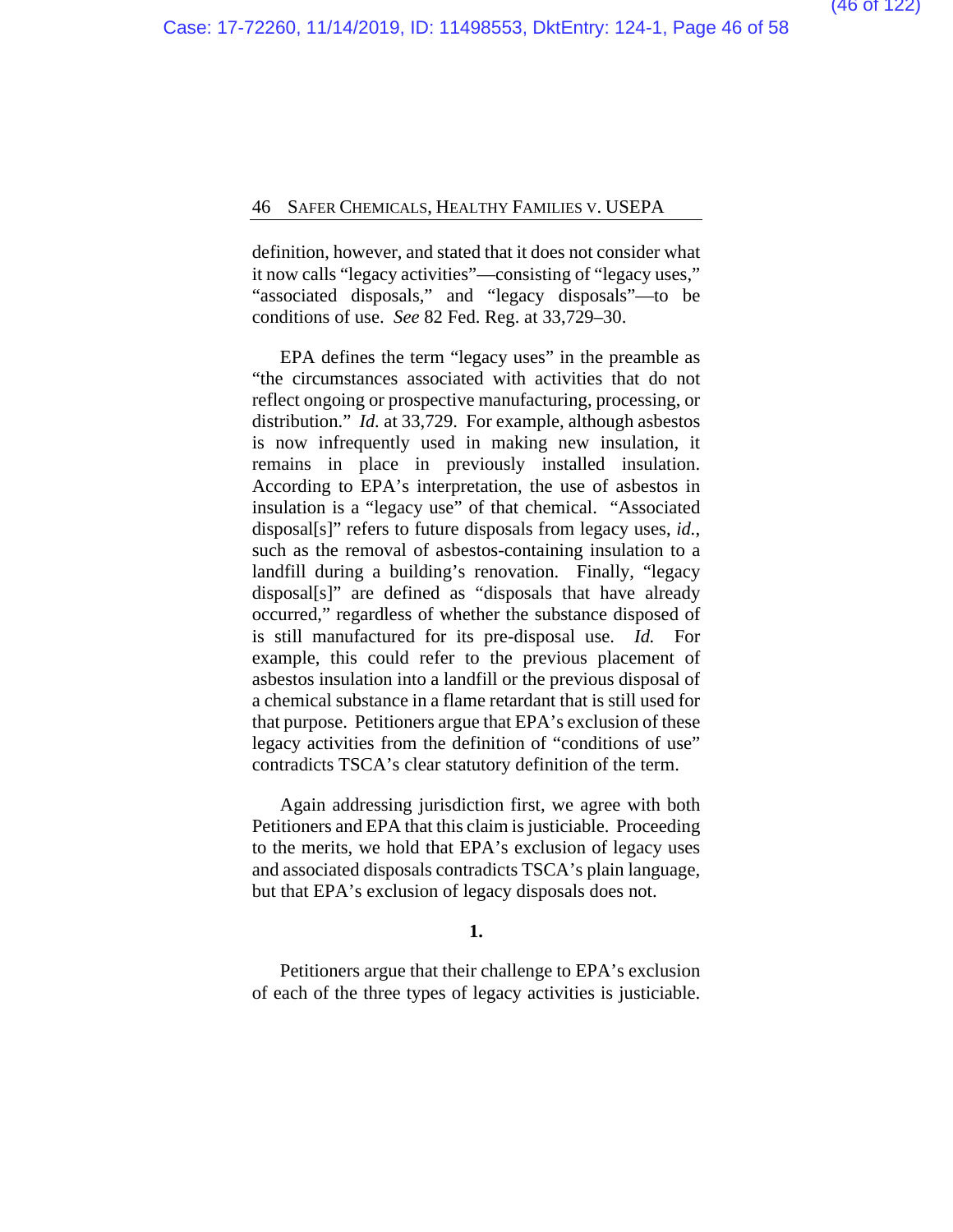They contend that it is sufficiently clear that EPA has categorically excluded legacy activities from consideration as conditions of use, and that they will be harmed by these exclusions. As to this claim, EPA agrees with Petitioners that we have jurisdiction—conceding that Petitioners' allegation that they will be harmed by risk determinations that do not include legacy activities "is a sufficient allegation for standing purposes," and that the challenge is ripe because "EPA created a general presumption that it will not prioritize and evaluate existing chemicals under their legacy uses and disposals." We agree.

Petitioners argue that their members are exposed to and injured by—the use of chemical substances through legacy activities. For example, Petitioner United Steel, Paper and Forestry, Rubber, Manufacturing, Energy, Allied Industrial and Service Workers International Union has members who, through their work, are exposed to the known carcinogen asbestos in the form of legacy uses when "equipment or structures are demolished, repaired[,] or refurbished." Petitioners also argue that their members are at risk of exposure to asbestos through its associated disposal. Petitioners similarly claim that their members suffer harmful lead exposures resulting from the "legacy use" of lead paint and water pipes.

Petitioners have standing to challenge this exclusion, and their challenge is ripe. As Petitioners point out, EPA's interpretation here is "definitional," and generally "requir[es] EPA to ignore ongoing exposures from 'legacy activities' in *every* risk evaluation." Petitioners claim that excluding these ongoing exposures from consideration will understate a chemical's health risks, violating Petitioners'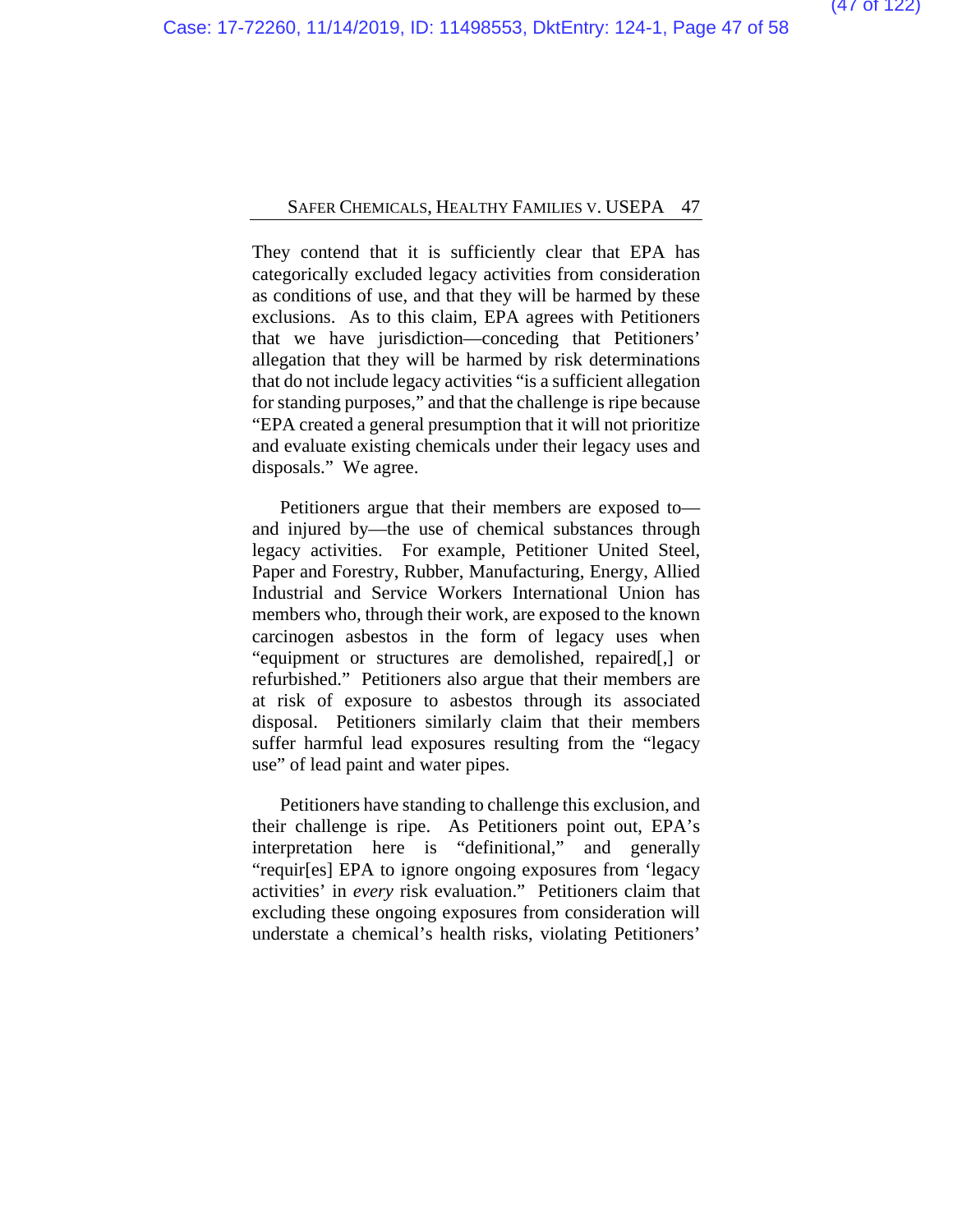right to risk evaluations that comply with TSCA.**[15](#page-57-0)** They argue that this threatens their concrete interest in the health protections provided by TSCA. EPA's exclusion of legacy activities from the definition of "conditions of use" has the clear, immediate effect of excluding broad categories of activities from EPA's consideration in chemical risk evaluations, and Petitioners' alleged resulting injury is sufficiently clear and concretely tied to the challenged preamble to satisfy the requirements of both standing and ripeness.**[16](#page-57-0)**

**2.**

In reviewing an agency's interpretation of a statute, we apply the standard articulated by the Supreme Court in *Chevron, U.S.A., Inc. v. Natural Resources Defense Council, Inc.*, 467 U.S. 837 (1984).**[17](#page-57-0)** *See Akhtar v. Burzynski*, 384 F.3d 1193, 1198 (9th Cir. 2004). Under *Chevron* step one, we ask "whether Congress has directly spoken to the precise question at issue." *Id.* At that point, "[i]f the intent of Congress is clear, that is the end of the matter; . . . [we]

**<sup>15</sup>** Petitioners also argue that these exclusions will infect EPA's prioritization decisions.

**<sup>16</sup>** Because this alleged injury alone is enough to support standing, we need not decide whether Petitioners could also assert an informational injury.

**<sup>17</sup>** Because Congress delegated to EPA the authority to promulgate rules establishing a risk evaluation process, and because we conclude that the preamble language at issue here constitutes final agency action, it is evaluated under *Chevron* because "it appears that Congress delegated authority to the agency generally to make rules carrying the force of law, and that the agency interpretation claiming deference was promulgated in the exercise of that authority." *United States v. Mead Corp.*, 533 U.S. 218, 226–27 (2001).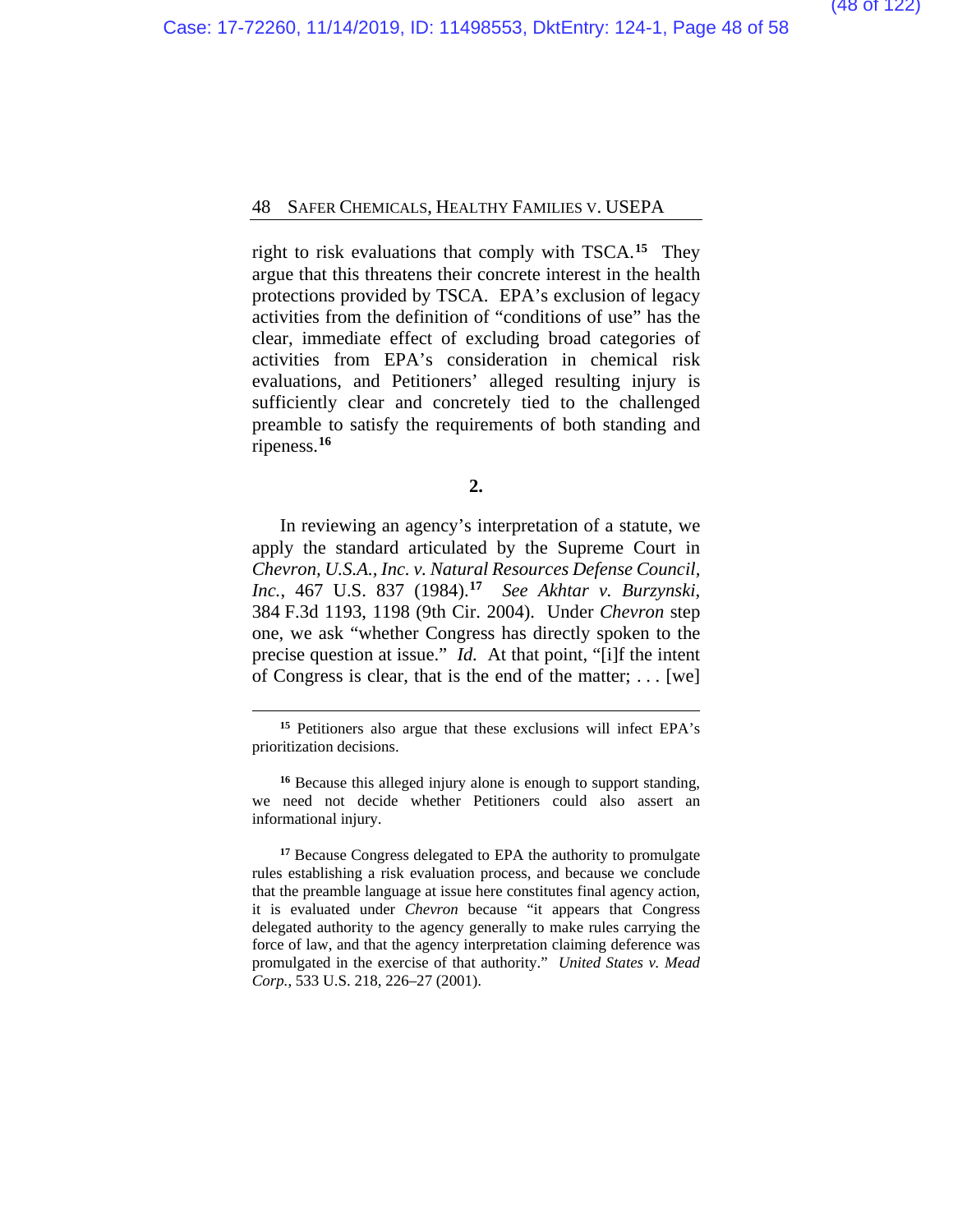must give effect to the unambiguously expressed intent of Congress." *Id.* (quoting *Chevron*, 467 U.S. at 842–43). But if "the statute is silent or ambiguous with respect to the specific issue, we must ask" at *Chevron* step two "whether the regulations promulgated by the agency are based on a permissible construction of the statute." *Id.* If they are, we "must defer to the agency." *Id.* We need not defer to agency regulations, however, "if they construe a statute in a way that is contrary to congressional intent or that frustrates congressional policy." *Id.*

**a.**

As an initial matter, we note that although EPA's exclusion of legacy activities appears in the preamble to the Risk Evaluation Rule rather than in the text of the rule itself, EPA concedes that its "preamble interpretation regarding legacy activities is reviewable because it is a binding statutory interpretation that EPA stated it intends to apply going forward." We agree. EPA definitively "resolve[d] the [asserted] statutory ambiguity" in the definition of "conditions of use" when it announced in the preamble that it would exclude legacy activities. 82 Fed. Reg. at 33,730. EPA specifically stated that it "interpret[ed] [TSCA's] mandates" to be inapplicable to legacy activities, and accordingly "interpret[ed] the definition" of "conditions of use." *Id.* This interpretation was EPA's final, unequivocal interpretation—there is every reason to believe that the Agency intended to bind itself, and what is required by this interpretation is, as EPA concedes, sufficiently clear to be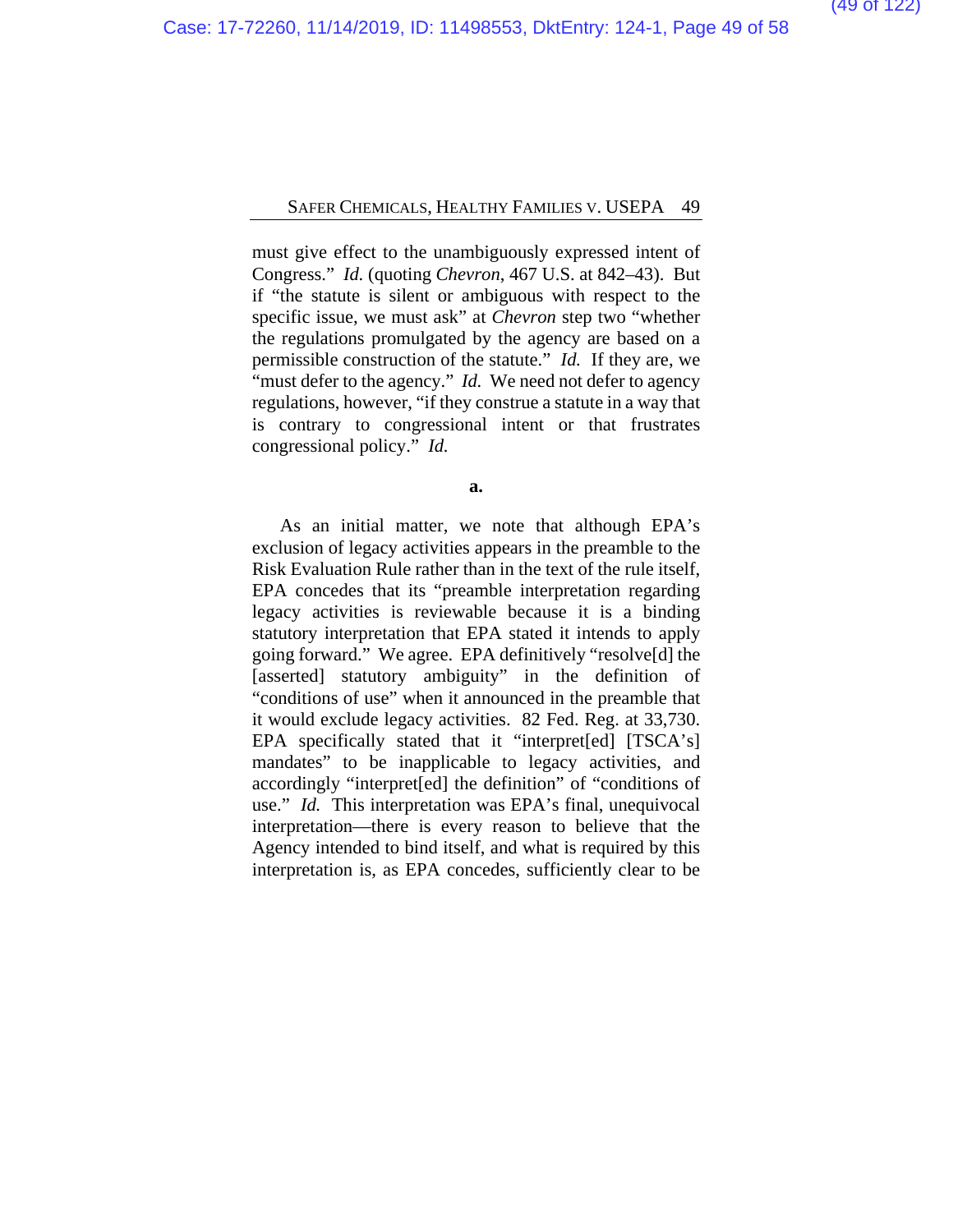reviewable.**[18](#page-57-0)** We therefore may evaluate the preamble's exclusion of legacy activities as final agency action.

#### **b.**

TSCA defines "conditions of use" as "the circumstances, as determined by the Administrator, under which a chemical substance is intended, known, or reasonably foreseen to be manufactured, processed, distributed in commerce, used, or disposed of." 15 U.S.C. § 2602(4). Interpreting this statutory text in the preamble to the Rule, EPA relied on what it understood to be TSCA's "focus on uses for which manufacturing, processing, or distribution in commerce is intended, known to be occurring, or reasonably foreseen to occur (*i.e.*, is prospective or on-going), rather than reaching back to evaluate the risks associated with legacy uses, associated disposal, and legacy disposal." 82 Fed. Reg. at 33,730. As evidence, EPA pointed to the "to be" phrasing in TSCA's definition of "conditions of use." *Id.* EPA also noted that TSCA's legislative history focuses on the regulation of chemicals "in commerce." *Id.* Finally, the Agency stated that TSCA does not authorize it to regulate uses of chemicals except by regulating chemicals' manufacture, processing, or distribution. For example, although EPA could regulate the production of a flame retardant for use in home furniture, the Agency contends in its briefing here that it could not prevent individuals who already own furniture treated with that flame retardant from

**<sup>18</sup>** The preamble to the Prioritization Rule similarly stated, in definitive terms: "EPA has determined that certain activities generally should not be considered to be 'conditions of use.'" Procedures for Prioritization of Chemicals for Risk Evaluation Under the Toxic Substances Control Act, 82 Fed. Reg. 33,753, 33,755 (July 20, 2017).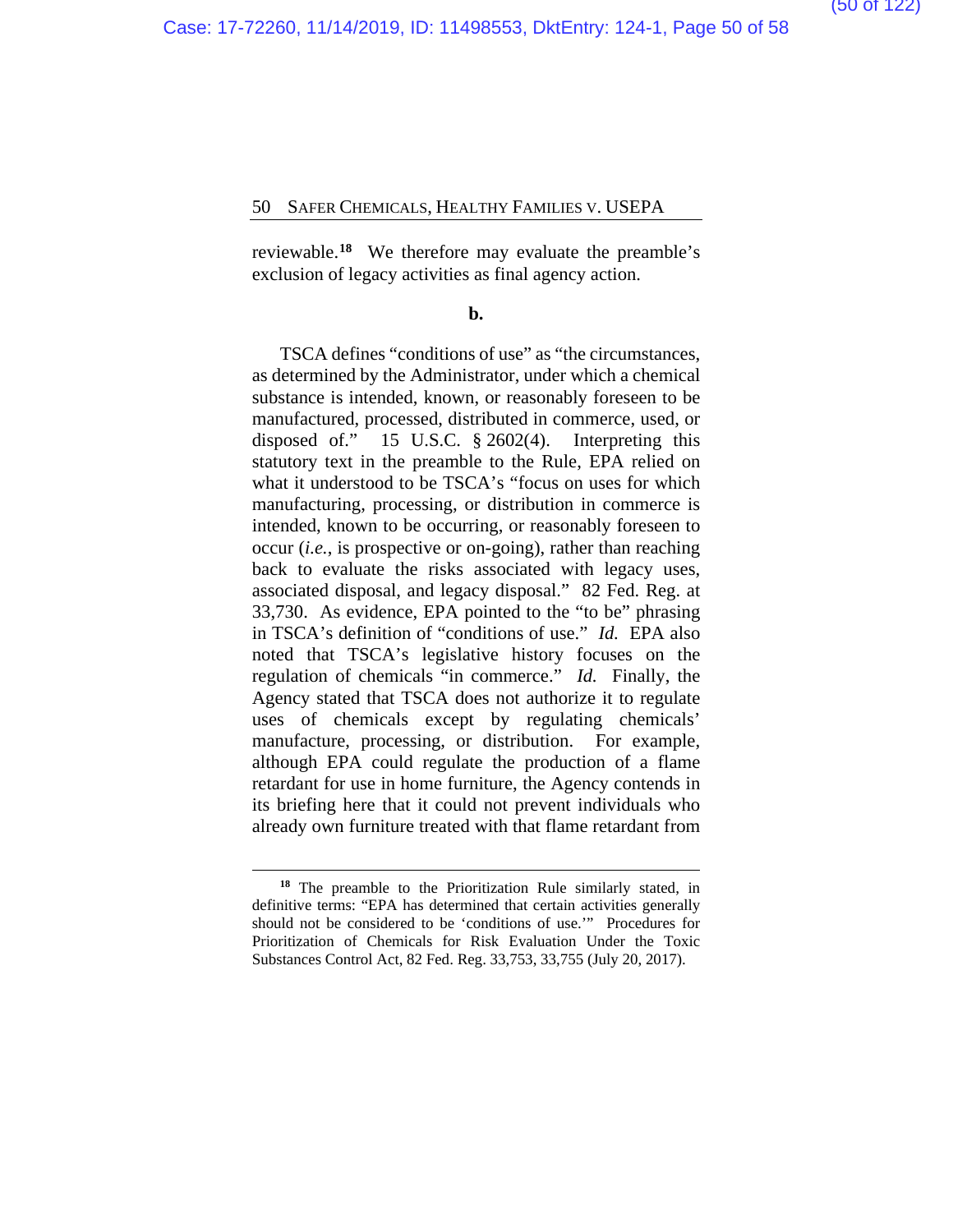continuing to use that furniture. Together, such considerations led EPA to give TSCA a "prospective interpretation" that excludes legacy activities. *Id.***[19](#page-57-0)**

In defending its interpretation here, EPA draws on these explanations given in the preamble. EPA further argues that the terms "intended" and "reasonably foreseen" as used in TSCA's definition of "conditions of use" "are plainly forward looking"; that "known," when combined with "to be," is a "present tense verb"; and that "intended," "known," and "reasonably foreseen" are all "broad, general terms that plainly require EPA to exercise its judgment." This language, EPA contends, demonstrates that Congress intended EPA to focus on activities for which the manufacturing, processing, or distribution in commerce of a chemical is intended, known, or reasonably foreseen. EPA also argues that it would make little sense to interpret conditions of use to include activities that EPA has little time to evaluate or ability to regulate, and that TSCA should be interpreted to allow the Agency to focus on quickly regulating the worst risks, which it contends do not arise from legacy activities.

Petitioners argue that EPA's interpretation is contradicted by the plain text of TSCA's statutory definition of "conditions of use," and is not saved by any grant of unfettered discretion to the Agency. Petitioners argue that

**<sup>19</sup>** In the preamble, EPA also concluded that its interpretation finds "support in the general presumption against construing a statute (or implementing regulation) to be retroactive or have retrospective effect." 82 Fed. Reg. at 33,730. It noted that "[w]hile Congress can make a law retroactive, absent clear intent from Congress, courts will not hold a statute to be retroactive, or uphold an agency regulation that seeks to have such an effect." *Id.* EPA does not rely on this argument in responding to this Petition for Review.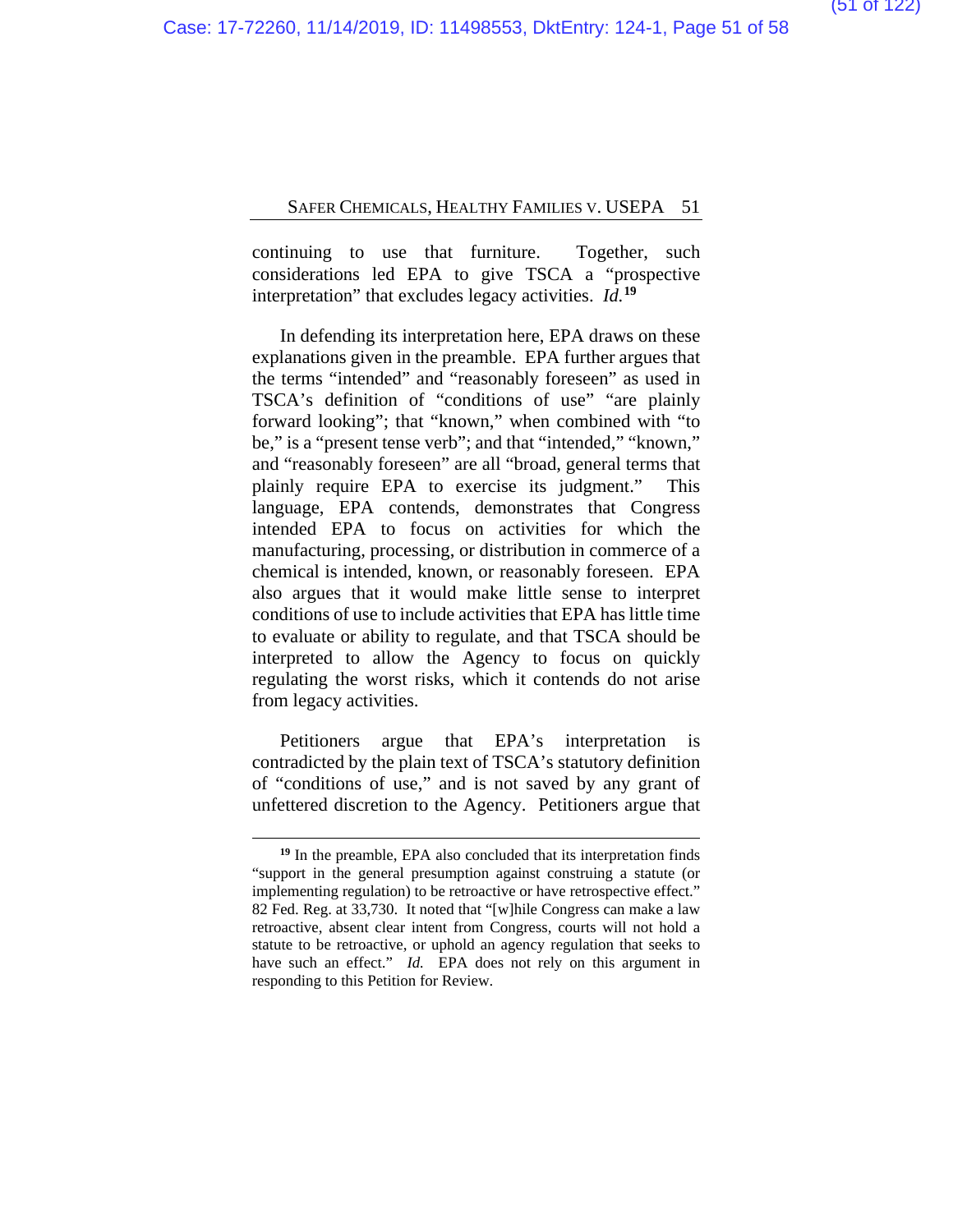EPA's interpretation, which only includes the use and subsequent disposal of chemicals that *also* continue to be manufactured, processed, or distributed in commerce for that same use, fails to give independent meaning to "use" and "disposal" in the statutory definition's disjunctive list ("manufactured, processed, distributed in commerce, used, *or* disposed of"). For instance, Petitioners note, "lead pipes are 'known to be used' in water distribution systems," and "[t]his is true regardless of whether lead pipes continue to be manufactured or distributed." Petitioners also argue that an interpretation that "would result in inconsistent treatment of identical activities based solely on whether manufacture or distribution is ongoing," as EPA's would, does not square with TSCA itself.<sup>[20](#page-57-0)</sup> Petitioners dispute EPA's claim that, when a substance is no longer manufactured or distributed for a particular use, it is unable to evaluate or regulate that use and associated disposal, and argue that even if EPA's assertions to that effect were correct, that would not necessitate a finding that EPA could therefore exclude consideration of such use and disposal from risk evaluations. They further argue that because previously disposed substances continue to be present at disposal sites, their disposal is ongoing, and captured by TSCA's definition. Finally, Petitioners generally contend that EPA's exclusion of legacy activities "undermine[s] TSCA's core aim to prevent unreasonable risks to health and the environment from toxic chemicals."

**<sup>20</sup>** Petitioners point out that EPA has previously promulgated regulations under TSCA to protect against exposure to legacy uses of asbestos. *See* 40 C.F.R. § 763.120–.123.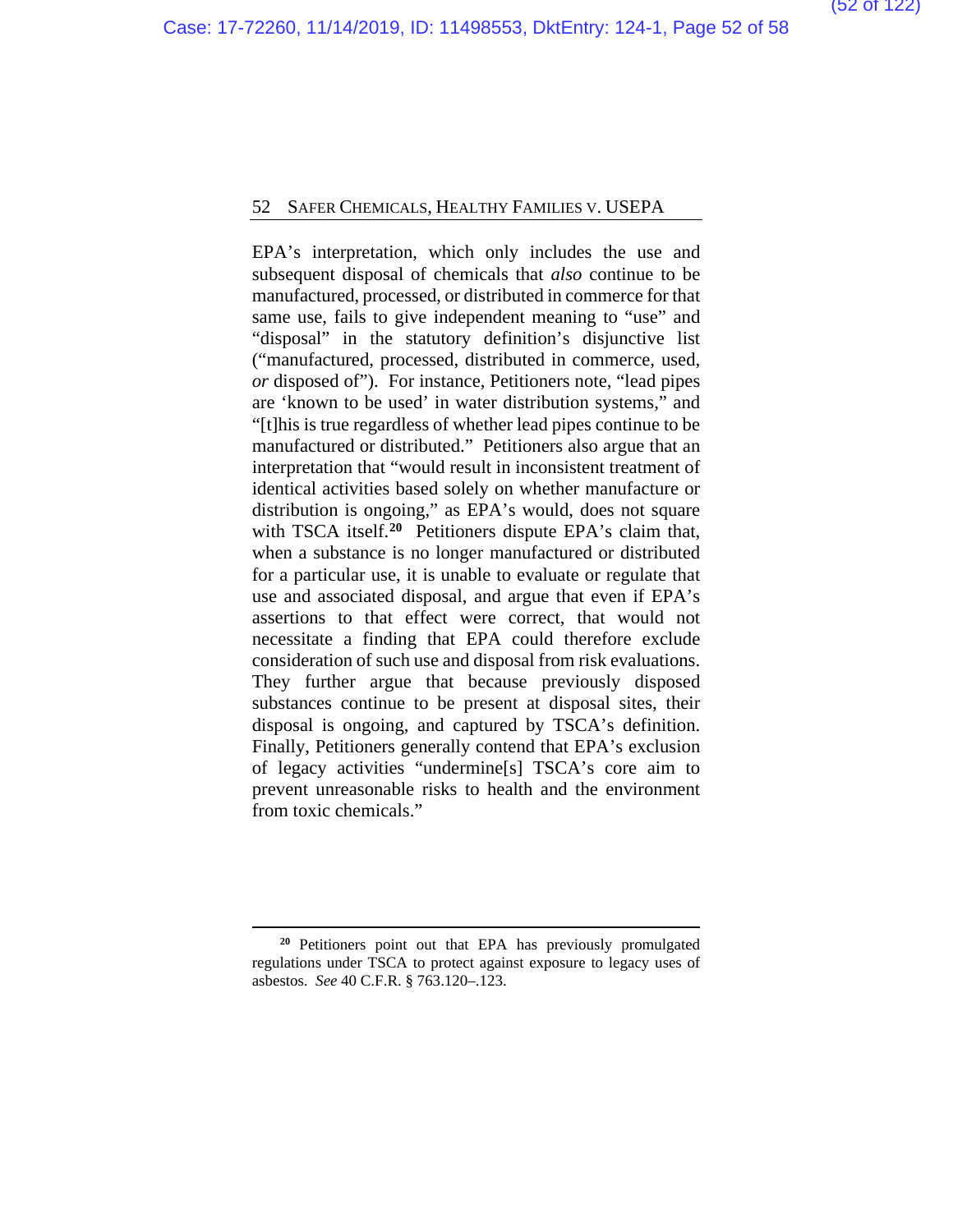**c.**

EPA's contention that TSCA can reasonably be read to refer to the future use of a product, and disposals associated with such use, *only* when the product will also be manufactured in the future for that use—and not when the product is no longer manufactured for the relevant use—is without merit. TSCA's "conditions of use" definition plainly addresses conditions of use of chemical substances that will be used or disposed of in the future, regardless of whether the substances are still manufactured for the particular use.

Although we agree with EPA that the phrase "to be" in the statutory definition denotes the present or future tense, when "to be" is combined with "used" and "disposed of," two plain meanings result: future uses, and future disposals. And these are precisely the things that EPA has purported to exclude by defining conditions of use to exclude legacy uses and associated disposals: activities (*i.e.*, uses), "that do not reflect ongoing or prospective manufacturing, processing, or distribution,"**[21](#page-57-0)** and "disposals from such uses," such as "the future disposal of insulation that contains a chemical substance that is no longer manufactured, processed, or distributed for use in insulation." *See* 82 Fed. Reg. at 33,729.

**<sup>21</sup>** Petitioners argue that EPA's own prior definitions of "use" in the context of chemical substances support this understanding, and argue that EPA's exclusion of "legacy use" from conditions of use represents an unexplained departure from these prior interpretations. We need not decide whether EPA's prior definitions of "use" in its regulations are in any way binding on the Agency here, because "use" has a plain meaning within TSCA that, as we explain, clearly encompasses the sorts of things that EPA categorizes as "legacy uses."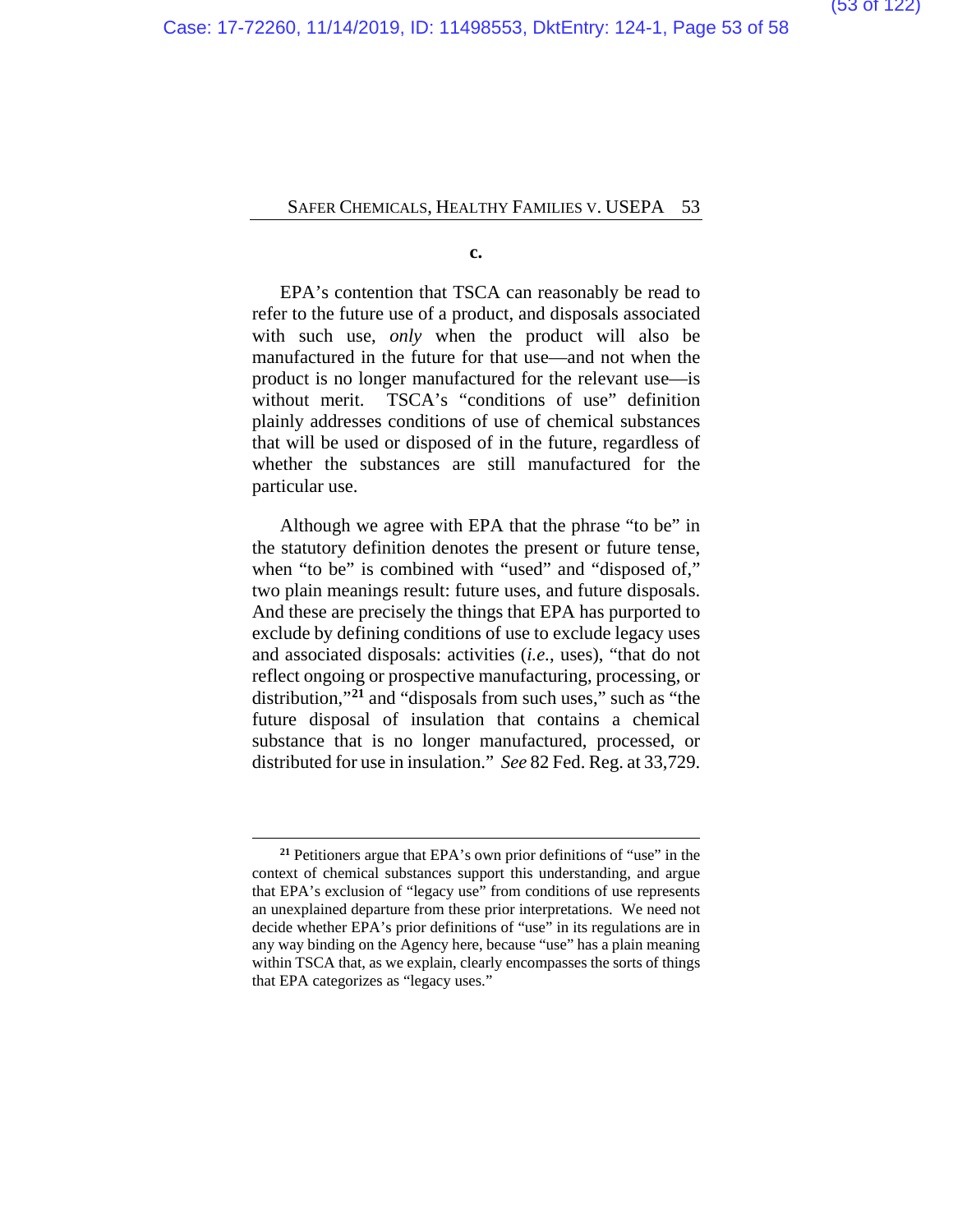The example used by EPA in the Risk Evaluation Rule's preamble—the disposal of insulation previously installed in a building—in fact serves as a useful example for why the Agency's interpretation cannot be upheld: The *future*  disposal of asbestos insulation is clearly an example of a chemical substance being "disposed of." To the extent it is "intended" that such a substance be disposed of, or "known" that it will be, or if such disposal is "reasonably foreseen," that circumstance unambiguously falls within TSCA's definition of "conditions of use." Similarly, as Petitioners point out, if lead pipes exist in water distribution systems, they are "known to be used" in those systems. This is so without any regard to whether these substances are *also* intended, known, or reasonably foreseen to be prospectively manufactured (or processed, or distributed in commerce) for those uses. *See* 15 U.S.C. § 2602(4) (referring to substances that will be "manufactured, processed, distributed in commerce, used, *or* disposed of" (emphasis added)); *see also Loughrin v. United States*, 573 U.S. 351, 357 (2014) (noting that the use of the term "or" "is almost always disjunctive, that is, the words it connects are to be given separate meanings" (quoting *United States v. Woods*, 571 U.S. 31, 45  $(2013))$ .

EPA resists this conclusion, arguing that the Agency has broad discretion, granted to it by TSCA, to determine what constitutes a condition of use.**[22](#page-57-0)** We agree that the statute

**<sup>22</sup>** EPA adds that although it has determined it is not *required* to consider legacy activities in evaluating chemical substances, it *may* do so where appropriate. As Petitioners point out, however, this does not save the legacy exclusion if legacy activities are conditions of use that EPA is required—rather than just permitted—to consider in risk evaluations. Regardless, a plaintiff's challenge to an agency's unambiguous assertion, in the context of a final agency action, of discretion to choose between two alternatives, when one is clearly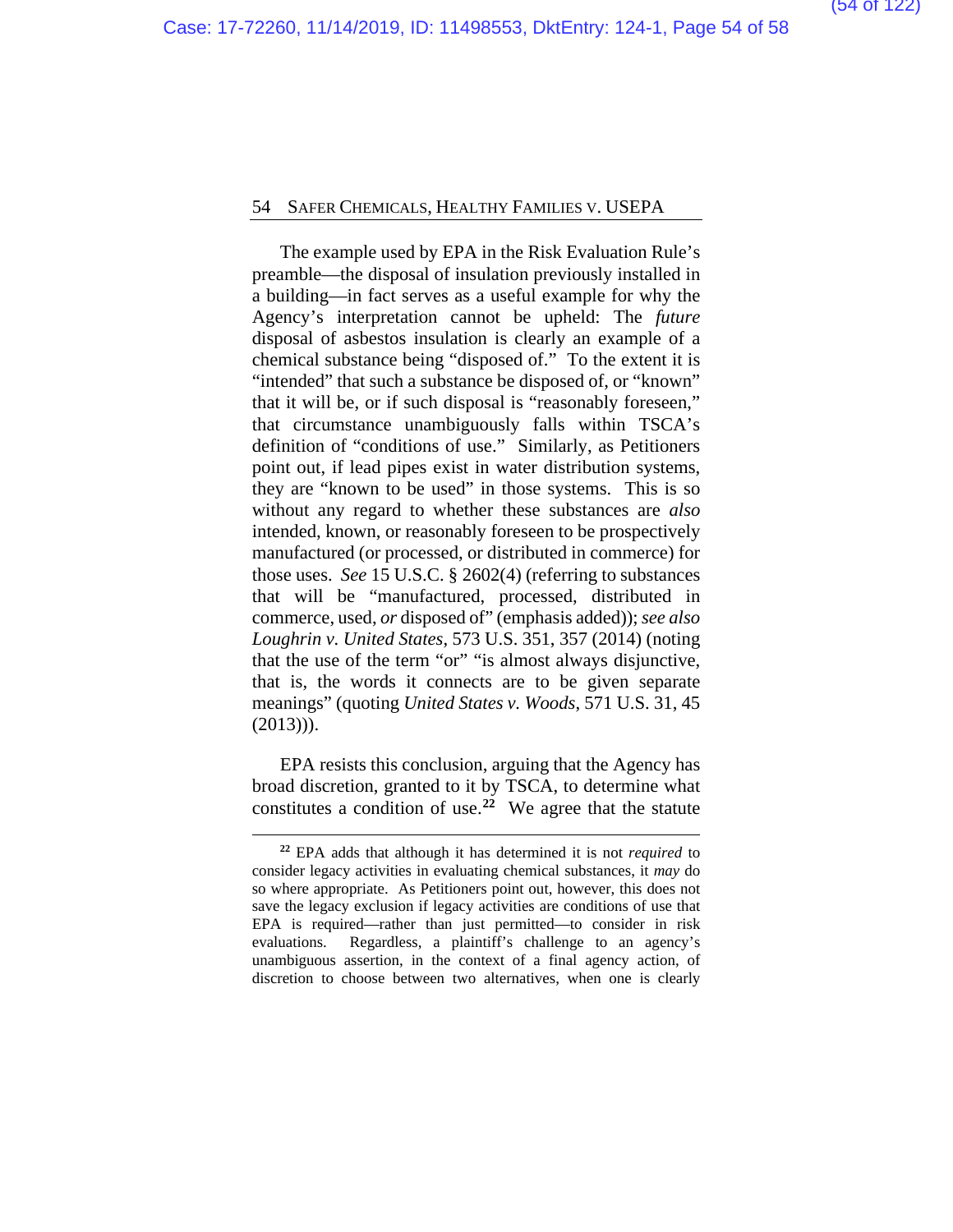grants EPA discretion to determine the conditions of use for each chemical substance, but that discretion may only be exercised within the bounds of the statutory definition itself. *See Massachusetts v. EPA*, 549 U.S. 497, 533 (2007) (explaining that a statute directing an agency to use its "judgment" did not grant the agency "a roving license to ignore the statutory text," but rather directed the agency to "exercise discretion within defined statutory limits"). Where Congress has explicitly provided a definition for a term, and that definition is clear, an agency must follow it. And here, as we have explained, TSCA's definition of "conditions of use" clearly includes uses and future disposals of chemicals even if those chemicals were only historically manufactured for those uses.**[23](#page-57-0)** EPA's exclusion of legacy uses and associated disposals from the definition of "conditions of use" is therefore unlawful.**[24](#page-57-0)**

disallowed by statute and, if chosen, would injure the plaintiff, is justiciable. *See Nat. Res. Def. Council v. EPA*, 643 F.3d 311, 319–22 (D.C. Cir. 2011). The agency's assertion of discretion would, under those circumstances, be impermissible. *Id.* at 322.

**<sup>23</sup>** This conclusion is bolstered by the fact that TSCA elsewhere distinguishes between "active" substances—meaning those that have been manufactured or processed since 2006—and "inactive" substances—those that have not. TSCA did not, in calling for chemical risk evaluations, similarly distinguish between active and inactive chemical substances. *Compare* 15 U.S.C. § 2607(b)(4)(A)(ii)–(iii), *with*  15 U.S.C. § 2605. This suggests that Congress intended to make even inactive substances subject to prioritization and risk evaluation.

**<sup>24</sup>** To the extent the exclusion is incorporated into EPA's Prioritization Rule, it is also unlawful.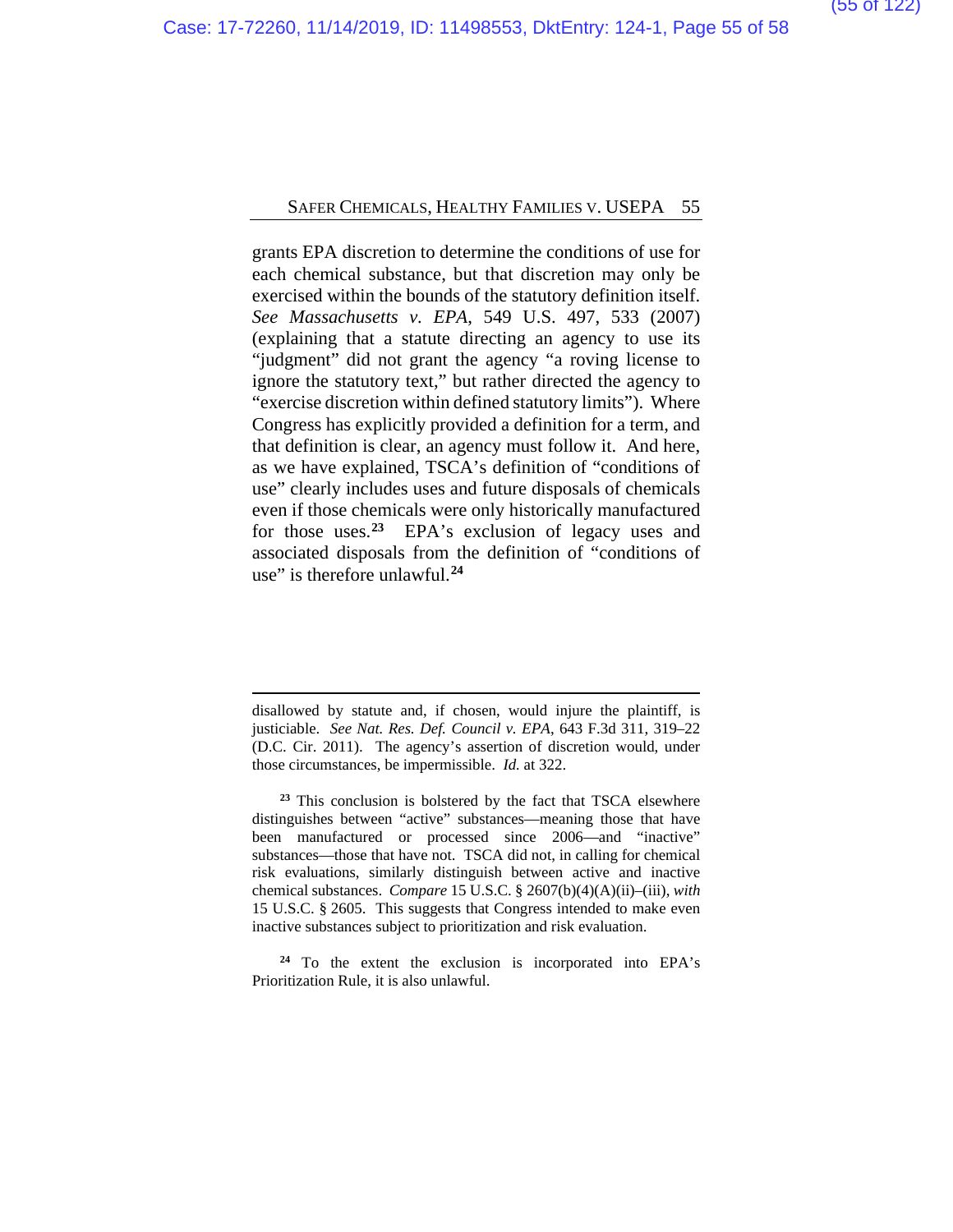**d.**

We draw a distinction, however, between "legacy uses" and "associated disposals," on the one hand, and "legacy disposals," on the other. EPA uses the term "legacy disposals" to refer to "disposals that have already occurred (*e.g.*, a chemical substance currently in a landfill or in groundwater)." 82 Fed. Reg. at 33,729. As to this issue, EPA's present tense argument has more force, and we hold that its interpretation is permissible under TSCA.

In our view, TSCA unambiguously does not require past disposals to be considered conditions of use. The statutory definition, once again, covers the circumstances "under which a chemical substance is intended, known, or reasonably foreseen to be manufactured, processed, distributed in commerce, used, or disposed of." 15 U.S.C. § 2602(4). A substance that has already been disposed of will not ordinarily be intended, known, or reasonably foreseen to be prospectively manufactured, processed, distributed in commerce, used, or (again) disposed of. Of course, there may be some substances that already have been disposed of yet are *also* "known . . . to be . . . distributed in commerce" or used. 15 U.S.C. § 2602(4). And TSCA's definition does, as discussed above, clearly cover those substances and those prospective uses. But TSCA does not address a substance that has already been disposed of and remains so.

Petitioners argue that "disposal" in this context "is not a one-time occurrence when the substance . . . is buried or placed in a landfill or other waste facility," but rather that disposal "remains ongoing after the initial act of discard." By way of example, Petitioners note that although TSCA itself does not define the term "disposal," EPA has previously defined the term in the context of regulating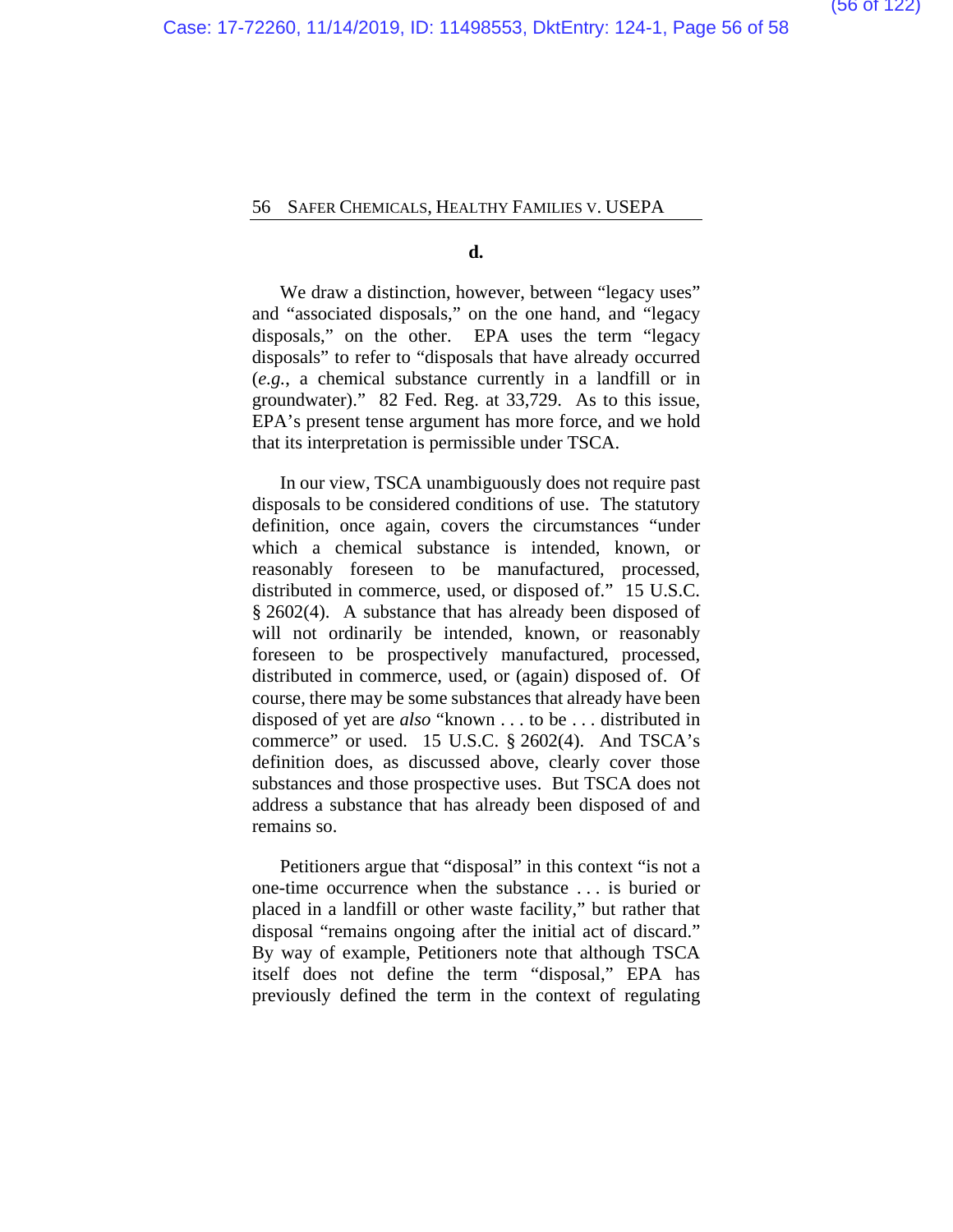chemicals known as PCBs, under the pre-2016 TSCA. In that context, EPA defines "disposal" to mean "intentionally or accidentally to discard, throw away, or otherwise complete or terminate the useful life of PCBs and PCB Items," and specifically notes that "[d]isposal includes spills, leaks, and other uncontrolled discharges of PCBs as well as actions related to containing, transporting, destroying, degrading, decontaminating, or confining PCBs and PCB Items." 40 C.F.R. § 761.3. EPA takes issue with Petitioners' reliance on this definition, but acknowledges in its briefing here that the term "disposed of" could refer to "the act of putting something in a landfill or other resting place, or it could conceivably refer to the movement of chemicals by natural forces after the initial act of disposal."

We need not wade into any debate over the precise meaning of "disposal." Even accepting Petitioners' asserted definition, we see no reason why "spills, leaks, and other uncontrolled discharges"—or even "actions related to containing . . . or confining" substances as also referenced in 40 C.F.R. § 761.3—would not be considered *independent*  disposals. They would thus qualify as "disposals" (and therefore conditions of use) for substances that are currently manufactured for their pre-disposal use, or "associated disposals" for substances that are no longer manufactured for their pre-disposal use. If, under the applicable definition of "disposal," something is in fact *again* disposed of—even if it was disposed of previously—or when a disposal is *in fact ongoing*, we see no reason why that use is not captured as a prospective disposal. But that does not mean that legacy disposals—as used to refer simply to "disposals that have already occurred"—should fall under the statutory definition of "conditions of use."